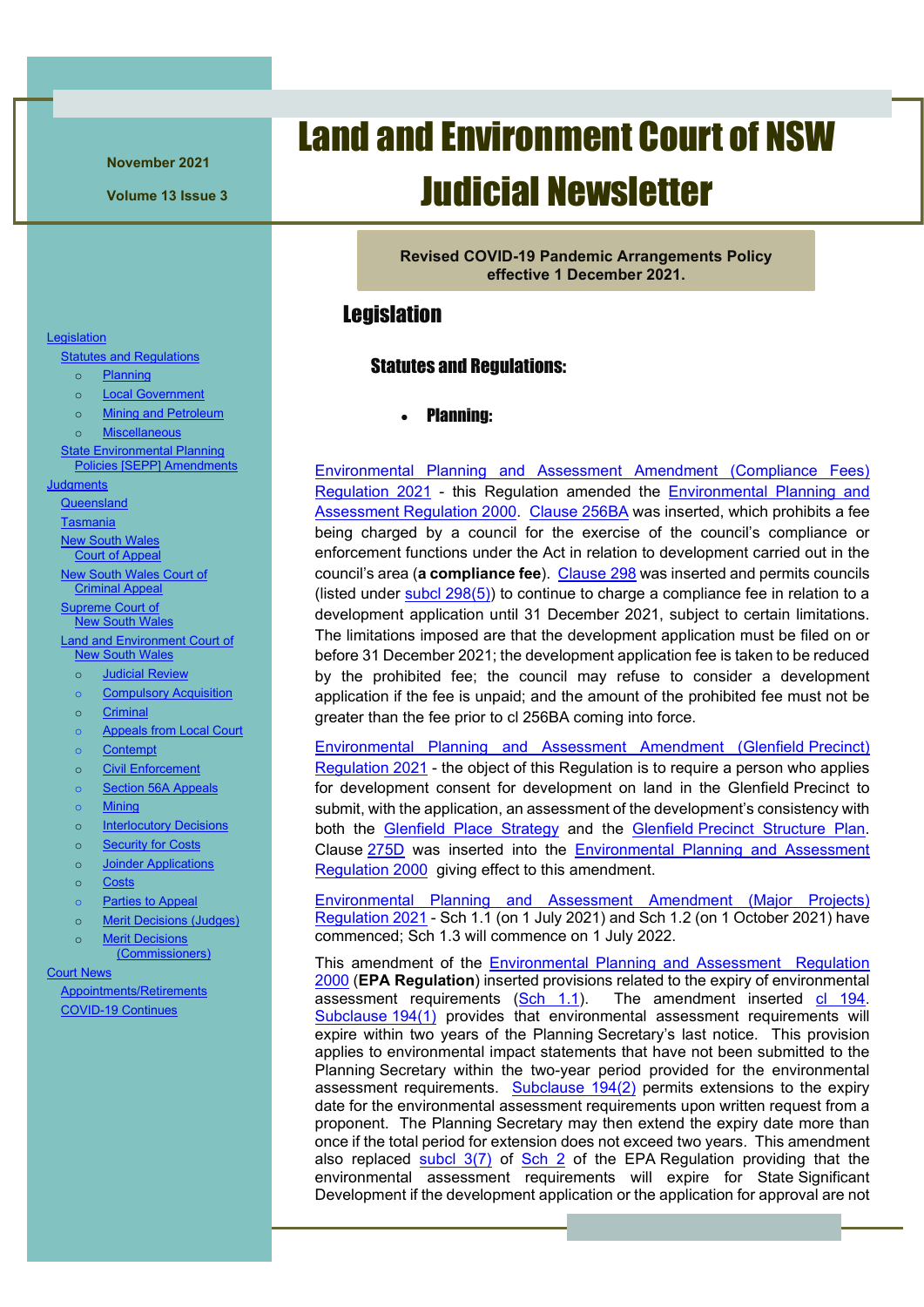submitted within two years of the last notice made by the Planning Secretary. For other development or activity, the responsible person must consult with the Planning Secretary regarding the preparation of the statement. [Subclause](https://legislation.nsw.gov.au/view/whole/html/inforce/current/sl-2000-0557#sch.2-sec.3) 3(7A) allows for extensions of time for the expiry upon written request from the responsible person. Extension of time may occur more than once, but the total time of extension may not exceed two years. [Schedule](https://legislation.nsw.gov.au/view/pdf/asmade/sl-2021-356) 1.2 will introduce new *State Significant Development Guidelines* and *State Significant Infrastructure Guidelines* and require certain applications, responses, requests to modify approvals and environmental impact statements to be prepared having regard to those guidelines. [Schedule](https://legislation.nsw.gov.au/view/pdf/asmade/sl-2021-356) 1.3 of this amendment will introduce new *Registered Environmental Assessment Practitioner Guidelines* and require environmental impact statements for State Significant Development or State Significant Infrastructure to include a declaration by a registered environmental assessment practitioner that contains statements required to be provided under those guidelines.

[Environmental Planning and Assessment Amendment \(Modifications\) Regulation 2021](https://legislation.nsw.gov.au/view/pdf/asmade/sl-2021-377) – [Sch](https://legislation.nsw.gov.au/view/pdf/asmade/sl-2021-377) 1 commenced 14 July 2021; [Sch](https://legislation.nsw.gov.au/view/pdf/asmade/sl-2021-377) 2 commenced on 1 October 2021.

This instrument made amendments to the [Environmental Planning and Assessment Regulation 2000](https://legislation.nsw.gov.au/view/whole/html/inforce/current/sl-2000-0557) (**EPA Regulation**) regarding modification to development consent. [Subclause 121\(3\)](https://legislation.nsw.gov.au/view/whole/html/inforce/current/sl-2000-0557#sec.121) was inserted into the EPA Regulation and now requires that any modification to a development consent must have the details of the modification included in the application that is made available for inspection. Inserted cl [121A](https://legislation.nsw.gov.au/view/whole/html/inforce/current/sl-2000-0557#sec.121A) (relating to modification of development consent under ss [4.55\(6\)](https://legislation.nsw.gov.au/view/html/inforce/current/act-1979-203#sec.4.55) and [4.64\(1\)\(q\)](https://legislation.nsw.gov.au/view/html/inforce/current/act-1979-203#sec.4.64) of the *[Environmental Protection and](https://legislation.nsw.gov.au/view/html/inforce/current/act-1979-203#statusinformation)  [Assessment Act 1979](https://legislation.nsw.gov.au/view/html/inforce/current/act-1979-203#statusinformation)* (NSW) (**EPA Act**)) allows a consent authority to request additional information from an applicant for a development consent, to specify the time period in which an applicant must provide the information, and when it may be deemed that an applicant has not provided the requested information. This amending Regulation also inserted cl [121B](https://legislation.nsw.gov.au/view/whole/html/inforce/current/sl-2000-0557#sec.121B) into the EPA Regulation. This clause concerns development consent modification under s 4.64(1)(q) of the EPA Act and allows the applicant for a development consent to modify the application before the consent authority determines the application, as long as the consent authority has agreed to allow the modification. The applicant must also provide the consent authority with the nature of the change to the application if the modification is to change the development. [Clause](https://legislation.nsw.gov.au/view/whole/html/inforce/current/sl-2000-0557#sec.122B) 122B was inserted and identified the period of time between when the consent authority requests additional information regarding a development consent modification and, either when the applicant provides the information or when the applicant indicates that additional information will not be provided (whichever is earlier), is not to be included in the calculation of time for deemed refusal of an application. Similar conditions were inserted regarding Ministerial approval for State significant infrastructure as it relates to [s 5.25\(2\)](https://legislation.nsw.gov.au/view/html/inforce/current/act-1979-203#sec.5.25) and [s 5.29](https://legislation.nsw.gov.au/view/html/inforce/current/act-1979-203#sec.5.29) of the EPA Act. [Clause](https://legislation.nsw.gov.au/view/whole/html/inforce/current/sl-2000-0557#sec.196B) 196B was inserted into the EPA Regulation which allows for a request to modify the Minister's approval of State significant infrastructure at any point prior to the Minister's determination of the request as long as the Planning Secretary has agreed to the modification. The nature of the modification must be provided to the Minister. [Schedule](https://legislation.nsw.gov.au/view/pdf/asmade/sl-2021-377) 2 of the amending Regulation has not yet entered into force but will insert [subcl 196B\(3\)](https://legislation.nsw.gov.au/view/pdf/asmade/sl-2021-377) which will require the amendment to be lodged on the NSW planning portal.

**Note:** These changes overcome the problem highlighted by the recent decisions in *AQC Dartbrook Management Pty Ltd v Minister for Planning and Public Spaces* [\[2021\] NSWCA 112](https://www.caselaw.nsw.gov.au/decision/179b05c338541a18ac64911d) (see July 2021 Newsletter) and *Duke Developments Australia 4 Pty Limited v Sutherland Shire Council* [\[2021\] NSWLEC 69](https://www.caselaw.nsw.gov.au/decision/17a64a998a130bb9699c7bf1) (Robson J) (see page 44 of this *Judicial Newsletter*) which held that there was no express or implied power in the EPA Act or the EPA Regulation for a consent authority (or the Court on appeal) to amend a modification application for development consent.

[Environmental Planning and Assessment Amendment \(Port Kembla Gas Turbine Power Station\) Order 2021](http://legislation.nsw.gov.au/view/pdf/asmade/sl-2021-480) this Order declared certain development for the purposes of the Port Kembla Gas Turbine Power Station project to be State significant infrastructure and critical State significant infrastructure. The development involves the construction and operation of a gas-fired power station at Port Kembla, capable of operating with hydrogen fuel, and associated infrastructure.

[Environmental Planning and Assessment Amendment \(Short-term Rental Accommodation\) Amendment](http://legislation.nsw.gov.au/view/pdf/asmade/sl-2021-413)  [Regulation 2021](http://legislation.nsw.gov.au/view/pdf/asmade/sl-2021-413) - postponed the commencement of the [Environmental Planning and Assessment Amendment](http://legislation.nsw.gov.au/view/pdf/asmade/sl-2021-413)  [\(Short-term Rental Accommodation\) Amendment Regulation 2021](http://legislation.nsw.gov.au/view/pdf/asmade/sl-2021-413) to 1 November 2021.

[National Parks and Wildlife Amendment \(Assets of Intergenerational Significance\) Regulation 2021](https://legislation.nsw.gov.au/view/pdf/asmade/sl-2021-406) - this amendment permits declarations to be made that land is an asset of intergenerational significance under s [188H\(2\)](https://legislation.nsw.gov.au/view/html/inforce/current/act-1974-080#sec.188H) of the *[National Parks and Wildlife Act 1974](https://legislation.nsw.gov.au/view/html/inforce/current/act-1974-080)* (NSW). [Clause](https://legislation.nsw.gov.au/view/html/inforce/current/sl-2019-0408#sec.78B) 78B was inserted into the Regulation which lists the management actions allowed for land so declared. This provision lists the actions that may be taken for declared land management: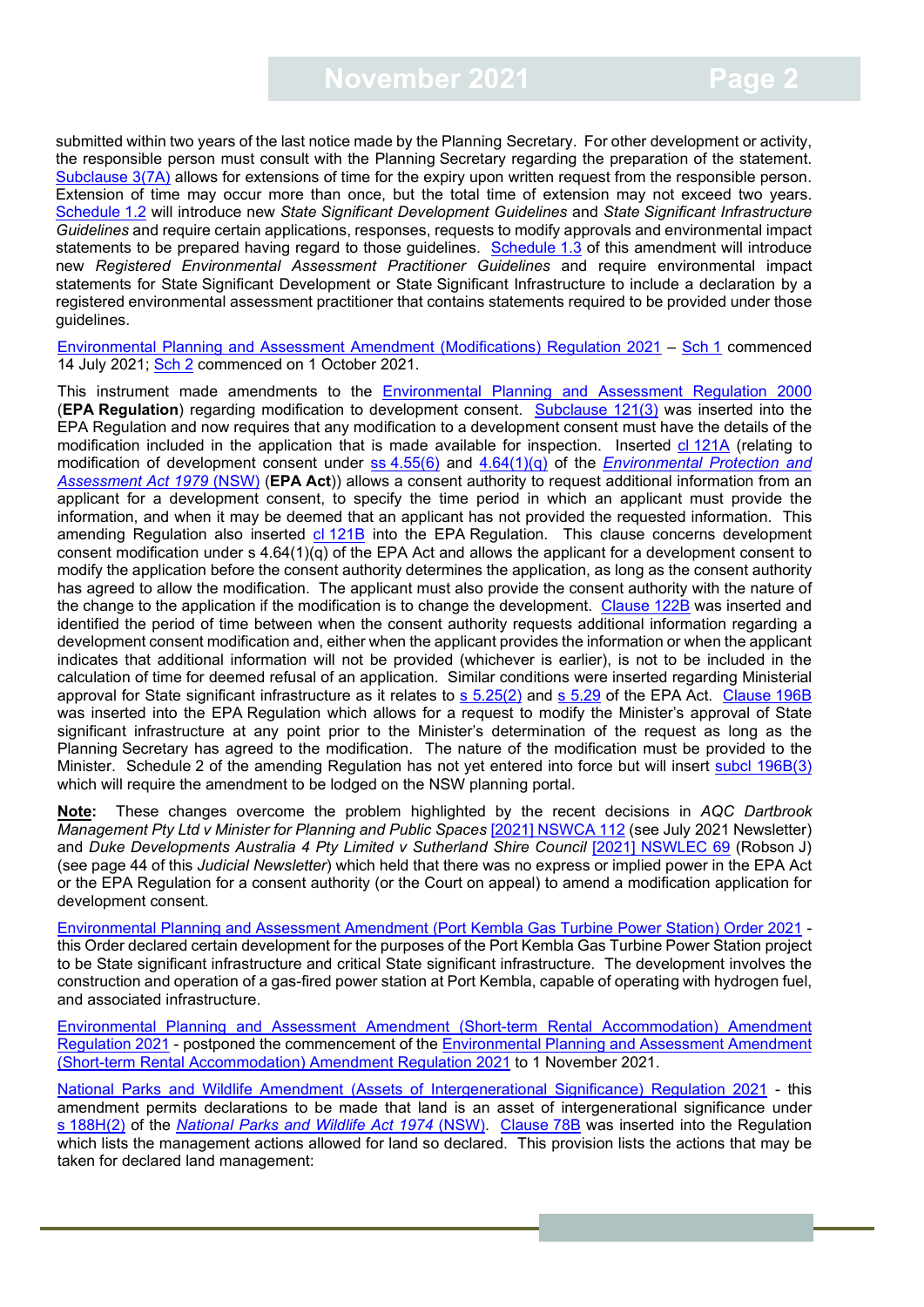- management of known foreseeable risks including the protection of the land from bushfire risks;
- the preparation and approval of conservation action plans;
- the approval of conservation actions plans; and
- the carrying out of conservation activities under approved conservation action plans.

Amendments were made to Pt [7A,](https://legislation.nsw.gov.au/view/html/inforce/current/sl-2019-0408#pt.7A) [Div](https://legislation.nsw.gov.au/view/html/inforce/current/sl-2019-0408#pt.7A-div.2) 2 (conservation action plans) which allow for the preparation of conservation action plans [\(cl 78C\)](https://legislation.nsw.gov.au/view/html/inforce/current/sl-2019-0408#sec.78C) for declared land, require the public exhibition of draft conservation plans (cl [78D\)](https://legislation.nsw.gov.au/view/html/inforce/current/sl-2019-0408#sec.78D), provide the mechanism and time period for conservation plan approvals by the Secretary (cl [78E\)](https://legislation.nsw.gov.au/view/html/inforce/current/sl-2019-0408#sec.78E), and require the publication of approved conservation action plans (cl [78F\)](https://legislation.nsw.gov.au/view/html/inforce/current/sl-2019-0408#sec.78E). The Secretary must ensure the conservation activities for declared land are carried out in accordance with the approved conservation action plan for the land under cl [78G,](https://legislation.nsw.gov.au/view/html/inforce/current/sl-2019-0408#sec.78G) while cl [78H](https://legislation.nsw.gov.au/view/html/inforce/current/sl-2019-0408#sec.78H) sets out the process for amending conservation action plans. [Clause](https://legislation.nsw.gov.au/view/html/inforce/current/sl-2019-0408#sec.78I) 78I mandates that information regarding the health and condition of the declared land must be published on a website maintained by the Department. [Clause](https://legislation.nsw.gov.au/view/html/inforce/current/sl-2019-0408#sec.78G) 78J creates the review process for implemented conservation action plans, which includes that implementation of the conservation plans is to be reviewed by an appointed panel of scientists five years after the approval of the conservation action plan. The review panel of scientists must be appointed in consultation with the Chief Scientist and Engineer.

[Protection of the Environment Operations \(Clean Air\) Regulation 2021](https://legislation.nsw.gov.au/view/pdf/asmade/sl-2021-485) - this Regulation remade, with minor changes, the [Protection of the Environment Operations \(Clean Air\) Regulation 2010](https://legislation.nsw.gov.au/view/html/repealed/current/sl-2010-0428) which was repealed under s [10\(2\)](https://legislation.nsw.gov.au/view/html/inforce/current/act-1989-146#sec.10) of the *[Subordinate Legislation Act 1989](https://legislation.nsw.gov.au/view/html/inforce/current/act-1989-146)* (NSW) on 1 September 2021. Changes to numbering of clauses and some formatting were made.

[Protection of the Environment Operations \(General\) Regulation 2021](https://legislation.nsw.gov.au/view/pdf/asmade/sl-2021-486) - this Regulation remade, without significant changes, the provisions of the [Protection of the Environment Operations \(General\) Regulation 2009,](https://legislation.nsw.gov.au/view/html/repealed/current/sl-2009-0211) which was repealed on 1 September 2021 by the *[Subordinate Legislation Act 1989](https://legislation.nsw.gov.au/view/html/inforce/current/act-1989-146)* (NSW), s [10A](https://legislation.nsw.gov.au/view/html/inforce/current/act-1989-146#sec.10A) and [Sch](https://legislation.nsw.gov.au/view/html/inforce/current/act-1989-146#sch.5) 5, cl [13.](https://legislation.nsw.gov.au/view/html/inforce/current/act-1989-146#sch.5-sec.13)

#### • Local Government:

<span id="page-2-0"></span>[Local Government \(General\) Amendment \(Integrated Planning and Reporting\) Regulation 2021](http://legislation.nsw.gov.au/view/pdf/asmade/sl-2021-459) - inserted the requirement for councils to comply with the *[Integrated Planning and Reporting Guidelines for Local Government](https://www.olg.nsw.gov.au/wp-content/uploads/Integrated-Planning-and-Reporting-Guidelines-March-2013.pdf)  [in NSW](https://www.olg.nsw.gov.au/wp-content/uploads/Integrated-Planning-and-Reporting-Guidelines-March-2013.pdf)* for the purposes of complying with [s 406](https://legislation.nsw.gov.au/view/html/inforce/current/act-1993-030#sec.406) of the *[Local Government Act 1993](https://legislation.nsw.gov.au/view/html/inforce/current/act-1993-030)* (NSW).

[Local Government \(General\) Regulation 2021](https://legislation.nsw.gov.au/view/pdf/asmade/sl-2021-460) - this Regulation repealed and remade the [Local Government](https://legislation.nsw.gov.au/view/html/repealed/current/sl-2005-0487)  [\(General\) Regulation 2005](https://legislation.nsw.gov.au/view/html/repealed/current/sl-2005-0487) on 1 September 2021 pursuant to s [10\(2\)](https://legislation.nsw.gov.au/view/html/inforce/current/act-1989-146#sec.10) of the *[Subordinate Legislation Act 1989](https://legislation.nsw.gov.au/view/html/inforce/current/act-1989-146)* [\(NSW\).](https://legislation.nsw.gov.au/view/html/inforce/current/act-1989-146) The remade Regulation did not make substantive changes to the 2005 Regulation.

[Local Government \(Manufactured Home Estates, Caravan Parks, Camping Grounds and Moveable Dwellings\)](http://legislation.nsw.gov.au/view/pdf/asmade/sl-2021-461)  [Regulation 2021](http://legislation.nsw.gov.au/view/pdf/asmade/sl-2021-461) - this Regulation repealed and remade the [Local Government \(Manufactured Home Estates,](https://legislation.nsw.gov.au/view/html/repealed/current/sl-2005-0486)  [Caravan Parks, Camping Grounds and Moveable Dwellings\) Regulation 2005](https://legislation.nsw.gov.au/view/html/repealed/current/sl-2005-0486) which was scheduled to be repealed on 1 September 2021 pursuant to s [10\(2\)](https://legislation.nsw.gov.au/view/html/inforce/current/act-1989-146#sec.10) of the *[Subordinate Legislation Act 1989](https://legislation.nsw.gov.au/view/html/inforce/current/act-1989-146)* (NSW).

#### • Mining and Petroleum:

<span id="page-2-1"></span>[Petroleum \(Onshore\) Amendment Regulation 2021](http://legislation.nsw.gov.au/view/pdf/asmade/sl-2021-526) - this Regulation replaced [subcl](https://legislation.nsw.gov.au/view/html/inforce/current/sl-2016-0500#sec.16) 16(2) of the Petroleum [\(Onshore\) Regulation 2016](https://legislation.nsw.gov.au/view/html/inforce/current/sl-2016-0500#statusinformation) which relates to the beneficial use of gas under s [28B](https://legislation.nsw.gov.au/view/html/inforce/current/act-1991-084#sec.28B) of the *Petroleum [\(Onshore\) Act 1991](https://legislation.nsw.gov.au/view/html/inforce/current/act-1991-084#statusinformation)* (NSW). This amendment allows the beneficial use of gas for an assessable prospecting operation permitted by an activity approval if the approval specifically extends to the beneficial use of gas. The amendment to [subcl](https://legislation.nsw.gov.au/view/html/inforce/current/sl-2016-0500#sec.16) 16(3) removed the words 'unless that recovery and use is authorised by a relevant development consent' which resulted in the removal of the royalty exemption for those activities that did not have development consent that specifically permitted the collection of royalties.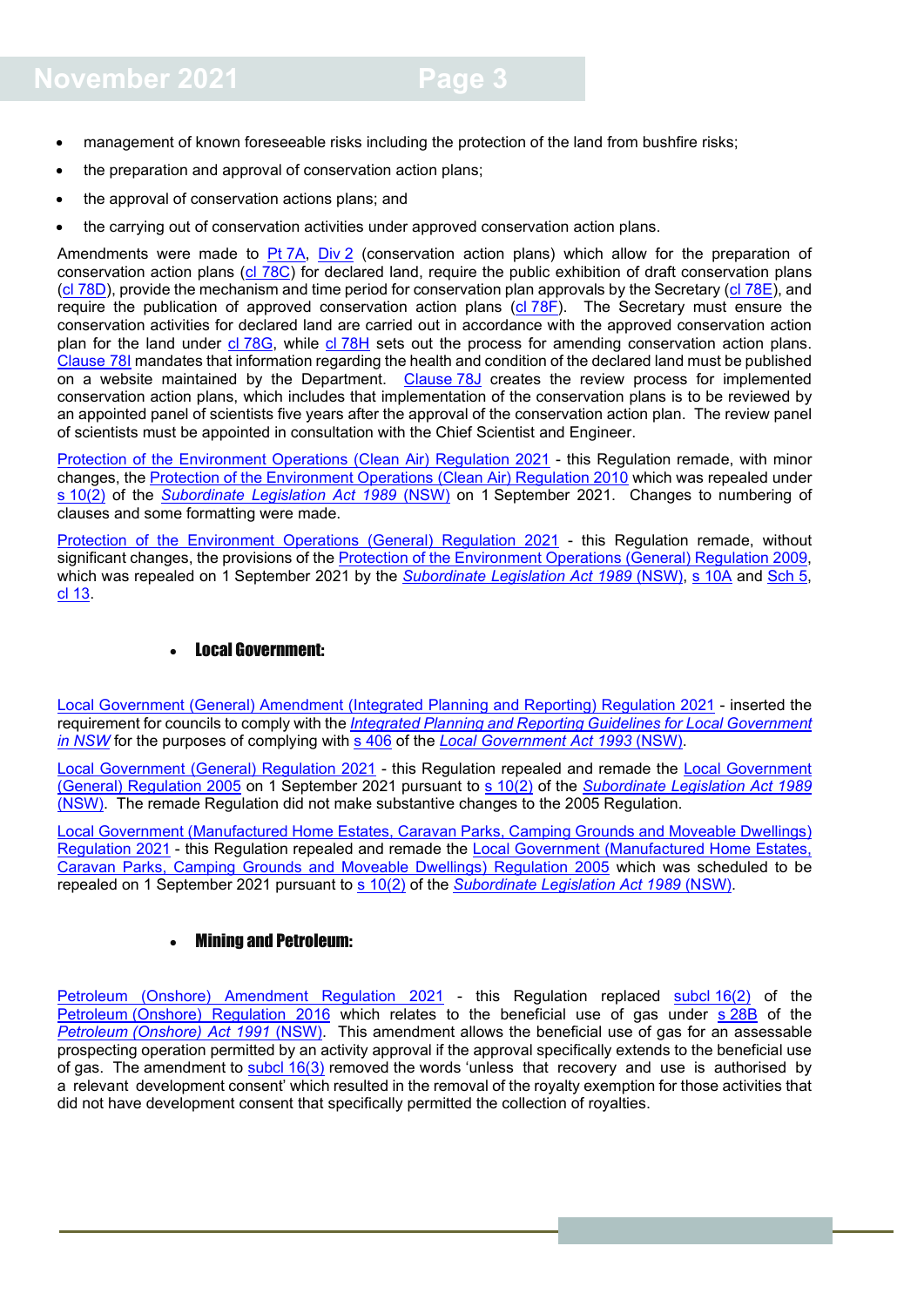#### • Miscellaneous:

<span id="page-3-0"></span>*[Bushfires Legislation Amendment Act](https://legislation.nsw.gov.au/view/pdf/asmade/sl-2021-523)* 2020 (NSW) – 10 September 2021 was proclaimed as the commencement date for Sch [1\[26\]](https://legislation.nsw.gov.au/view/pdf/asmade/sl-2021-523) of the *Bushfires Legislation Amendment Act 2020* (NSW). The commencement of Sch 1[26] inserted ss [100RA](https://legislation.nsw.gov.au/view/html/inforce/current/act-1997-065#sec.100RA) and [100RB](https://legislation.nsw.gov.au/view/html/inforce/current/act-1997-065#sec.100RB) into the *[Rural Fires Act 1997](https://legislation.nsw.gov.au/view/html/inforce/current/act-1997-065)* (NSW). Section 100RA permits the Minister to make, amend, or repeal a Rural Boundary Clearing Code (subss [100RA\(1\)-\(2\)\)](https://legislation.nsw.gov.au/view/html/inforce/current/act-1997-065#sec.100RA) for the purposes of [Div](https://legislation.nsw.gov.au/view/html/inforce/current/act-1997-065#pt.4-div.9) 9 - vegetation clearing work - under the *Rural Fires Act 1997* (NSW). However, this power to make, amend, or repeal a code is limited in that the Minister must have written agreements from the Ministers for Planning and Public Spaces, Energy and Environment, and Agriculture and Western NSW (subs [100RA\(3\)\)](https://legislation.nsw.gov.au/view/html/inforce/current/act-1997-065#sec.100RA). A code may be made that allows the clearing of vegetation in a rural zone for bushfire hazard reduction [\(subs 100RA\(4\)\)](https://legislation.nsw.gov.au/view/html/inforce/current/act-1997-065#sec.100RA). [Subsection](https://legislation.nsw.gov.au/view/html/inforce/current/act-1997-065#sec.100RA) 100RA(5) lists the factors to which a code may have regard; being:

- the type of vegetation that may or may not be cleared;
- how the permitted vegetation may be cleared;
- whether consent is required from the land owner or occupier of the land;
- the clearing of vegetation in habitats of threatened species (pursuant to the *[Biodiversity Conservation Act](https://legislation.nsw.gov.au/view/html/inforce/current/act-2016-063)  [2016](https://legislation.nsw.gov.au/view/html/inforce/current/act-2016-063)* (NSW));
- the clearing of vegetation along riparian corridors;
- managing soil erosion and landslip risks related to vegetation clearing; and
- the protection of Aboriginal or other cultural heritage sites related to the clearing of vegetation.

A code, regarding its application to land, may have a general or limited application based on specific exceptions or factors, may have variable application based on specified conditions or factors; may 'authorise any matter or thing to be from time to time determined, applied or regulated by any specified person or body' (subs [100RA\(6\)\)](https://legislation.nsw.gov.au/view/html/inforce/current/act-1997-065#sec.100RA). The code must be published in the *Gazette*, the point at which it commences (subs [100RA\(7\)\)](https://legislation.nsw.gov.au/view/html/inforce/current/act-1997-065#sec.100RA), and must be made publicly available (subs [100RA\(8\)\)](https://legislation.nsw.gov.au/view/html/inforce/current/act-1997-065#sec.100RA).

[Subsection](https://legislation.nsw.gov.au/view/html/inforce/current/act-1997-065#sec.100RB) 100RB(1) allows for vegetation clearing work to be carried out if all of the following apply:

- the clearing occurs within 25 metres of the holding's boundary with adjoining land;
- the land is zoned rural land:
- the owner of the holding carries out the clearing or authorises the clearing of the vegetation;
- clearing of vegetation must be for bush fire hazard reduction;
- a Rural Boundary Clearing Code must be in force for the area in which the land is located; and
- vegetation is cleared according to the Code.

Clearing of vegetation under this section may occur despite any requirement for a licence, approval, consent, or other authorisation for the work made by the *Biodiversity Conservation Act 2016* (NSW), the *Environmental [Planning and Assessment Act 1979](https://legislation.nsw.gov.au/view/html/inforce/current/act-1979-203#statusinformation)* (NSW), or any other Act or instrument made under any other Act, except the Code (subs [100RB\(2\)\)](https://legislation.nsw.gov.au/view/html/inforce/current/act-1997-065#sec.100RB). A person who clears vegetation under the Code will not be guilty of an offence under the Acts listed in subs [100RB\(3\).](https://legislation.nsw.gov.au/view/html/inforce/current/act-1997-065#sec.100RB)

[Court Security Regulation 2021](http://legislation.nsw.gov.au/view/pdf/asmade/sl-2021-457) - this amending Regulation repealed and replaced the [Court Security](https://legislation.nsw.gov.au/view/html/repealed/current/sl-2016-0541)  [Regulation 2016,](https://legislation.nsw.gov.au/view/html/repealed/current/sl-2016-0541) which was due to be repealed on 1 September 2021. This Regulation:

- identifies prescribed bags or containers in which exhibits that are restricted items must be enclosed when brought into court premises  $\left(\frac{c_1}{4}\right)$ ;
- identifies the permissible use of recording devices  $(cl 5)$  $(cl 5)$ ;
- identifies when, and by whom, it is permissible to transmit court proceedings  $(cl 6)$  $(cl 6)$ ;
- lists the items that must be surrendered for safekeeping upon entering a court [\(cl](https://legislation.nsw.gov.au/view/html/inforce/current/sl-2021-0457#sec.7)  $\overline{7}$ ); and
- mandates the form of certificates of identification for security officers  $(cl 8)$  $(cl 8)$ .

[Schedule](https://legislation.nsw.gov.au/view/html/inforce/current/sl-2021-0457#sch.1) 1 of the Regulation lists the penalty notice offences and how the schedule is to be applied.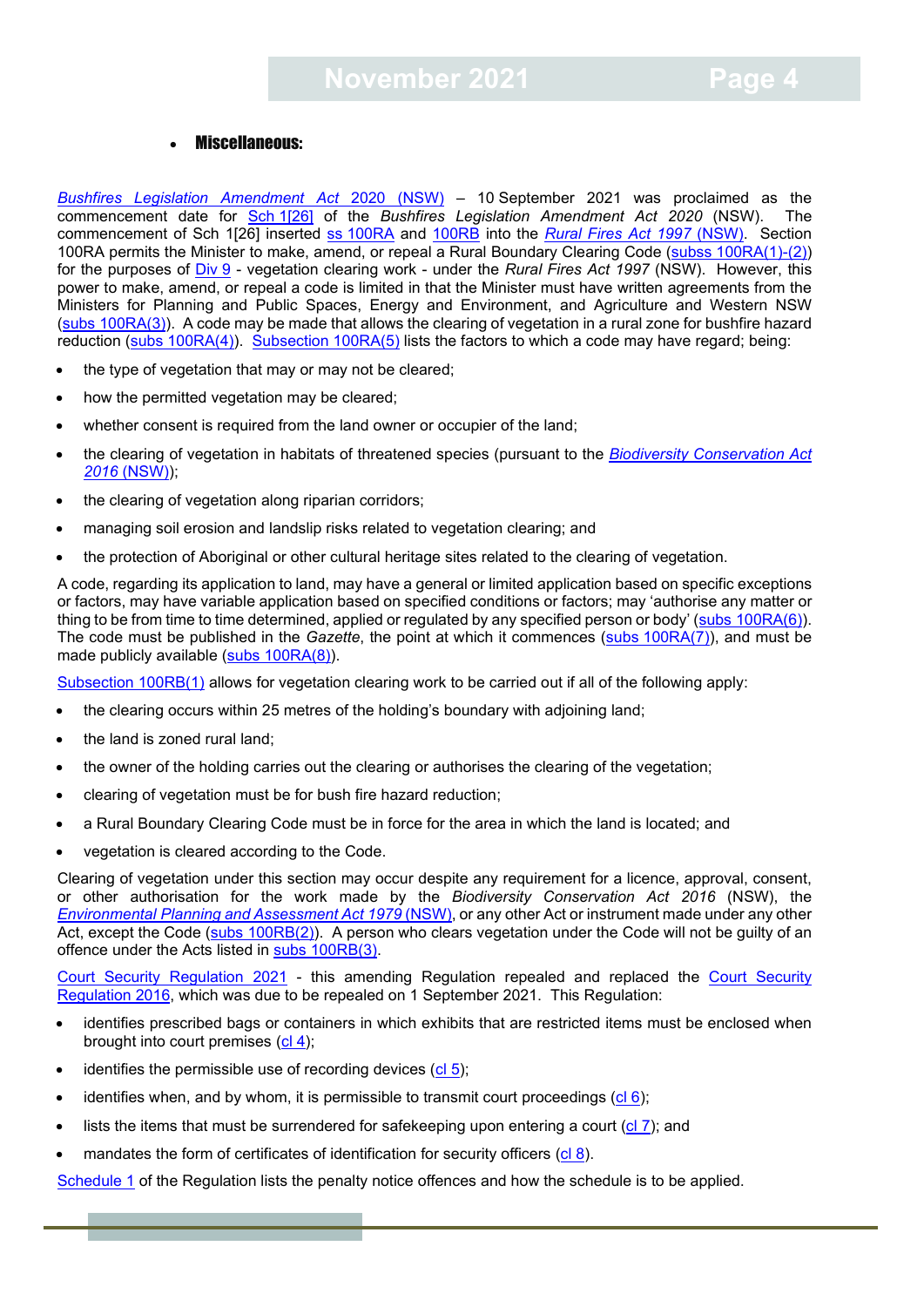#### <span id="page-4-0"></span>State Environmental Planning Policy (SEPP) Amendments:

[State Environmental Planning Policy \(Exempt and Complying Development Codes\) Amendment \(Low Rise](http://legislation.nsw.gov.au/view/pdf/asmade/epi-2021-366)  [Housing Diversity Code\) 2021](http://legislation.nsw.gov.au/view/pdf/asmade/epi-2021-366) - commenced on 2 July 2021 other than [Sch](https://legislation.nsw.gov.au/view/pdf/asmade/epi-2021-366) 1[4] which commenced on 2 October 2021.

The date in subcl [1.19\(3\)](https://legislation.nsw.gov.au/view/html/inforce/current/epi-2008-0572#sec.1.19) has been changed from 30 November 2021 to 30 May 2022. This date is when subcl [1.19\(2\)](https://legislation.nsw.gov.au/view/html/inforce/current/epi-2008-0572#sec.1.19) ceases to have effect for land in the Mosman Local Government Area. [Subclause](https://legislation.nsw.gov.au/view/html/inforce/current/epi-2008-0572#sec.2.30) 2.30(i) -Development Standards - was updated by the insertion of an "environmental zone" thus limiting the amount of fill able to be imported per lot in such a zone to 100 cubic metres. [Subclause](https://legislation.nsw.gov.au/view/html/inforce/current/epi-2008-0572#sec.5A.4)  $5A.4(d)$  was added to the application of development standards and now includes "the construction of storage premises, other than storage premises used for the storage of data and related information technology hardware." [Schedule](http://legislation.nsw.gov.au/view/pdf/asmade/epi-2021-366) 1[4] of the amending legislation will insert changes to the floor space ratios for the City of Blue Mountains and for Sutherland Shire.

[State Environmental Planning Policy \(Mining, Petroleum Production and Extractive Industries\) Amendment](http://legislation.nsw.gov.au/view/pdf/asmade/epi-2021-544)  (No [2\) 2021](http://legislation.nsw.gov.au/view/pdf/asmade/epi-2021-544) - this amendment updated the local government areas in which development for petroleum exploration, petroleum production and petroleum related works is prohibited or restricted. These were inserted into [Sch](https://legislation.nsw.gov.au/view/html/inforce/current/epi-2007-0065#sch.1) 1 of the [State Environmental Planning Policy \(Mining, Petroleum Production and Extractive](https://legislation.nsw.gov.au/view/html/inforce/current/epi-2007-0065)  [Industries\)](https://legislation.nsw.gov.au/view/html/inforce/current/epi-2007-0065) 2007.

[State Environmental Planning Policy \(Vegetation in Non-Rural Areas\) Further Amendment 2021](http://legislation.nsw.gov.au/view/pdf/asmade/epi-2021-545) - commenced 17 September 2021. [Schedule](https://legislation.nsw.gov.au/view/pdf/asmade/epi-2021-545) 3 commences 18 December 2021.

This amendment replaced [Pt](https://legislation.nsw.gov.au/view/html/inforce/current/epi-2017-0454#pt.2) 2 of the State Environmental Planning Policy (Vegetation in Non-Rural [Areas\)](https://legislation.nsw.gov.au/view/html/inforce/current/epi-2017-0454) 2017. Within this Part, [cl](https://legislation.nsw.gov.au/view/whole/html/inforce/current/epi-2017-0454#sec.7) 7 designates the types of clearing activities that require a permit or approval. [Clause](https://legislation.nsw.gov.au/view/whole/html/inforce/current/epi-2017-0454#sec.8) 8 identifies the clearing activities that do not require a permit and cl [8A](https://legislation.nsw.gov.au/view/whole/html/inforce/current/epi-2017-0454#sec.8A) permits some clearing activities without development consent if the clearing does not require a permit or approval. The other condition that must be satisfied to trigger cl 8A is the clearing activity is not ancillary to carrying out other development activities. If the vegetation is part of a heritage conservation area or Aboriginal place of heritage significance, or is an Aboriginal object or heritage item, then cl 8A does not apply.

[Schedule](http://legislation.nsw.gov.au/view/pdf/asmade/epi-2021-545) 2 made changes to the [State Environmental Planning Policy \(Exempt and Complying Development](https://legislation.nsw.gov.au/view/html/inforce/current/epi-2008-0572)  [Codes\) 2008.](https://legislation.nsw.gov.au/view/html/inforce/current/epi-2008-0572) [Subclause](https://legislation.nsw.gov.au/view/html/inforce/current/epi-2008-0572#sec.1.16) 1.16(3)(b) - under general requirements for exempt development - was replaced and now mandates that exempt development under this Policy must not involve the pruning or removal of a tree or other vegetation for which development consent, a permit, or approval is required. Under general requirements for complying development, subcl [1.18\(h\)](https://legislation.nsw.gov.au/view/html/inforce/current/epi-2008-0572#sec.1.18) was replaced and now requires a permit or approval to prune or remove a tree or vegetation to be issued prior to complying development consent being granted for a development activity.

### **Judgments**

#### <span id="page-4-1"></span>Queensland:

#### *R v Dumble* **[\[2021\] QCA 161](https://www.sclqld.org.au/caselaw/QCA/2021/161)** (Sofronoff P, Mullins and Bond JJA)

(decision under review: *R v Dumble* District Court at Brisbane - Unreported, 25 June 2021 (Clare SC DCJ))

Facts: The four respondents, who had each been directors of Linc Energy Limited (**Linc Energy**) at some point, were charged with contravening [s 493\(2\)](https://www.legislation.qld.gov.au/view/html/inforce/current/act-1994-062#sec.493) of the *[Environmental Protection Act](https://www.legislation.qld.gov.au/view/html/inforce/current/act-1994-062) 1994* (Qld)</u> (**Environmental Protection Act**) for failing to ensure that Linc Energy complied with that Act. Linc Energy was alleged to have contravened [s 437\(1\)](https://www.legislation.qld.gov.au/view/html/inforce/current/act-1994-062#sec.437) of that Act by wilfully and unlawfully causing serious environmental harm in the course of underground coal gasification works at five gasifiers near Chinchilla in the Western Downs Region of Queensland.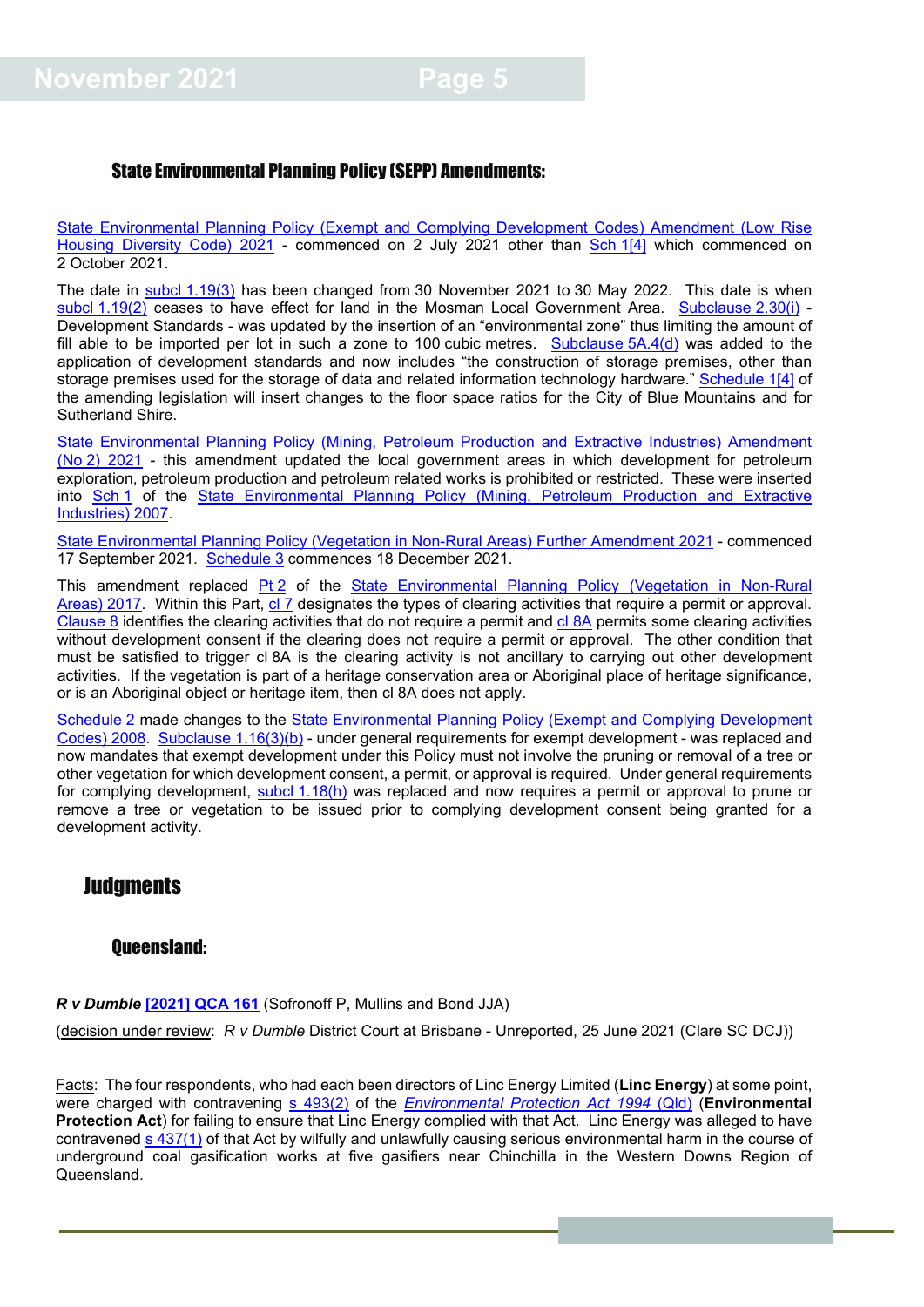The District Court found that s 493(2) of the Environmental Protection Act did not apply to the respondent executive officers who had left Linc Energy before the alleged environmental harm occurred. The prosecutor referred that question to the Court of Appeal.

Issue: Whether an executive officer of a corporation could only be held liable under s 493(2) of the Environmental Protection Act if the environmental harm caused by that corporation for the purposes of s 437(1) of that Act occurred during the executive officer's tenure.

Held: District Court's ruling upheld:

- (1) For the purposes of s 493(2) of the Environmental Protection Act, a corporation would be taken to have committed an offence against s 437(1) of that Act when serious environmental harm resulted from the corporation's causative wilful act. Therefore, a person who was an executive officer of the corporation when the harm was actually caused was guilty of an offence under s 493(2) of the Environmental Protection Act, subject to any available statutory defences: at [29].
- (2) Under s 493(2) of the Environmental Protection Act at the moment when the offence was committed by the corporation, every executive officer of that corporation also committed an offence. Therefore, under s 493(2) of the Environmental Protection Act a person who was once an executive officer of the corporation, but who was not one at the time the offence was committed, did not answer the description of an executive officer who also committed an offence for the purpose of enlivening that provision: at [19];
- (3) A corporation became criminally liable under s 437(1) of the Environmental Protection Act upon the occurrence of serious environmental harm. The corporation's executive officers at that time also committed the offence pursuant to s 493(2) of that Act: at [22]-[24];
- (4) Section 493(2) of the Environmental Protection Act did not render an executive officer vicariously liable for the corporation's offence or liable as an accessory. Therefore, it was unnecessary for the prosecutor to prove that the respondents had any kind of connection with Linc Energy's causative act. With respect to executive officers who were in office at the time that the environmental harm occurred, but after the causative act, their lack of connection to the contravening act could be raised as a defence under [s 493\(4\)](https://www.legislation.qld.gov.au/view/html/inforce/current/act-1994-062#sec.493) of the Environmental Protection Act: at [25], [29]; and
- (5) Conversely, where an executive officer attempted to escape liability by resigning before the environmental harm occurred they may be liable as a principal offender under [s 437\(1\)](https://www.legislation.qld.gov.au/view/html/inforce/current/act-1994-062#sec.437) of the Environmental Protection Act or as an accomplice by virtue of [s 7](https://www.legislation.qld.gov.au/view/html/inforce/current/act-1899-009#sec.7) of the *[Criminal Code Act 1899](https://www.legislation.qld.gov.au/view/html/inforce/current/act-1899-009)* (Qld): at [31].

#### <span id="page-5-0"></span>Tasmania:

*Wilderness Society (Tasmania) Inc v Wild Drake Pty Ltd* [\[2021\] TASFC 12](https://www.caselaw.nsw.gov.au/search/advanced) (Blow CJ, Brett J, Porter AJ)

(decision under review: *The Wilderness Society v Wild Drake Pty Ltd* [\[2020\] TASSC 34](https://www.caselaw.nsw.gov.au/search/advanced) (Estcourt J))

Facts: Wild Drake Pty Ltd (**Wild Drake**) sought to develop and use visitor accommodation and helicopter access in the Tasmanian Wilderness World Heritage Area, which is subject to the [Tasmanian Wilderness World](https://dpipwe.tas.gov.au/Documents/TWWHA_Management_Plan_2016.pdf)  [Heritage Area Management Plan 2016.](https://dpipwe.tas.gov.au/Documents/TWWHA_Management_Plan_2016.pdf) Wild Drake held a lease over the proposed site at Halls Island in Lake Malbena, which is within the Walls of Jerusalem National Park. The land is also within the Central Plateau Conservation Area and is within the Environmental Management Zone of the Central Highlands Interim Planning Scheme 2015 (**Scheme**). The Central Highlands Council (**Council**) is the overseeing planning authority for the land which is also designated reserved land under the *[National Parks and Reserves Management Act 2002](https://www.legislation.tas.gov.au/view/html/inforce/current/act-2002-062)*  [\(Tas\)](https://www.legislation.tas.gov.au/view/html/inforce/current/act-2002-062) (**NPRM Act**); the NPRM Act requires the land to be the subject of a management plan. The land in question also required a permit under the *[Land Use Planning and Approvals Act 1993](https://www.legislation.tas.gov.au/view/html/inforce/current/act-1993-070)* (Tas) (**LUPA Act**).

Wild Drake applied to the Council for approval of the project, which was refused partly on grounds that the development proposal did not meet the standards of the Scheme. Wild Drake appealed the Council's decision to the Resource Management and Planning Appeal Tribunal (**Tribunal**) which overturned the Council's decision and granted a permit subject to conditions. The Tribunal found that the development proposal met the standards<br>of the Scheme and proposed an acceptable solution. The Wilderness Society (Tasmania) Inc of the Scheme and proposed an acceptable solution. (**Wilderness Society**) appealed the Tribunal's decision to the Supreme Court of Tasmania to set aside the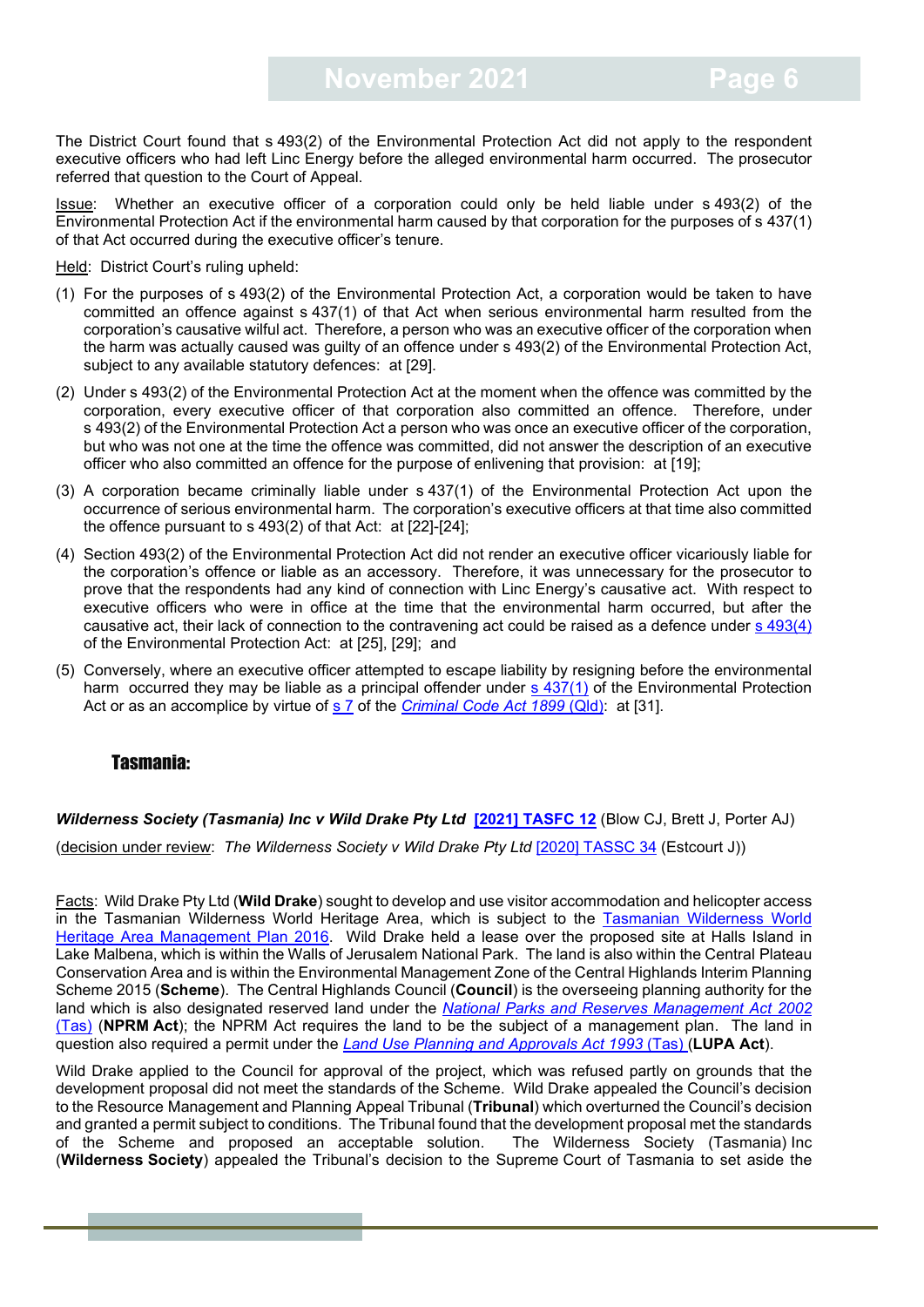Tribunal's decision but Escourt J dismissed the appeal. The Wilderness Society appealed Escourt J's decision to the Full Court.

Issues:

- (1) Did the Resource Management and Planning Appeal Tribunal have jurisdiction to assess the proposal against the Tasmanian Wilderness World Heritage Area Management Plan 2016;
- (2) What was the proper construction of the phrase "in accordance with" as it relates to cl 29.3.1 Use Standards for Reserved Land in the [Central Highlands Interim Planning Scheme 2015;](https://centralhighlands.tas.gov.au/central-highlands-interim-planning-scheme-2015/) and
- (3) Did the granting of a business licence and lease to Wild Drake override the effect of the management plan.

Held: Appeal allowed; orders of the Supreme Court (6 July 2020) set aside; decision of the Tribunal (18 December 2019) set aside; and matter remitted to the Tribunal for reconsideration in accordance with cl 29.3.1 of the Scheme and the Tasmanian Wilderness World Heritage Area Management Plan.

- (1) The argument that a planning authority, and by extension the Tribunal, does not have authority to review the land management function of the Director was found to be without merit because simultaneous operation of the LUPA Act and the Tasmanian Wilderness World Heritage Area Management Plan 2016 (which contemplates external assessment) was possible (Brett J, Porter AJ, Blow CJ agreeing): at [24]-[25], [91], [107];
- (2) The ordinary meaning of "in accordance with" was the preferred construction for the phrase and meant that the provision's operation was constrained by the reserve management plan (Porter AJ with Blow CJ agreeing; Brett J dissenting at [33]): at [5], [160], [165], [168]-[169]; and
- (3) The granting of a lease or a business licence by the Minister does not override or remove the operation of the relevant management plan (per Brett J with Blow CJ agreeing; Porter AJ agreeing in principle but concluding that a decision was not necessary on this point): at [4], [53], [177].

#### <span id="page-6-0"></span>New South Wales Court of Appeal:

*Bingo Holdings Pty Ltd v GC Group Company Pty Ltd* **[\[2021\] NSWCA](https://www.caselaw.nsw.gov.au/decision/17b61475d7f8f13ca5863dd5) 184** (Meagher, Payne, Brereton JJA) (decision under review: *GC Group Company Pty Ltd v Bingo Holdings Pty Ltd (No 3)* [\[2021\] NSWSC](https://www.caselaw.nsw.gov.au/decision/1784374db6084b3e92dd49be) 252 (Stevenson J))

Facts: On 10 August 2021, the applicant sought leave to appeal from an interlocutory decision of Stevenson J in *GC Group Company Pty Ltd v Bingo Holdings Pty Ltd (No 3)* (*GC Group Company No 3*). GC Group Company Pty Ltd (**GC Group**) was a subcontractor in a residential development in Albion Park. GC Group purchased recycled aggregate from Bingo Holdings Pty Ltd, Bingo Recycling Pty Ltd, Bingo Waste Services Pty Ltd, and Wollongong Recycling (NSW) Pty Ltd (collectively **Bingo**). GC Group alleged that aggregate that it purchased from Bingo between 1 June 2017 and 21 July 2017 was contaminated. GG Group claimed it suffered loss and damage because it had incurred costs that arose from "substantial reconstruction" work. GC Group claimed breach of contract as a result of false and misleading conduct on behalf of Bingo pursuant to [Sch](http://classic.austlii.edu.au/au/legis/cth/consol_act/caca2010265/sch2.html) 2, s [18](http://classic.austlii.edu.au/au/legis/cth/consol_act/caca2010265/sch2.html) of the *[Competition and Consumer Act 2010](https://www.legislation.gov.au/Details/C2018C00437/Html/Volume_3#_Toc529456037)* (Cth) (**Australian Consumer Law**), along with breaches of ss 54 to [56.](http://classic.austlii.edu.au/au/legis/cth/consol_act/caca2010265/sch2.html) Bingo sought to have the GC Group's losses determined as being an apportionable claim under s [34](https://legislation.nsw.gov.au/view/html/inforce/current/act-2002-022#sec.34) of the *Civil [Liability Act 2002](https://legislation.nsw.gov.au/view/html/inforce/current/act-2002-022#sec.34)* (NSW) (**Civil Liability Act**), but on 20 May 2020 the primary judge ordered the relevant paragraphs in Bingo's Technology and Construction List Response (**response**) be struck out. Bingo filed a Notice of Motion (**NOM**) on 31 July 2020 and sought to amend its response and replead its defence of proportionate liability pursuant to s [87CB\(3\)](https://www.legislation.gov.au/Details/C2018C00437/Html/Volume_1#_Toc529449916) of the Australian Consumer Law. The Notice to replead against s 87CB(3) was a close copy of the plea against s 34 of the Civil Liability Act. A list of 710 registered owners of delivery vehicles that delivered material from demolition sites and to the processing facility was included and Bingo submitted that the list was a list of potential concurrent wrongdoers. The judge was not persuaded that the list was not sufficient to establish that anyone on the list of registered owners actually delivered the material: *GC Group Company Pty Ltd v Bingo Holdings Pty Ltd (No 2)* [\[2020\] NSWSC 1360.](https://www.caselaw.nsw.gov.au/decision/174fc32ac0b9728764251bd4) Bingo filed another NOM on 16 November 2020, again seeking to amend its response and replead proportionate liability. In *GC Group Company No 3*, the judge refused to grant leave to amend. That refusal was the basis for the application for leave to appeal to the Court of Appeal. Bingo made the concession that the contract and consumer guarantee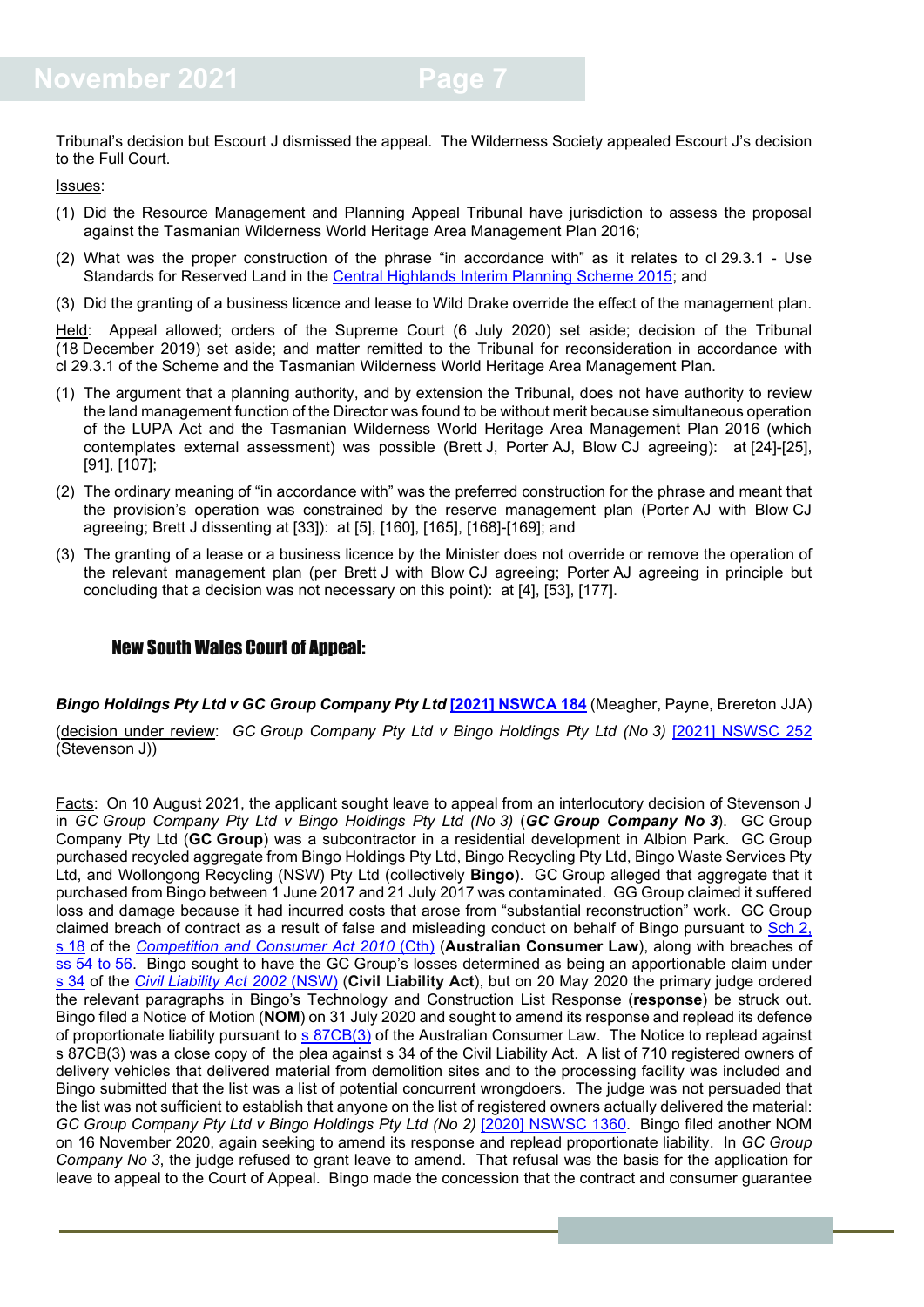claims were not apportionable under s 18 of the Australian Consumer Law, therefore, apportionment would only arise if GC Group succeeded in its misleading and deceptive conduct claim but failed in its contract and consumer guarantee claims. Counsel for Bingo also conceded that because this was a matter under Commonwealth law, the Civil Liability Act was not operable in this matter.

Issues:

- (1) Was it sufficient to identify a class of potential concurrent wrongdoers to apportion liability;
- (2) Was Bingo a concurrent wrongdoer for the purposes of s 87CB(3) of the Australian Consumer Law; and
- (3) To what extent, if any, did any of the 710 registered owners (customers) owe a duty of care to third parties for any contamination that may have occurred during their transport of the material.
- Held: Summons seeking leave to appeal dismissed; applicants to pay the costs of the Summons:
- (1) It was not sufficient merely to identify a class of potential concurrent wrongdoers any of whom *may* be a concurrent wrongdoer. There must be sufficient particularity as if a cross-claim were being alleged against a concurrent wrongdoer and setting out relevant material facts: at [30];
- (2) Bingo's construction s 87CB(3) of the Australian Consumer Law was incorrect regarding Bingo being a concurrent wrongdoer: at [31]; and
- (3) The Court doubted that it could be established that the customers owed a duty of care to third-parties but this question should await consideration in a case where the issue would require determination: at [32].

#### *Dincel Construction System Pty Ltd v Penrith City Council* **[\[2021\] NSWCA 133](https://www.caselaw.nsw.gov.au/decision/17a5f13f22c8ff9a6cb3e79f)** (Gleeson, Payne and Brereton JJA)

(decision under review: *Penrith City Council v Dincel Construction System Pty Limited (No 4)* [\[2021\] NSWLEC](https://www.caselaw.nsw.gov.au/decision/176ca760136c3c5d2362004c) 1 (Robson J))

Facts: Dincel Construction System Pty Ltd (**Dincel**) and Gaonor Pty Ltd (**Gaonor**) appealed against four orders made by the Land and Environment Court (**Court**) in relation to the development and use of land at 919-929 Mamre Road, Kemps Creek (**Land**) and neighbouring land, being:

- (a) the declaration that Dincel deposited fill and constructed an earthen platform at 931 Mamre Road in breach of s [4.2](https://legislation.nsw.gov.au/view/html/inforce/current/act-1979-203#sec.4.2) of the *[Environmental Planning and Assessment Act 1979](https://legislation.nsw.gov.au/view/html/inforce/current/act-1979-203#statusinformation)* (NSW) (**EPA Act**) (Order 4);
- (b) the mandatory injunction requiring removal of the unlawful works, restoration of the ground level of the Land and restoration of the areas of 931 Mamre Road that had been affected by the unlawful works and use (Order 8(b));
- (c) the mandatory injunction requiring disposal of the unlawful fill (Order  $8(c)$ ); and
- (d) the costs order against Gaonor (Order 9).

Issue: Dincel and Gaonor raised ten grounds of appeal, primarily regarding whether the primary judge failed to properly exercise his discretion when making remedial orders requiring Dincel to remove fill it had unlawfully imported on the Land and hardstand it had unlawfully constructed.

Held: Appeal allowed in part; Order 4 set aside and an amended order made that did not refer to the construction of an earthen platform, and Order 8(b) set aside and an amended order made that excepted the earthen platform from the requirement to remove unlawful works and restore the ground level of the Land and 931 Mamre Road:

- (1) The primary judge did not fail to consider the potential hardship that reinstatement orders would cause Dincel and its employees, and it was not erroneous to conclude that potential insolvency of Dincel and the potential consequences for its employees was not determinative: at [71], [74];
- (2) The primary judge did not commit an error by failing to give the potential for Gaonor to "regularise" the development determinative weight. A development consent could not validly have been granted to regularise development that had already taken place, rather, the concept of regularising in the EPA Act relates to unlawful use: at [90]-[91]; and
- (3) That the development had already been carried out and could not be "regularised" was not an irrelevant consideration, but rather one of many factors that the primary judge had regard to: at [95], [98];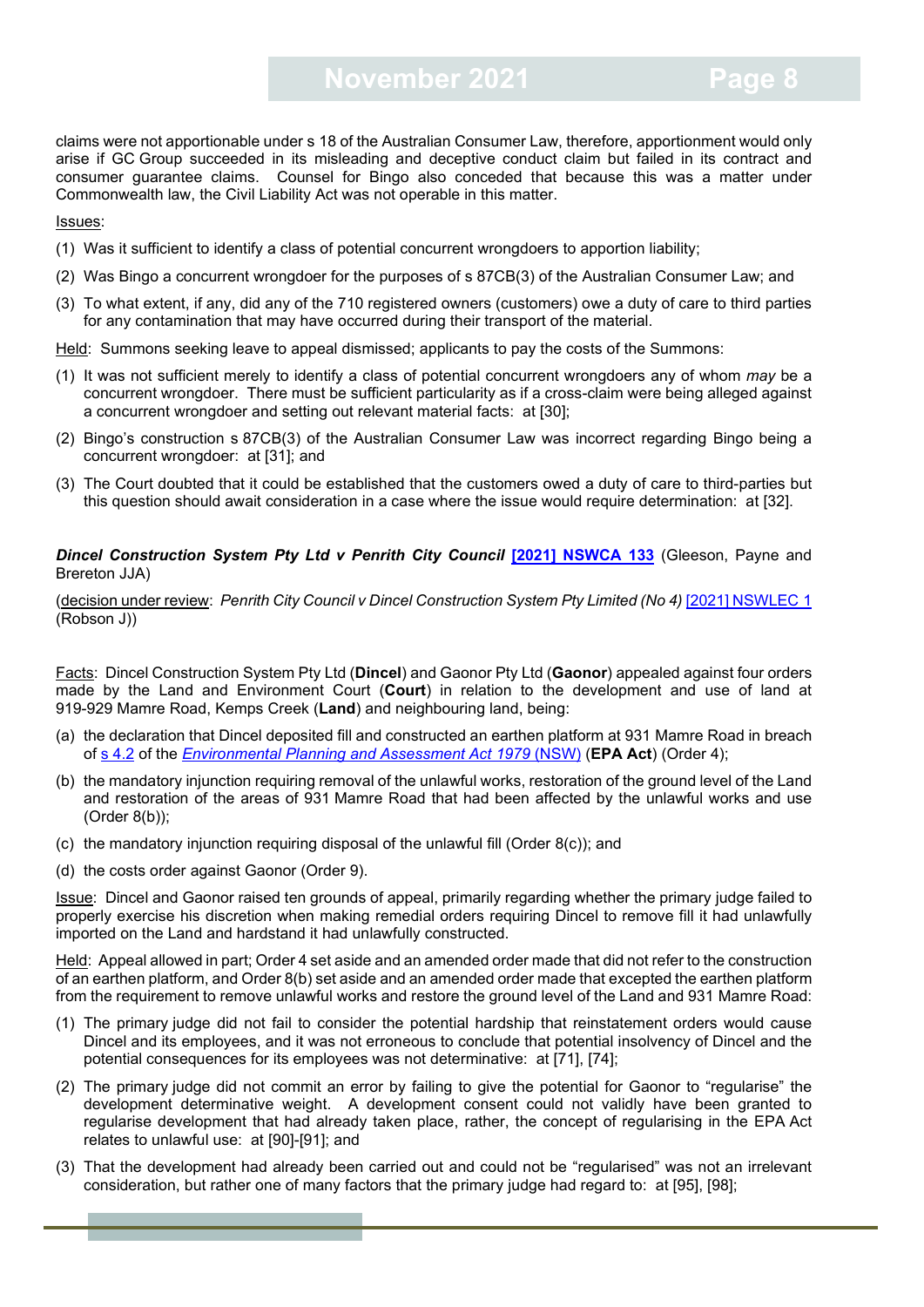- (4) There primary judge did not commit an error in failing to regard the prospect that development consent for use of the Land might be obtained as a dispositive reason for not making any order for remediation of the Land: at [105];
- (5) The Court does not need further justification to make a remediation order beyond a proven or admitted breach of the EPA Act. The appellants' submission that the Court must first consider what environmental harms were caused by the unlawful development, and whether the reinstatement orders would in fact remedy those harms, is inconsistent with the statutory power and confuses the Court's task with that of a consent authority: at [111], [120];
- (6) The orders made by the primary judge requiring remediation were neither unreasonable nor unjust, having regard to all of the relevant factors, and the suspension of the orders appropriately ameliorated the effect of the injunctive relief: at [127];
- (7) No prejudice to the appellants arose from the Penrith City Council being permitted to seek injunctive relief requiring Dincel to remove the unlawful fill from 931 Mamre Road, and the primary judge was correct to conclude that the owner of 931 Mamre Road was not a necessary party to the proceedings: at [136], [140];
- (8) The primary judge was not in error by failing to consider the financial and other impacts of orders 8(b) and (c) to the extent they relate to 931 Mamre Road, in the absence of the appellant leading evidence of these impacts: at [143];
- (9) The primary judge's findings that Dincel was responsible for placing unlawful fill on 931 Mamre Road were not established on the pleadings or by evidence: at [152]; and
- (10)Gaonor, as the owner of the Land, was correctly held liable for the costs of the trial: at [169].

*KEPCO Bylong Australia Pty Ltd v Bylong Valley Protection Alliance Inc* **[\[2021\] NSWCA 216](https://www.caselaw.nsw.gov.au/decision/17bdc46c60261455a452edea)** (Basten and Payne JJA, Preston CJ of LEC)

(related decision: *KEPCO Bylong Australia Pty Ltd v Independent Planning Commission (No 2)* [2020] [NSWLEC 179](https://www.caselaw.nsw.gov.au/decision/1766eae28a4f17b378e1aaa2) (Pain J)

Facts: The appellant, KEPCO Bylong Australia Pty Ltd (**KEPCO**) had applied for development consent to construct and operate a thermal coal mine in the Bylong Valley, 55 kilometres north-east of Mudgee, for export of coal to its own electricity generators in South Korea. The proposal was for State Significant Development for which the consent authority was the Independent Planning Commission (**Commission**). Relevant considerations were set out in the [State Environmental Planning Policy \(Mining, Petroleum Production and](https://legislation.nsw.gov.au/view/html/inforce/current/epi-2007-0065)  [Extractive Industries\) 2007](https://legislation.nsw.gov.au/view/html/inforce/current/epi-2007-0065) (**Mining SEPP**). The Commission refused consent and gave reasons for its decision. The Commission found that the proposal failed to contain steps minimising (i) greenhouse gas (GHG) emissions, and particularly Scope 3 emissions created by the use of the coal to generate electricity, and (ii) adverse effects on groundwater resources, to the greatest extent practicable.

KEPCO sought judicial review of the Commission's decision in the Land and Environment Court. The Bylong Valley Protection Alliance Inc was the active respondent. Pain J dismissed the proceedings. KEPCO appealed the decision.

**Issues:** Whether the primary judge erred:

- (1) In failing to hold that the Commission had misconstrued  $cl 14(1)(c)$  $cl 14(1)(c)$  of the Mining SEPP by asking whether KEPCO had minimised GHG emissions to the greatest extent practicable, rather than asking whether it, the Commission, could impose conditions having that effect;
- (2) In failing to hold that the Commission had similarly misconstrued cl  $14(1)(a)$  of the Mining SEPP, dealing with likely effects of the mining on groundwater resources;
- (3) In concluding that any error made by the Commission in construing  $cl 14(1)$  $cl 14(1)$  was immaterial because the provision related to the imposition of conditions and thus only arose after the Commission had decided to grant consent;
- (4) In failing to hold that the Commission had misconstrued  $cl 14(2)$  $cl 14(2)$  of the Mining SEPP as imposing on the Commission a duty to assess GHG emissions, as distinct from considering assessments which had been carried out of such emissions;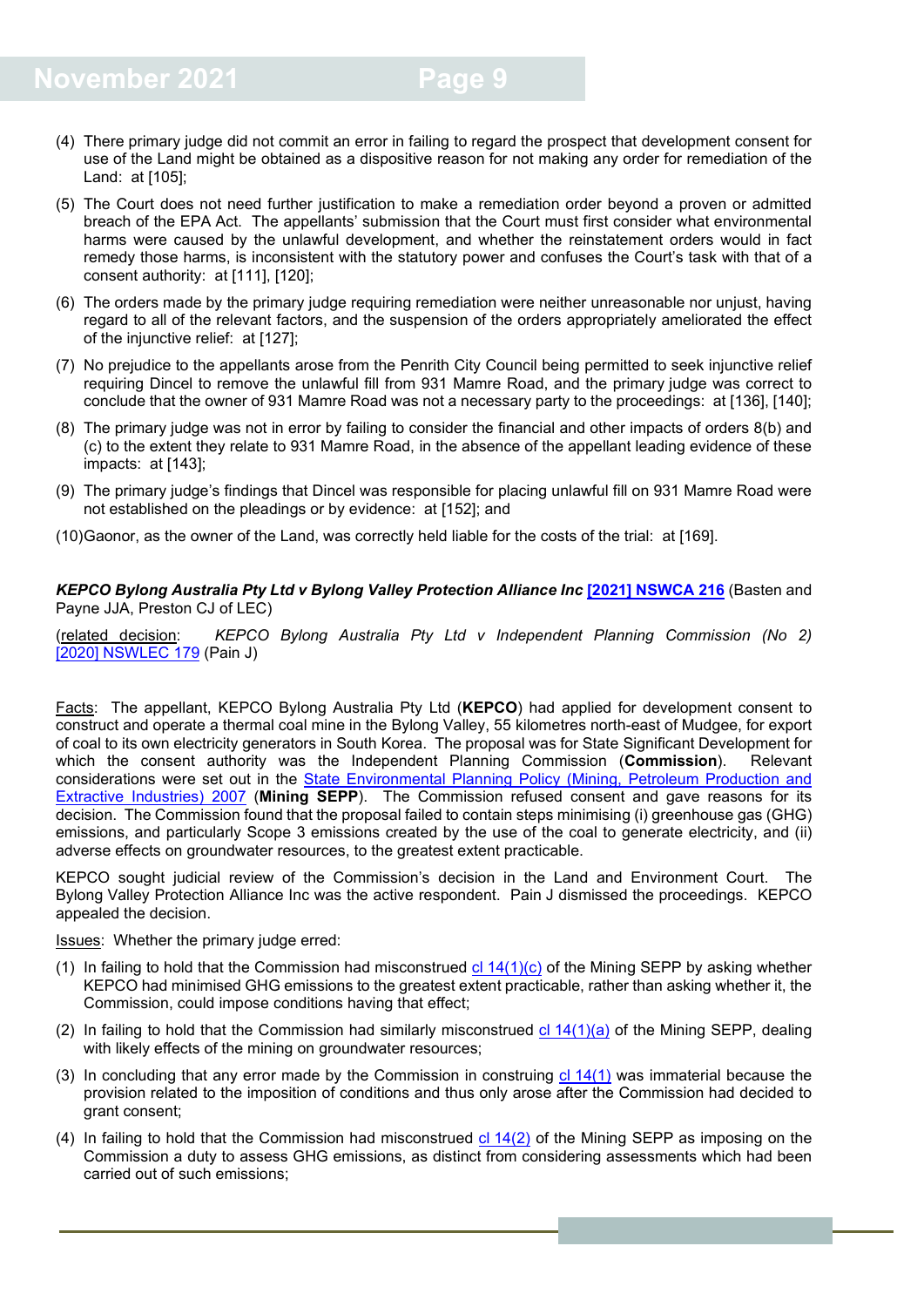- (5) In failing to hold that the Commission had misconstrued the reference to "applicable" policies in cl 14(2) by considering a policy concerning GHG emissions, rather than policies directed only to the assessment of GHG emissions; and
- (6) In failing to hold that the Commission had failed to consider possible impacts on GHG emissions if KEPCO were forced to seek an alternative, and potentially inferior, source of coal.

Held: Appeal dismissed; appellant to pay first respondent's costs:

#### *Per Basten and Payne JJA, Preston CJ of LEC*

- (1) The proposal being considered by the Commission involved a multiplicity of conditions. To say that the proponent had not minimised GHG emissions meant that it had not proposed a condition which, if implemented, would minimise GHG emissions. The Commission therefore considered whether conditions which would satisfy cl 14(1)(c) had been identified but found them absent. KEPCO's complaint was not to the construction of par (c), or par (a), but to the operation of the chapeau. KEPCO had proposed no condition which addressed the critical element, namely minimising the 98% of GHG emissions falling within Scope 3: at [37], [42]-[44];
- (2) KEPCO's argument that the Commission had misconstrued cl 14(1)(c) focused on two sentences in the Commission's reasons, as though they purported to cover all the requirements of the clause. The reasons show that the Commission found that if the development were undertaken in accordance with the proposed conditions of consent, it would not ensure that impacts on GHG emissions were avoided or minimised to the greatest extent practicable: at [135]-[136], [138];
- (3) The alleged misconstruction of cl 14(1) applied equally to par (a) as to par (c). The distinction between a description of how the mining operation would be undertaken and the conditions to which it was subject should be rejected: at [47]; [51]; [116];
- (4) The proper construction of cl 14(1) does not involve a two-stage process: the single function being exercised by the consent authority is determining whether to grant or refuse consent, with or without conditions. The language of cl 14 does not permit the differential operation of (1), on the one hand, and (2) and (3), on the other: at [21]; [32]; [96]; [97];
- (5) If there were a valid distinction between assessing assessments of GHG emissions and assessing GHG emissions, the former being mandatory and the latter not, it is clear that the Commission undertook the former exercise: at [56];
- (6) The Commission was required to have regard to any applicable State or national policies "concerning greenhouse gas emissions". The NSW Climate Change Policy Framework, which the Commission had regard to, was such a policy. The obligation was not to be read down by removing the word "applicable" from its statutory context, so as to disregard the descriptor "concerning greenhouse gas emissions". Even if the Commission were not required to have regard to the policy, no legal error was identified in the use to which the policy was put: at [63], [65], [68]; [160]-[162]; [173]-[188];
- (7) Whether there was "cogent evidence" in support of this ground was for the Commission to determine. The assertion that the Commission was not aware of any available evidence was untenable, as it is clear that it was cognisant of the material in which the issue of alternative supplies was raised: at [71]-[77]; [191]-[200]; and
- (8) The Commission could not be said to have acted unreasonably or irrationally in determining that it had "no evidence" before it to determine whether KEPCO would secure an alternative source of coal of inferior quality. The Commission was not satisfied that the information supplied was rationally capable of supporting the finding sought, rather than that there was "no evidence" at all: at [78]-[81]; [205]-[206].

*Ku-ring-gai Council v Buyozo Pty Ltd* **[\[2021\] NSWCA 177](https://www.caselaw.nsw.gov.au/decision/17b37b251e6ded781166557f)** (Basten and Payne JJA, Preston CJ of LEC) (decision under review: *Buyozo Pty Limited v Ku-ring-gai Council* [\[2021\] NSWLEC 2](https://www.caselaw.nsw.gov.au/decision/176d541f92f43476adb109e8) (Pepper J))

Facts: Buyozo Pty Ltd (**Buyozo**) constructed and is using a building for storage premises and separate commercial premises in accordance with a development consent granted by the Land and Environment Court. Condition 30 of the development consent, imposed under s [7.11\(1\)](https://legislation.nsw.gov.au/view/html/inforce/current/act-1979-203#sec.7.11) of the *[Environmental Planning and](https://legislation.nsw.gov.au/view/html/inforce/current/act-1979-203)  [Assessment Act 1979](https://legislation.nsw.gov.au/view/html/inforce/current/act-1979-203)* (NSW) (**EPA Act**), required the payment of a monetary contribution. Condition 30 was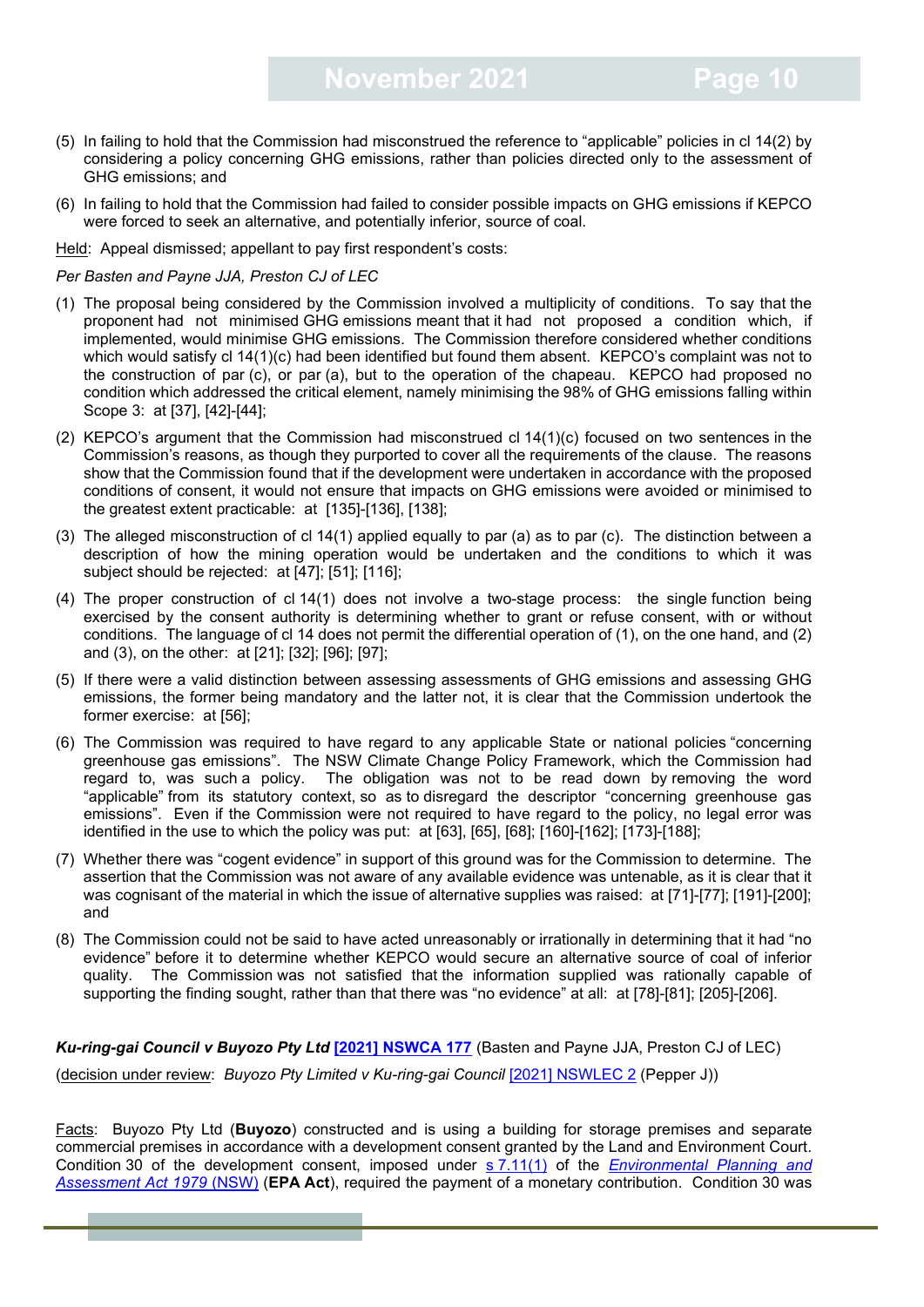determined in accordance with the Ku-ring-gai Contributions Plan 2010 (**Contributions Plan**). The Contributions Plan provided an applicable rate for a building used for "business" per square metre of gross floor area.

Buyozo paid the full amount of the contribution to the Ku-ring-gai Council (**Council**). After Buyozo had completed construction of the building and commenced use of the building, Buyozo applied to the Council to modify the development consent by amending condition 30 to reduce the amount of contribution. Following a deemed refusal of its modification application, Buyozo appealed to the Land and Environment Court.

The primary judge upheld the appeal and approved the modification of the development consent by amending condition 30 to substitute \$674,151.05 as the amount of contribution payable for the amount of \$987,242.37 stated in the original condition.

Issues:

- (1) Whether the primary judge erred in concluding that there was power under  $s$  [4.55](https://legislation.nsw.gov.au/view/html/inforce/current/act-1979-203#sec.4.55) of the EPA Act to modify condition 30, in circumstances where that condition required the payment of a contribution and that contribution had been paid by the time required under condition 30 such that the condition had been complied with and had no ongoing operation;
- (2) Whether the primary judge misconstrued par (h) of the definition of "gross floor area" in the Ku-ring-gai Local Environmental Plan 2015 or erred in deciding, on the facts as found, that the area comprising the corridors in the building was for the purposes of par (h) an area of access to space used for the loading or unloading of goods; and
- (3) Whether the primary judge erred in concluding that there was utility in modifying condition 30 on the three bases given in the judgment: first, that there was "public utility in correctly calculating the 'gross floor area' upon the proper construction of that term in the LEP"; secondly, that the modification of condition 30 would oblige the Council to "take the overpayment into account prior to the imposition of any condition in respect of any future development application"; and thirdly, that "the overpayment may also give rise to an equitable claim, such as that of unjust enrichment, albeit in another suit in another court".

Held: Appeal upheld; appeal dismissed; development consent refused; respondent to pay appellant's costs:

#### *Per Basten and Payne JJA:*

- (1) The proposed modification had no environmental, or any other, effects. There was therefore no proposal to modify the development. The same building (which had already been completed) was to be used for the same purpose (which was its current use). Modification under  $s$  [4.56\(1\)](https://legislation.nsw.gov.au/view/html/inforce/current/act-1979-203#sec.4.56) is only available where some change is proposed with respect to the development for which consent was granted: at [10], [11];
- *Per Preston CJ of LEC:*
- (2) There was no power to modify the development consent to amend condition 30 in circumstances where the contribution had already been paid. A condition of consent imposed either on the grant of development consent or the modification of the development consent has the essential characteristic of requiring the doing or refraining from doing something in the future. A condition of consent can never be imposed so as to require the doing of something retrospectively but rather only to do something prospectively: at [43]-[45];
- (3) A modification under s 4.56(1) of the EPA Act must effect some change to the development. Substituting a lesser amount for a greater amount of the monetary contribution could not effect any change to the development. In this circumstance, the preconditions to the exercise of the power in s 4.56(1) could have no application and s 4.56(1) was not an available source of power to modify the development consent: at [52], [64];

#### *Per Preston CJ of LEC, Basten and Payne JJA agreeing:*

- (4) The only areas within the building that could properly be characterised as being spaces used for the loading or unloading of goods within par (h) of the definition of gross floor area are the areas that have been approved by the development consent for that activity. The inquiry demanded by par (h) of the definition of gross floor area is to identify the area within the building as a whole used for the loading or unloading of goods for the purpose authorised by the development consent: at [84], [86], [89];
- (5) There is no public utility in the modification of condition 30. Neither does condition 30 as originally granted reveal nor would condition 30 as modified reveal anything on its face about how the amount of contributions required to be paid by the condition had been calculated: at [95];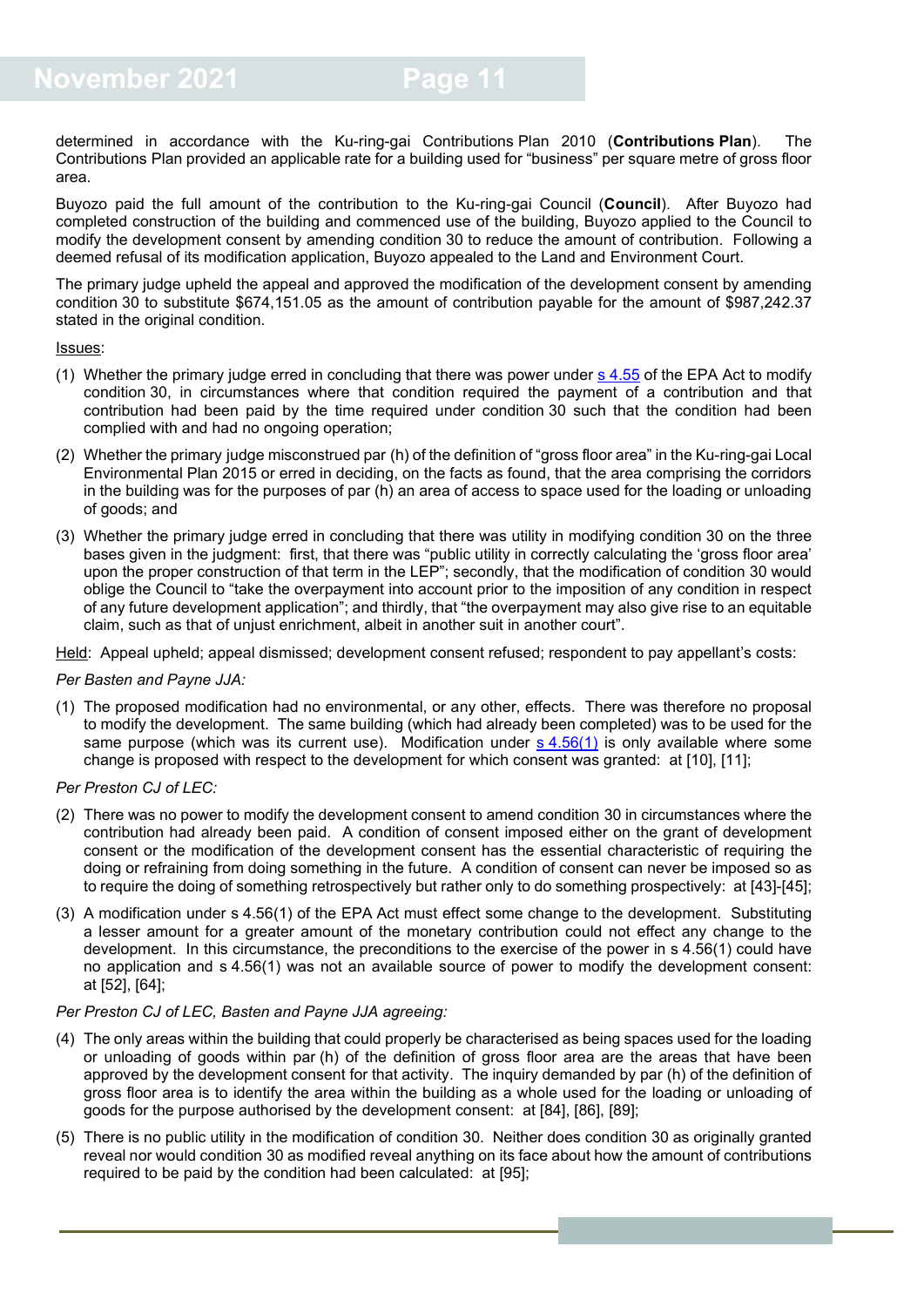- (6) The payment involved the provision of a benefit as a condition of the grant of development consent within the terms of  $s$  [7.11\(6\)\(a\).](https://legislation.nsw.gov.au/view/html/inforce/current/act-1979-203#sec.7.11) Any subsequent modification of condition 30 cannot change this fact because first, the modification of a development consent only operates prospectively and secondly, the modification could not cause the payment of the monetary contribution that was required by the condition before it was modified to become a payment under the condition as modified: at [101], [102], [103]; and
- (7) Both parties accepted that a restitutionary claim would not be available. Even if Buyozo had an arguable restitutionary claim, this possibility did not give utility to the proposed modification of condition 30: [105], [107].

#### *Nadilo v Eagleton* **[\[2021\] NSWCA 232](https://www.caselaw.nsw.gov.au/decision/17c0bfc64f0e2adef48a34fc)** (Meagher and Brereton JJA, Preston CJ of LEC)

(decision under review: *Nadilo v Eagleton* [\[2021\] NSWLEC 9](https://www.caselaw.nsw.gov.au/decision/177893854565ba837446a851) (Moore J))

Facts: Ms Nadilo (**appellant**) and Mr and Mrs Eagleton (**respondents**) are neighbours in the residential suburb of Wangi Wangi, New South Wales. The respondents had installed and operated two air conditioning units and a heat pump water heater on the outside of the side wall of their house facing the applicant's house. The applicant complained that the air conditioning units and hot water heater emitted excessive noise and brought proceedings in the Land and Environment Court (**Court**). She claimed that the installation and operation of the air conditioning units and hot water heater were in breach of State Environmental Planning Policy (Exempt and [Complying Development Codes\) 2008 \(NSW\)](https://legislation.nsw.gov.au/view/html/inforce/current/epi-2008-0572) (**Exempt Development SEPP**) and of s [4.2](https://legislation.nsw.gov.au/view/html/inforce/current/act-1979-203#sec.4.2) of the *Environmental [Planning and Assessment Act 1979](https://legislation.nsw.gov.au/view/html/inforce/current/act-1979-203)* (NSW) and cl [45\(a\)](https://legislation.nsw.gov.au/view/html/inforce/current/sl-2017-0449#sec.45) and cl [53\(1\)\(a\)](https://legislation.nsw.gov.au/view/html/inforce/current/sl-2017-0449#sec.53) of [the Protection of the](https://legislation.nsw.gov.au/view/html/inforce/current/sl-2017-0449)  [Environment Operations \(Noise Control\) Regulation 2017](https://legislation.nsw.gov.au/view/html/inforce/current/sl-2017-0449) (NSW) (**Noise Control Regulation**). Shortly before the final hearing the parties agreed to consent orders which included that the proceedings be dismissed. By that time the substantive dispute between the parties had been resolved by the respondents replacing the hot water heater and moving one of and enclosing both of the air conditioning units. The question of costs was reserved. In the absence of the court ordering "otherwise", the applicant would have been required under r [42.20\(1\)](https://legislation.nsw.gov.au/view/html/inforce/current/sl-2005-0418#sec.42.20) of the [Uniform Civil Procedure Rules 2005](https://legislation.nsw.gov.au/view/html/inforce/current/sl-2005-0418) (NSW) (**UCPR**) to pay the respondents' costs. Accordingly, she sought an order that the respondents pay her costs. The primary judge rejected that application, making no order as to costs of the proceedings, and ordered that the applicant pay the costs of the motion.

Issue: Whether the costs orders made by the primary judge were unreasonable or plainly unjust, so as to be set aside as involving error.

Held: Leave to appeal granted; appeal upheld; respondents to pay appellant's costs:

#### *Per Meagher and Brereton JJA and Preston CJ of LEC*

- (1) The applicant had achieved the outcomes that she sought in bringing the proceedings, so as to render it plainly unjust for the primary judge not to have awarded the applicant her costs when exercising his discretion under r 42.20(1) of the UCPR. The applicant's success was to be evaluated by looking to the substance of the outcomes sought and obtained by the applicant: [1], [10], [85], [89];
- (2) It did not matter whether the applicant would or would not have succeeded in the claim of breach of the Noise Control Regulation had the matter been fully tried. It was sufficient that the applicant would have almost certainly succeeded in the claim of breach of the Exempt Development SEPP and that the applicant secured the outcomes she had sought by bringing the proceedings: [1], [11], [90];

#### *Per Meagher and Brereton JJA*

(3) It is not necessary to demonstrate "unreasonableness" on the part of a defendant or respondent to obtain an "otherwise" order under r 42.20(1) of the UCPR in circumstances where that party has effectively capitulated without any element of compromise, making further prosecution of the litigation unnecessary. However, if there were such a requirement, the respondents' persisting in the defence of the proceedings whilst at the same time remedying progressively the subject matter of the applicant's complaint, and not availing themselves of the opportunity to avoid the applicant incurring costs, would satisfy it: [1], [12]; and

#### *Per Preston CJ of LEC*

(4) Establishing that the applicant would inevitably have succeeded is necessary, but insufficient; there needs also to be the extra circumstance that the respondents' conduct in defending the proceedings up to the time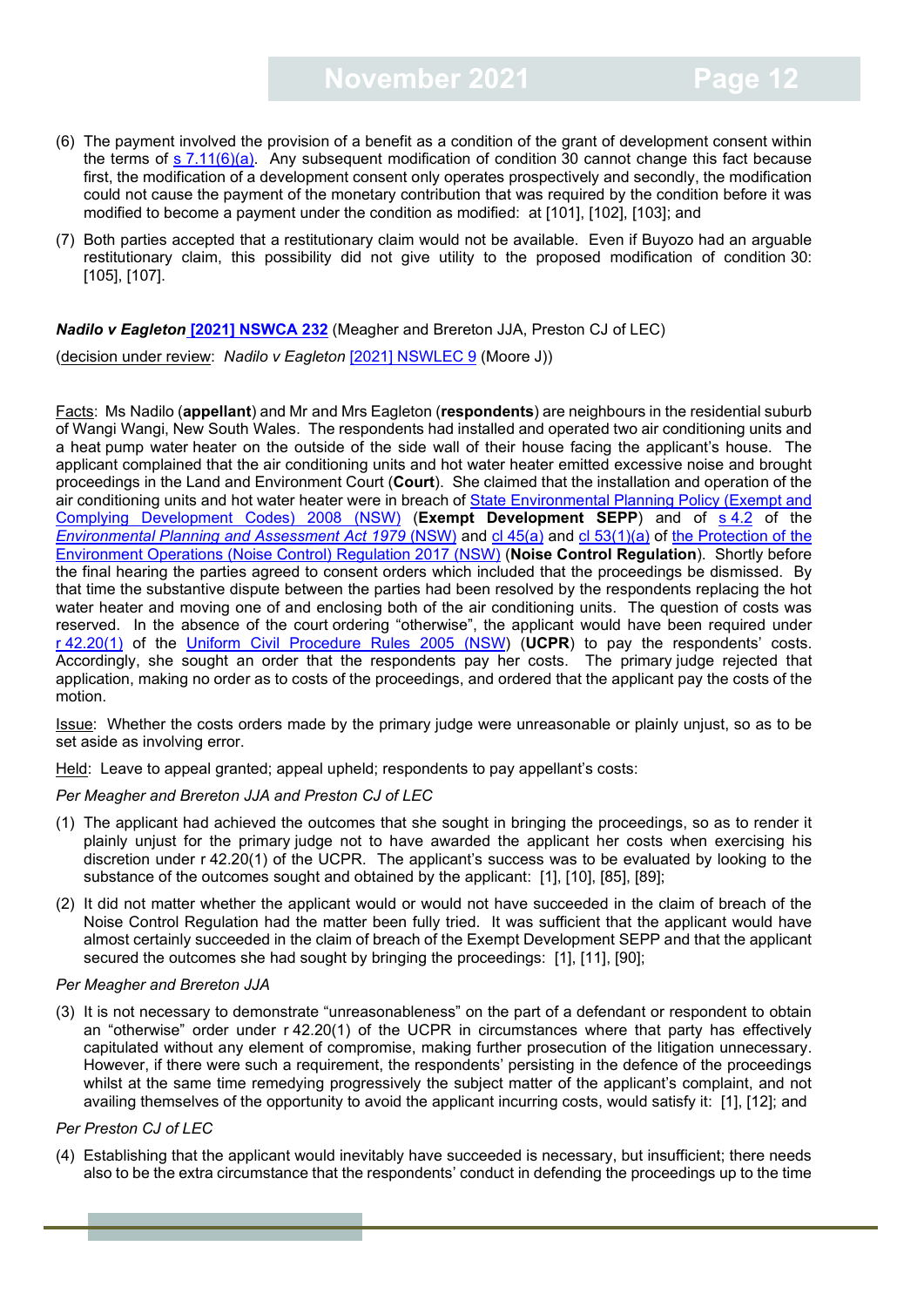they agreed to the primary judge making consent orders was unreasonable. The primary judge erred in failing to identify and give weight to the respondents' unreasonable conduct in delaying taking the actions and consenting to the orders that were ultimately taken and made: [94], [99].

#### *North Parramatta Residents' Action Group Inc v Infrastructure New South Wales* **[\[2021\] NSWCA 128](https://www.caselaw.nsw.gov.au/search/advanced)** (Basten JA)

(decision under review: *North Parramatta Residents' Action Group Inc v Infrastructure New South Wales* [2021] [NSWLEC 60](https://www.caselaw.nsw.gov.au/search/advanced) (Moore J))

Facts: The decision by Moore J in the Land and Environment Court that the proceedings commenced by the North Parramatta Residents' Action Group (**appellant**) be dismissed was handed down on 16 June 2021. The appellant had challenged the validity of the EIS produced for the Powerhouse Parramatta Museum that would require the relocation of a local heritage structure, Willow Grove. On the following Tuesday, 22 June 2021, the applicant filed a notice of appeal and sought an interim injunction against Infrastructure NSW (**INSW**) prohibiting any physical work on the Powerhouse Parramatta/Willow Grove site from commencing before the appeal was determined. The undertaking given by INSW in the proceedings before the Land and Environment Court (**Court**) expired on 21 June 2021. INSW declined to give another undertaking that it would not commence work on the Powerhouse Parramatta site for any length of time and opposed the injunction sought by the applicant which required the Court to sit immediately to hear the appellant's application. In the anticipation of having the injunction granted, INSW sought to have conditions imposed. The conditions INSW sought were for an injunction, if granted, not to extend to the removal of non-heritage portions of the Willow Grove building and asbestos from the ceiling.

#### Issues:

- (1) Should the public interest in preserving Willow Grove intact prior to the resolution of the appeal be given weight;
- (2) Would it be prejudicial to not apply the conditions sought by INSW to the injunction:
	- (a) what would be the effect of removing the non-heritage listed components of Willow Grove;
	- (b) was there urgency in removing the non-heritage components of Willow Grove; and
- (3) Were the injunction conditions proposed by INSW warranted.

Held: Notice of Motion filed by INSW seeking conditions on the injunction dismissed:

- (1) Weight should be given to the public interest to maintain Willow Grove intact until the outcome of the appeal was determined: at [15]:
- (2) Not applying INSW's conditions to the injunction was not prejudicial; the effects were speculative or of unknown significance at best: at [26];
	- (a) there was no clear evidence presented detailing how the proposed partial demolition activities would impact Willow Grove: at [19];
	- (b) no evidence was given as to how long the activities would take, nor how long it would take to disassemble and relocate Willow Grove if the non-heritage components were not removed now: at [19]-[25]; and
- (3) The proposed conditions were not proven to be warranted based on the evidence before the Court: at [26].

#### *North Parramatta Residents' Action Group Inc v Infrastructure New South Wales (No 2)* **[2021] [NSWCA](https://www.caselaw.nsw.gov.au/decision/17aa80bb727fda27e3d761f0) 146** (Bathurst CJ, Basten and Leeming JJA)

(decision under review: *North Parramatta Residents' Action Group Inc v Infrastructure New South Wales* [2021] [NSWLEC 60](https://www.caselaw.nsw.gov.au/search/advanced) (Moore J))

Facts: The decision by Moore J in the Land and Environment Court that the proceedings commenced by the North Parramatta Residents' Action Group (**appellant**) be dismissed was handed down on 16 June 2021. The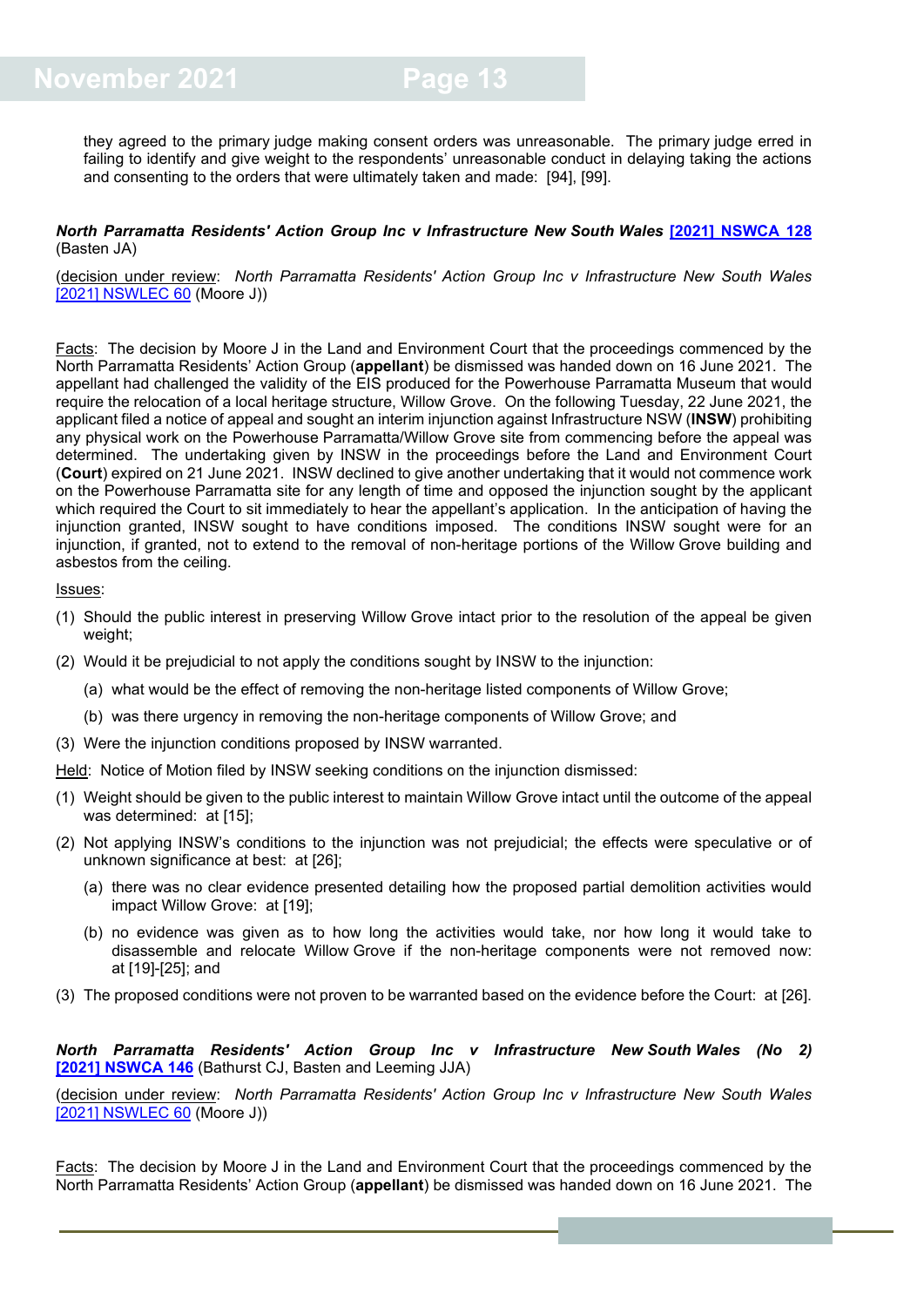## **November 2021 Page 14**

appellant had challenged the validity of the Environmental Impact Statement (**EIS**) produced for the Powerhouse Parramatta Museum that would require the relocation of a local heritage structure, Willow Grove. The appellant contended that the primary judgment was in error for not considering  $c13$  of the Secretary's [environmental assessment requirements](https://majorprojects.planningportal.nsw.gov.au/prweb/PRRestService/mp/01/getContent?AttachRef=SSD-10416%2120200210T041251.723%20GMT) (SEAR); that cl [7\(1\)\(c\)](https://legislation.nsw.gov.au/view/html/inforce/current/sl-2000-0557#sch.2-sec.7) of the Environmental Planning and [Assessment Regulation 2000 \(NSW\)v](https://legislation.nsw.gov.au/view/html/inforce/current/sl-2000-0557) (**EPA Regulation**), and there was an error in the finding that the EIS was not invalid.

Issues:

- (1) What was the proper construction of cl  $7(1)(c)$  of [Sch 2](https://legislation.nsw.gov.au/view/html/inforce/current/sl-2000-0557#sch.2-sec.7) of the EPA Regulation to be taken as requiring analysis of feasible alternative sites when considered with cl 3 of the SEAR;
- (2) Was it a failure of the EIS to not analyse feasible alternative sites for the Powerhouse Parramatta Museum under cl 7(1)(c) of the EPA Regulation;
- (3) Was it a failure of the EIS attached to the development application (**DA**) to not analyse feasible alternative designs to maintain Willow Grove in situ;
- (4) Did the EIS fail to comply with the SEAR; and
- (5) Was there an error in finding the DA not invalid due to the EIS not being in the prescribed form.

Held: Appeal dismissed (Basten JA; Bathurst CJ and Leeming JA agreeing); appellant to pay costs of the first respondent:

- (1) The EIS complies with cl 3 of the SEAR which, due to its specificity, expanded the requirements of cl  $7(1)(c)$ of the EPA Regulation without conflicting with it resulting in limited significance of cl 7(1)(c). In the event that the SEAR modified or varied the obligations under cl  $7(1)(c)$ , then the SEAR would prevail: at [28];
- (2) The choice of site was a condition precedent to the EIS and not subject to review by the consent authority and, therefore, cl 7(1)(c) was not to be read to require the EIS to address additional sites: at [30]-[31], [34];
- $(3)$  It was arguable that cl  $7(1)(c)$  would require an analysis of infeasibility regarding alternative designs: at [55];
- (4) There was no material failure of the EIS identified by the Secretary and the construction of the SEAR suggests that an EIS would not be invalid in the absence of a complaint from the Secretary, however, an analysis of compliance with the SEAR by the EIS should have been undertaken in the primary judgment: at [60]-[61];
- (5) There was no basis on which to determine that the EIS was so defective as to be considered invalid: at [79]; and
- (6) The EIS substantially complied with the various requirements that were to be addressed: at [79].

#### *R.I.G. Consulting Pty Ltd v Queanbeyan-Palerang Regional Council* **[\[2021\] NSWCA 130](https://www.caselaw.nsw.gov.au/decision/17a55737d29effc69f8caeb5)** (Basten and Leeming JJA, Preston CJ of LEC)

(decision under review: *R.I.G. Consulting Pty Ltd v Queanbeyan-Palerang Regional Council (No 2)*  [2020] [NSWLEC 184](https://www.caselaw.nsw.gov.au/decision/1768944412c2927004b36857) (Pain J))

Facts: R.I.G. Consulting Pty Ltd (**RIG**) applied under the *[Environmental Planning and Assessment Act 1979](https://legislation.nsw.gov.au/view/html/inforce/current/act-1979-203)* (NSW) (**EPA Act**) for development consent to subdivide an existing neighbourhood lot into three lots pursuant to s [22](https://legislation.nsw.gov.au/view/html/repealed/current/act-1989-201#sec.22) of the *[Community Land Development Act 1989](https://legislation.nsw.gov.au/view/html/repealed/current/act-1989-201)* (NSW) (**CLD Act**). Queanbeyan-Palerang Regional Council (**Council**) refused consent to the subdivision. The Council's reasons included that cl [4.1B](https://legislation.nsw.gov.au/view/whole/html/inforce/current/epi-2014-0623#sec.4.1B) of [Palerang](https://legislation.nsw.gov.au/view/whole/html/inforce/current/epi-2014-0623)  [Local Environmental Plan 2014](https://legislation.nsw.gov.au/view/whole/html/inforce/current/epi-2014-0623) (**PLEP 2014**) precluded the grant of development consent to the subdivision because, first, the average size of all the lots created by the subdivision would be less than the minimum size shown on the Lot Size Map in relation to the land, contrary to the requirement of cl [4.1B\(4\)\(a\)](https://legislation.nsw.gov.au/view/whole/html/inforce/current/epi-2014-0623#sec.4.1B) of PLEP 2014 and, secondly, the existing neighbourhood lot proposed to be subdivided was a "resulting lot", as defined in cl [4.1B\(6\)](https://legislation.nsw.gov.au/view/whole/html/inforce/current/epi-2014-0623#sec.4.1B) of PLEP 2014, which cannot be subdivided for the purposes of residential accommodation by reason of cl [4.1B\(5\)](https://legislation.nsw.gov.au/view/whole/html/inforce/current/epi-2014-0623#sec.4.1B) of PLEP 2014.

RIG appealed against the Council's refusal of consent to the Land and Environment Court. The primary judge determined four separate questions, and subsequently dismissed RIG's appeal. RIG contended that the primary judge erred in holding that cl 4.1B(4)(a) of PLEP 2014 applied to the proposed subdivision so that the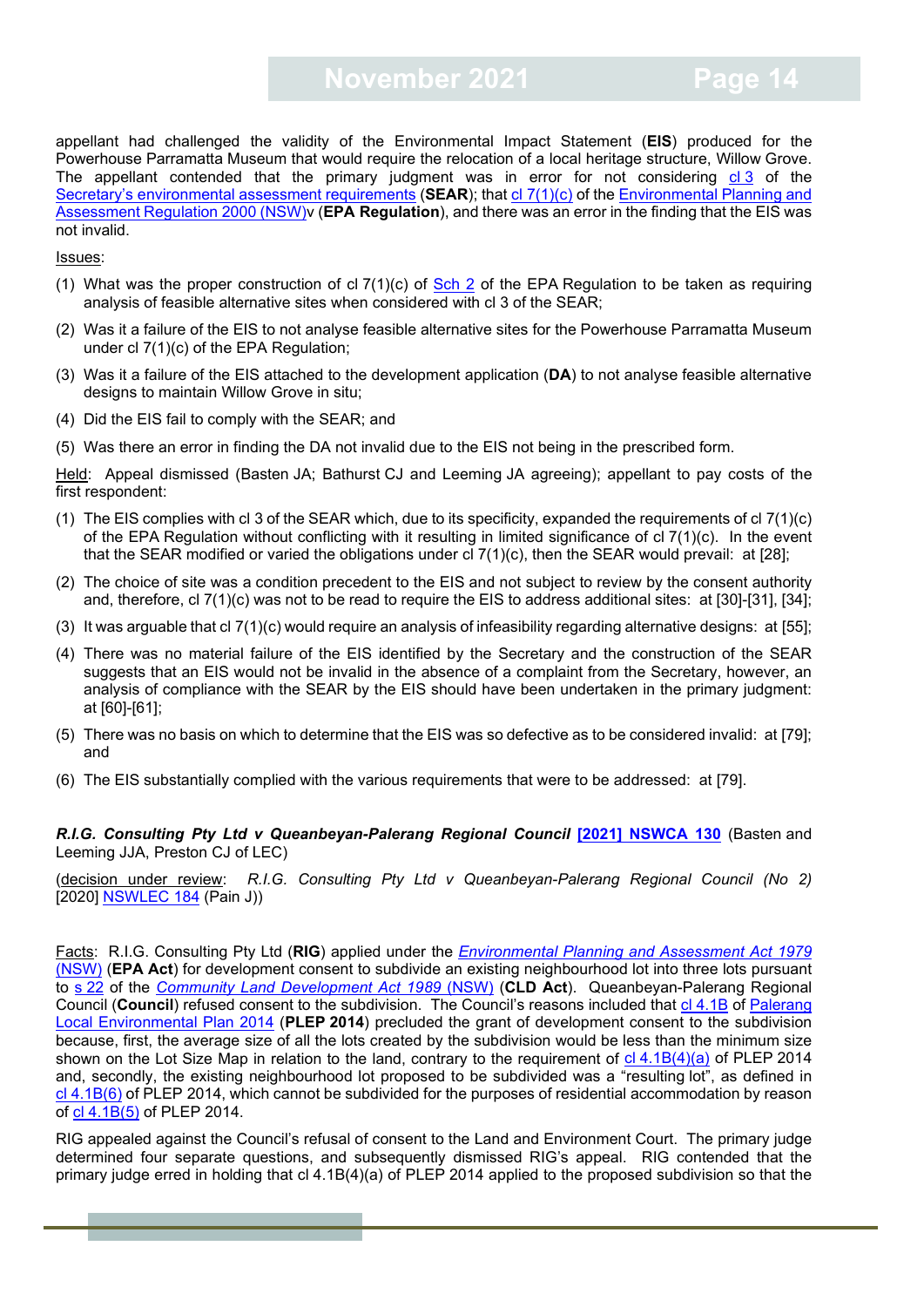grant of development consent to the proposed subdivision was precluded by that subclause, and that the lot proposed to be subdivided was a "resulting lot" within the meaning of cl 4.1B(6) of PLEP 2014 so that the grant of development consent was precluded by cl 4.1B(5) of PLEP 2014.

#### Issues:

- (1) Whether cl 4.1B(4) of PLEP 2014 applied to the proposed subdivision;
- (2) Whether grant of development consent to the proposed subdivision was precluded by cl 4.1B(4) of PLEP 2014;
- (3) Whether the existing neighbourhood lot proposed to be subdivided was a "resulting lot" within the meaning of cl 4.1B(6) of PLEP 2014; and
- (4) Whether the grant of development consent to the proposed subdivision is precluded by cl 4.1B(5) of PLEP 2014.

Held: Appeal dismissed; appellant to pay respondent's costs:

*Per Basten and Leeming JJA, Preston CJ of LEC*

- (1) Clause 4.1B(4) did apply to the subdivision. Because cl 4.1 of the PLEP 2014 did not apply to subdivision under the CLD Act, the phrase "despite clause 4.1" in cl 4.1B(4) had no work to do: at [9], [20]-[23], [55].
- (2) Because the clauses were not engaged, the direction after  $cl 4.1(3)$  $cl 4.1(3)$  and  $cl 4.1AA(4)$  $cl 4.1AA(4)$  of the Standard Instrument - [Principal Local Environmental Plan](https://legislation.nsw.gov.au/view/html/inforce/current/epi-2006-155a) was not engaged and was not relevant to the interpretation of cl 4.1B(4): at [9]-[10], [17]-[19], [23], [64]-[65];
- (3) If the direction had been engaged, RIG's argument that cl 4.1B(4) can only ever operate as an exception to a minimum subdivision lot size development standard fixed by either cl 4.1 or cl 4.1AA of PLEP 2014 nevertheless failed. An exception was permitted but was not mandatory. The direction was silent as to the form in which an exception may be made. The direction permitted an exception if the development standard applied to a particular kind of subdivision, but not if the development standard does not apply: at [9], [10], [65]-[70]; and
- (4) Clause 4.1B(5) applies to preclude development consent being granted for the proposed subdivision of the existing neighbourhood lot, which is a resulting lot; a "resulting lot" is defined as including a lot created by a subdivision under cl [20](https://legislation.nsw.gov.au/view/html/inforce/current/epi-2002-0356#sec.20) o[f Yarrowlumla Local Environmental Plan 2002.](https://legislation.nsw.gov.au/view/html/inforce/current/epi-2002-0356) The lot proposed to be subdivided was so created: at [5], [13], [14], [79], [80].

#### *Secretary of the Department of Planning, Industry and Environment v Blacktown City Council* **[2021] [NSWCA 145](https://www.caselaw.nsw.gov.au/decision/17aa38310f7d562185166edb)** (Bell P, Brereton and McCallum JJA)

(decision under review: *Jong Mi Hong v Blacktown City Council* [\[2021\] NSWLEC 38](https://www.caselaw.nsw.gov.au/decision/17916db7ba01adfc6a4850ea) (Pepper J))

Facts: By Notice of Motion the Secretary, New South Wales Department of Planning, Industry and Environment (**Secretary**) sought to set aside a subpoena to produce issued to it at the request of Blacktown City Council (**Council**). The subpoena was issued in principal proceedings brought in Class 3 of the Land and Environment Court's jurisdiction for the determination of compensation for the Council's compulsory acquisition of land belonging to Jong Mi Hong and Min Kyung Hong.

The Secretary sought to set aside the subpoena on grounds including that it lacked a legitimate forensic purpose. The primary judge found that the Council had a legitimate forensic purpose for seeking the documents and that the subpoena was valid.

On appeal, the Secretary contended that the primary judge had misconstrued and consequently misapplied the decision in *ICAP Australia Pty Ltd v BGC Partners (Australia) Pty Ltd* [\[2009\] NSWCA](https://www.caselaw.nsw.gov.au/decision/549ff9d53004262463c724c3) 307 (*ICAP*). The Secretary contended that the relevant test stated in *ICAP* for determining whether or not a subpoena should be set aside for lack of a legitimate forensic purpose was whether or not the subpoenaed documents would materially assist the case of the party which issued the subpoena.

Issues:

(1) The status and effect of the decision in *ICAP*; and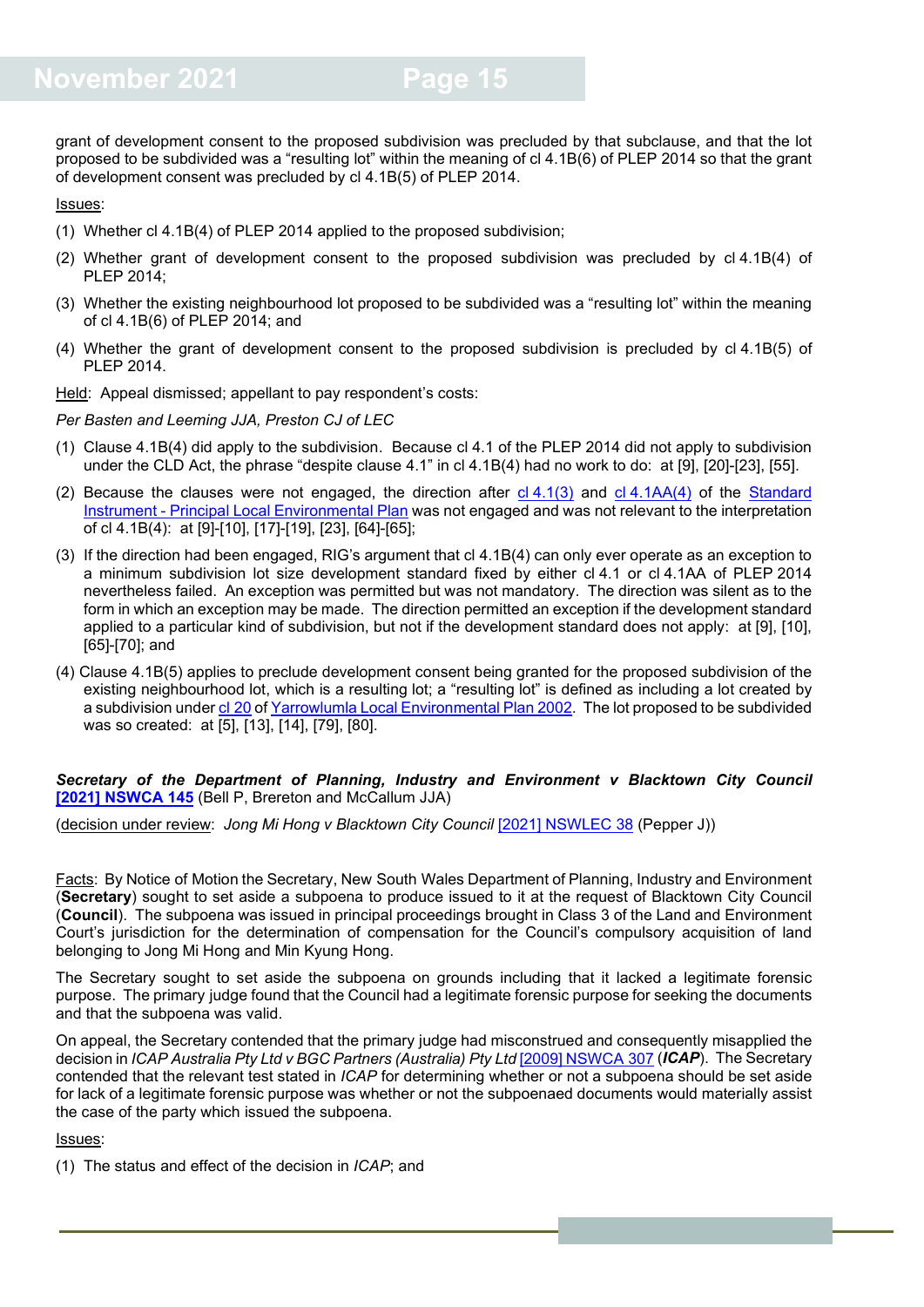(2) Irrespective of the decision in *ICAP*, whether a legitimate forensic purpose would be established if it could be shown that it was likely that the subpoenaed documentation would (or on a reasonable basis beyond speculation was likely to) materially assist on an identified issue.

Held: Leave to appeal granted; appeal dismissed with costs:

- (1) *ICAP* did not provide authoritative guidance for the issues on appeal because it was a decision refusing an application for leave to appeal: at [23]-[31] (Bell P); [92] (Brereton JA); and [99] (McCallum JA);
- (2) The primary judge correctly found that a legitimate forensic purpose would be established where it could be shown that the subpoenaed documents would materially assist on an identified issue, or there was a reasonable basis beyond speculation that it was likely that the documentation would materially assist on an identified issue. Put another way, a subpoena would be presumed to have been issued for a legitimate forensic purpose if the documents sought were apparently relevant to the issues in the proceedings: [65], [80] (Bell P); [89] (Brereton JA); and [98] (McCallum JA); and
- (3) As the primary judge found, it was not necessary, in order to demonstrate a legitimate forensic purpose, that it be established that the documents sought by way of a subpoena would materially assist the case of the party that issued the subpoena. Therefore, the decision not to set aside the subpoena had not miscarried: [21], [81] (Bell P); [86], [96] (Brereton JA); and [98] (McCallum JA).

#### <span id="page-15-0"></span>New South Wales Court of Criminal Appeal:

*Chia v Ku-ring-gai Council* **[\[2021\] NSWCCA 189](https://www.caselaw.nsw.gov.au/decision/17b2895075223c37a6a576a6)** (Hoeben CJ at CL, Harrison and Wilson JJ)

(decision(s) under review: *Ku-ring-gai Council v John David Chia (No 15)* [\[2019\] NSWLEC 1](https://www.caselaw.nsw.gov.au/decision/5c2ef569e4b0b9ab40212c52) (Robson J); *Ku-ring-gai Council v John David Chia (No 16)* [\[2019\] NSWLEC 184](https://www.caselaw.nsw.gov.au/decision/5ddf1b0fe4b0c3247d713718) (Robson J))

Facts: John Chia (**Mr Chia**) appealed against his conviction and sentence (requiring Mr Chia to pay a fine of \$40,000 and the prosecutor's costs of the proceedings) in the Land and Environment Court for causing injury to 74 trees, the subject of the [Ku-ring-gai Council Tree Preservation Order](https://www.treeloppers.net.au/pdf/Kuring-gai%20Council%20-%20TPO%20Tree%20Preservation%20Order.pdf) without consent, contrary to s [125\(1\)](https://legislation.nsw.gov.au/view/html/inforce/2014-09-12/act-1979-203#sec.125) of the *[Environmental Planning and Assessment Act 1979](https://legislation.nsw.gov.au/view/html/inforce/2014-09-12/act-1979-203#statusinformation)* (NSW) (**EPA Act**).

Issue: Mr Chia raised eight discrete grounds of review. Relevant to the outcome of the appeal, Ground 2 was that the trial judge erred in finding Mr Chia vicariously liable for the tree removal in circumstances where his Honour failed to:

- (1) Make a finding as to the terms of the direction given by Mr Chia to the contractor, Mr Edgar, in relation to the removal of the trees, when such a finding was a necessary precondition to a finding of vicarious liability;
- (2) Make a finding that the tree removal was a necessary result of the specific direction given by Mr Chia to Mr Edgar when such a finding was a necessary precondition to a finding of vicarious liability; and
- (3) Address the defence case that Mr Chia instructed Mr Edgar to comply with all relevant regulations and legislation, including the ["10/50 Vegetation Clearing Code of Practice for NSWv](http://classic.austlii.edu.au/au/legis/nsw/consol_act/rfa1997138/s100q.html)" (**10/50 Code**).

Held: Appeal against conviction upheld on the basis that Ground 2 was made out; conviction quashed; and new trial ordered.

- (1) Mr Chia's submission that his instruction or direction to Mr Edgar should have been found in specific terms has significant attraction, as one does not reach the point of assessing the factual question of whether any of the direct authorisation exceptions (to the general rule that there is no vicarious liability for the act of an independent contractor) may have been satisfied, until the terms of the alleged direction or instruction are clearly articulated and understood: at [68], [70];
- (2) The trial judge failed to address the defence case that Mr Chia instructed or directed Mr Edgar to comply with all relevant regulations and legislation, including the 10/50 Code. As his Honour did not reject the evidence that Mr Chia specified to Mr Edgar that compliance with the 10/50 Code was essential, it was not open to the trial judge to conclude that Mr Chia had instructed or directed the contractor to carry out the clearing the subject of the charge: at [70]-[72]; and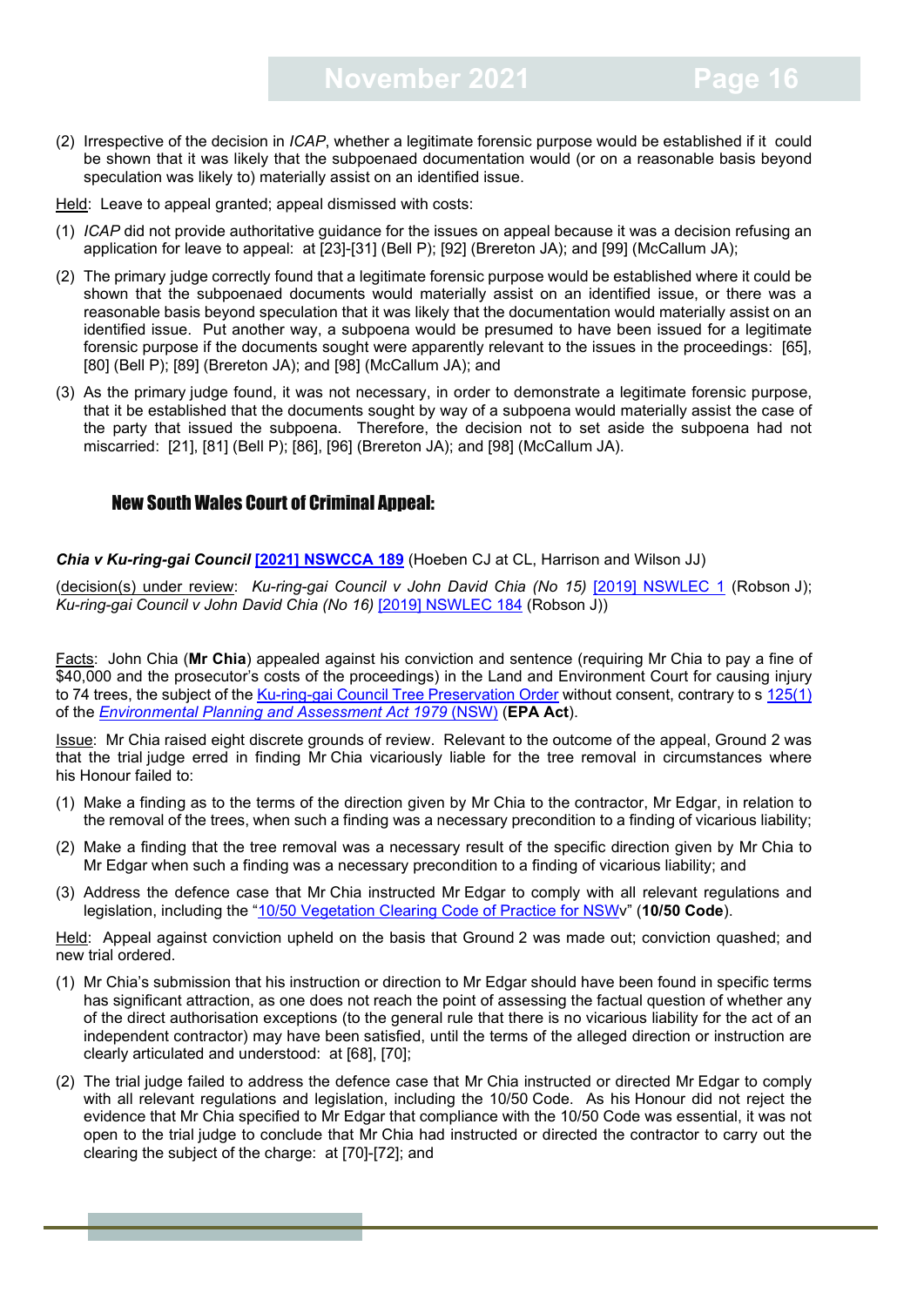(3) If Mr Chia gave a particular instruction or direction to Mr Edgar to comply with the 10/50 Code, it would necessarily operate as a constraint or limitation upon the width of his instructions in general, and would be (in effect) an instruction or direction not to fell trees that were not within the 10/50 zone, where Mr Chia could not be liable (vicariously or otherwise) if he did not instruct or direct the offending work to be performed. As such, the trial judge was required to, but did not, decide whether Mr Chia directed the contractor to comply with all relevant regulations and legislation, including the 10/50 Code: at [74]-[75].

#### *Peter James Harris and Jane Maree Harris v WaterNSW* **[\[2021\] NSWCCA 184](https://www.caselaw.nsw.gov.au/decision/17b13fc6a323c62732397802)** (Hoeben CJ at CL, Bellew and Beech-Jones JJ)

(decision under review: *WaterNSW v Harris (No.3)* [\[2020\] NSWLEC 18](https://www.caselaw.nsw.gov.au/decision/5e7011dfe4b0529762cf04f1) (Robson J))

Facts: Peter James Harris and Jane Maree Harris (**appellants**) appealed against their convictions for offences against s [91G\(2\)](https://legislation.nsw.gov.au/view/html/inforce/current/act-2000-092#sec.91G) of the *[Water Management Act](https://legislation.nsw.gov.au/view/html/inforce/current/act-2000-092#statusinformation) 2000* (NSW) (**Water Management Act**), in that they were co-holders of a water supply works and water use approval (**approval**), and a term of the approval, prohibiting water from being taken when the flow in the Darling River at the Bourke gauge is equal to or less than 4,894 megalitres per day, was contravened by a person.

Issues:

- (1) Had the trial judge erred by finding that WaterNSW had demonstrated beyond reasonable doubt that the flow rate at the Bourke gauge was less than 4,894 megalitres per day in the period 22 June to 27 June 2016;
- (2) In determining that flow issue, had the trial judge further erred in five ways relating to understanding the evidence and its effect, treating alternatives as relevant considerations, and admitting certain evidence;
- (3) Had the trial judge erred by finding that WaterNSW had demonstrated beyond reasonable doubt that a condition of the approval was that water was prohibited from being taken when the flow in the Darling River at the Bourke gauge was equal to or less than 4,894 megalitres per day (**alleged term**).
- (4) In determining that condition issue, had the trial judge further erred in three ways relating to evidentiary findings that the appellants had consented to introducing a new term into the approval by e-mail to Mr Adams and that notice of the introduction of the alleged term had been given to the appellants, and further that the alleged term was a condition of the approval.
- (5) The trial judge erred in finding that WaterNSW had proved beyond reasonable doubt that the appellants' had committed an offence against s 91G(2) of the Water Management Act.

Held: Appeals dismissed (Bellew J, Hoeben CJ at CL agreeing and Beech-Jones JA agreeing with additional comments):

- (1) It was open to the trial judge to find that WaterNSW had demonstrated beyond reasonable doubt that the flow rate at the Bourke gauge was less than 4,894 megalitres per day in the period 22 June to 27 June 2016, in circumstances where the trial judge had considered the issue of the accuracy and reliability of the data, and accepted WaterNSW's evidence as to the reliability of the data and Mr McDermott's evidence as to the impact of the movement of the Bourke gauge: at [159], [162], [163];
- (2) The preliminary analysis, consideration and assessment of Dr Martens' evidence by the trial judge indicated that the trial judge understood, but rejected, Dr Marten's evidence: at [165]-[167];
- (3) Given Dr Martens had raised the existence of measuring devices that could have been, but weren't, installed to calculate flow rate, it was not irrelevant to consider and make reference to Dr Martens not having identified any other alternative methods of calculation: at [171]-[172];
- (4) The trial judge did not err in admitting the departmental record of gauge node points, and evidence based upon that record, because: first, obtaining and/or recording data during and/or subsequent to a gauging was based on direct observation and did not involve forming an opinion; second, on the evidence it was open to the trial judge to find that the provisions of s [147](https://legislation.nsw.gov.au/view/html/inforce/current/act-1995-025#sec.147) of the *[Evidence](https://legislation.nsw.gov.au/view/html/inforce/current/act-1995-025#statusinformation) Act 1995* (NSW) (**Evidence Act**) were satisfied such that the presumption in that section applies; and third, there was no identifiable basis for the evidence to be excluded in the exercise of his Honour's discretion under s [135](https://legislation.nsw.gov.au/view/html/inforce/current/act-1995-025#sec.135) of the Evidence Act: at [183], [187], [192];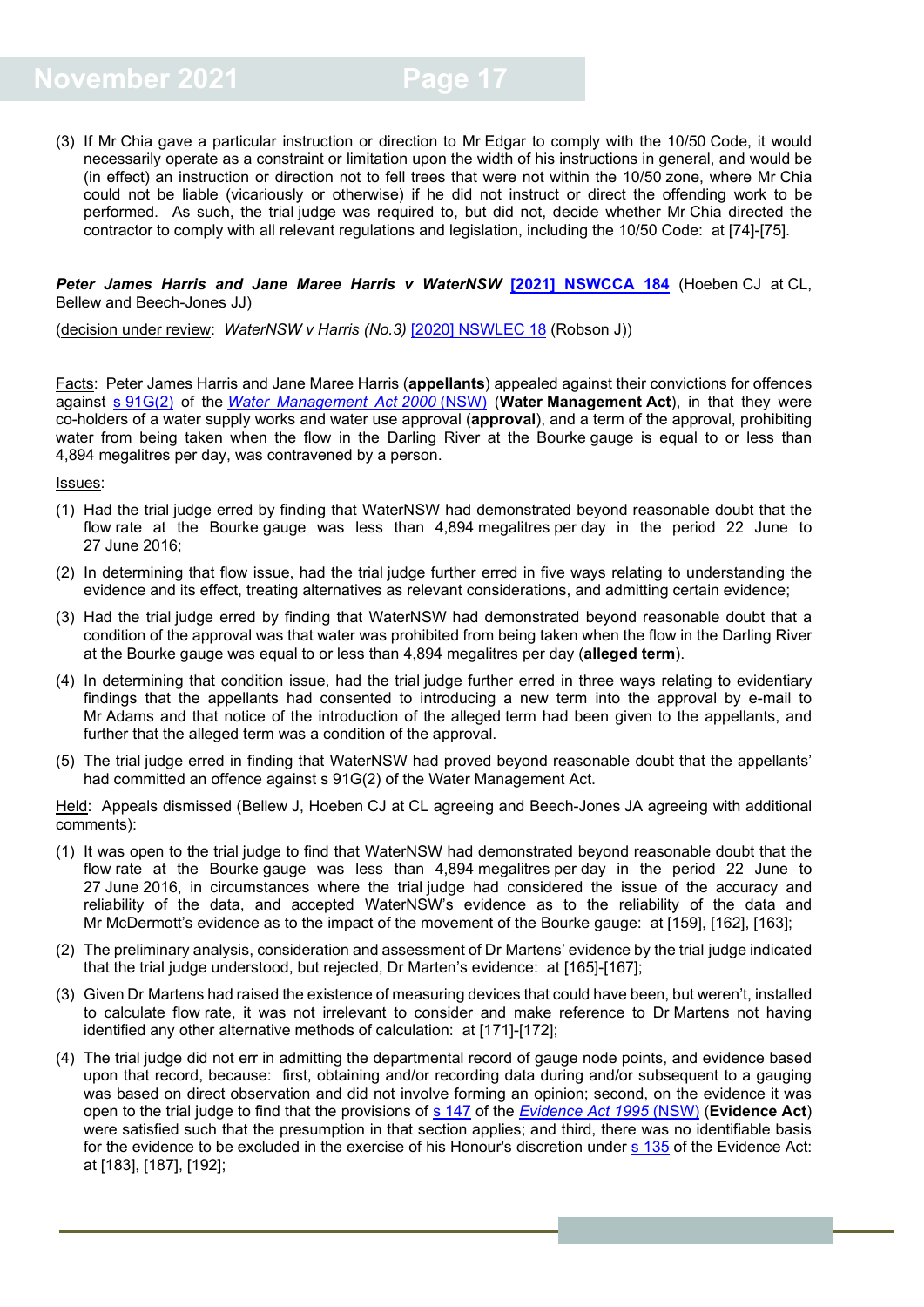- (5) The trial judge did not erroneously elevate Mr Cutler's evidence as evidence of what any person had actually done when carrying out a gauging: at [198];
- (6) In circumstances where there was no evidence that the relevant procedures for data gathering had not been properly followed, it was open for the trial judge to proceed on the basis they had been followed: at [200]; and
- (7) The grounds relating to the condition issue can be addressed by determining whether the trial judge committed an error in finding that the appellants had consented to introducing a new term into the approval by e-mail to Mr Adams, and that notice of the introduction of the alleged term had been given: at [203]. It was open to the trial judge to accept the evidence of Mr Wheatley that the appellants had consented to a specific method of varying or introducing a new term into the approval, despite Mr Wheatley being unable to remember some details of the conversation: at [216]-[127]. It was also open to the trial judge to conclude that an e-mail attaching the approval was sent by Mr Wheatley to Mr Adams on 23 September 2015, thus introducing the alleged term into the approval: at [222].

**Turnbull v Office of Environment and Heritage [\[2021\] NSWCCA 190](https://www.caselaw.nsw.gov.au/decision/17b2d6b409ed5543b9c51fca) (Hoeben CJ at CL, Harrison and** Button JJ)

(decision under review: *Chief Executive of the Office of Environment and Heritage v Grant Wesley Turnbull (No 4)* [\[2020\] NSWLEC 124](https://www.caselaw.nsw.gov.au/decision/1742ea12f2b9a505ca0adc12) (Duggan J))

Facts: Grant Wesley Turnbull (**defendant**) was charged with clearing native vegetation otherwise than in accordance with a development consent pursuant to s [12](https://legislation.nsw.gov.au/view/html/repealed/current/act-2003-103#sec.12) of the now repealed *[Native Vegetation Act 2003](https://legislation.nsw.gov.au/view/html/repealed/current/act-2003-103)* [\(NSW\).](https://legislation.nsw.gov.au/view/html/repealed/current/act-2003-103) The defendant entered a plea of not guilty in those criminal proceedings. Separately, the defendant was the respondent in Class 4 civil enforcement proceedings commenced by the then-prosecutor for orders seeking restraint of further land clearing and remediation of the cleared land. The Chief Executive of the Office of Environment and Heritage (**prosecutor**) commenced the criminal proceedings at the conclusion of the Class 4 proceedings. The criminal proceedings concerned the same events as the Class 4 proceedings. In the Class 4 proceedings, following advice from counsel, the defendant made admissions related to the clearing by way of affidavit and during cross-examination. The prosecutor gave notice of its intention to adduce evidence of the admissions in the criminal proceedings. The defendant sought, by Notice of Motion (**NOM**), that the admissions made be excluded, and a temporary stay of the trial until persons who had access to evidence given by the defendant in the Class 4 proceedings were no longer involved in the prosecution of the defendant in the criminal proceedings. The NOM was dismissed by Duggan J on 13 August 2021 and formed the basis for this appeal to the New South Wales Court of Criminal Appeal.

Issue: Whether her Honour erred by failing to give primacy to the accusatorial principle.

Held: Leave granted to appeal out of time; leave granted to appeal; appeal dismissed (Hoeben CJ at CL, Harrison and Button JJ agreeing):

- (1) The importance of the accusatorial principle was emphasised, however, it was noted that the practical application of the principle was not absolute and must sometimes yield to other principles. The right to silence can be limited or abolished by legislation of sufficient clarity: at [81];
- (2) True compulsion was not held to be a necessary ingredient for the application of the principle: at [82];
- (3) The measures sought in this case would have constituted an unwarranted and radical expansion of the limited practical solution applied by the High Court in *Commissioner of the Australian Federal Police v Zhao*  (2015) 255 CLR 46; [\[2015\] HCA 5:](https://eresources.hcourt.gov.au/downloadPdf/2015/HCA/5) at [83]-[84], [88];
- (4) A mechanism exists whereby admissions made in circumstances found to be unfair to their maker can be excluded by a presiding judge in criminal proceedings. The applicant had already sought to utilise this discretion pursuant to the *[Evidence](https://legislation.nsw.gov.au/view/html/inforce/current/act-1995-025) Act 1995* (NSW), including [s 90:](https://legislation.nsw.gov.au/view/html/inforce/current/act-1995-025#sec.90) at [85]-[86];
- (5) Parliament undoubtedly intended that one body could play two different roles in the context of alleged environmental wrongdoing that can be both a civil wrong and a criminal offence: at [87];
- (6) The possibility that a different approach may have been taken by the applicant and his legal team was no reason for the prosecutor to be disadvantaged by the exclusion of probative evidence: at [89]; and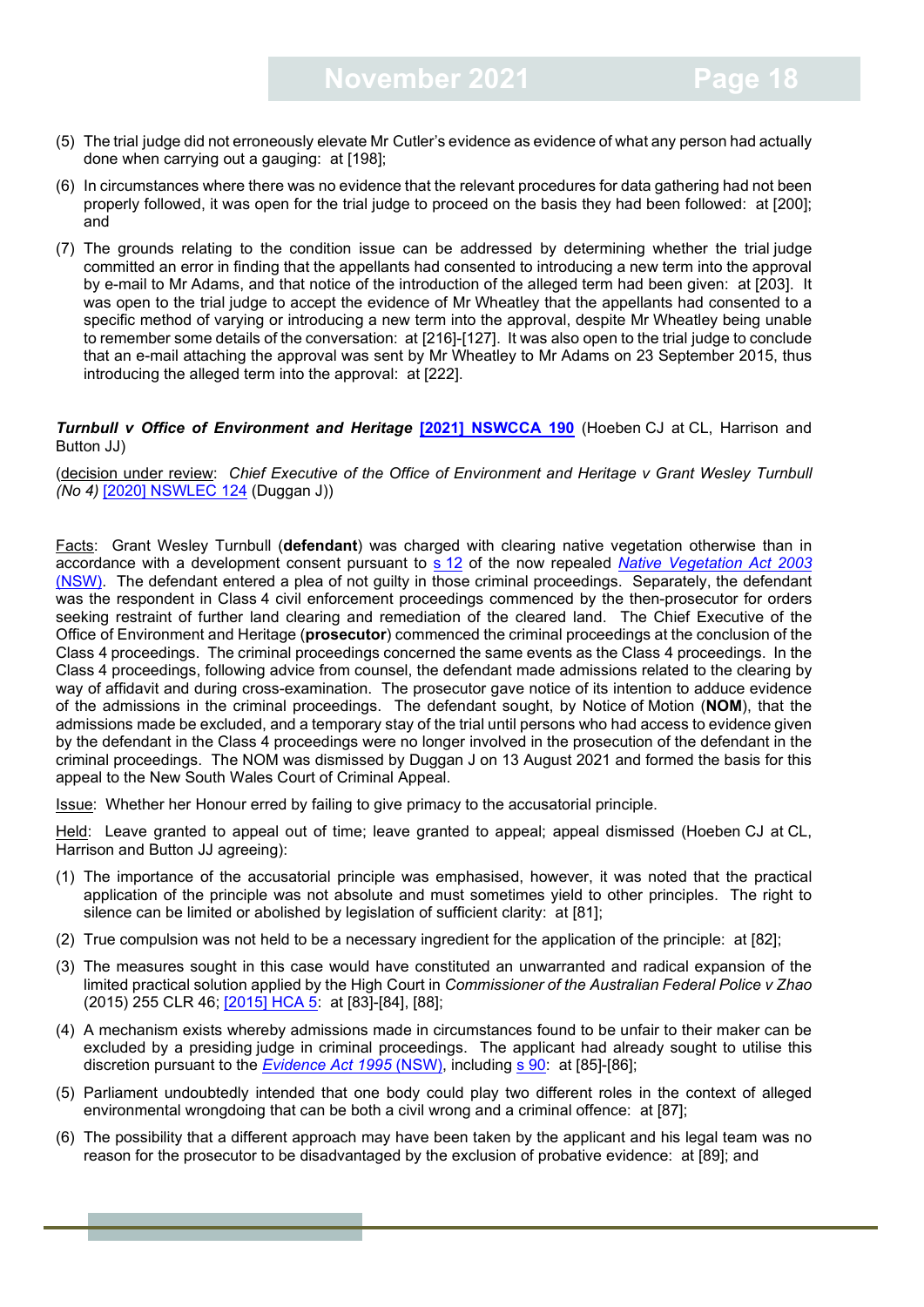(7) The circumstances in this case were distinguished from other cases dealing with the accusatorial principle as no lack of good faith on the part of the prosecutor was found, nor was there any suggestion of incompetent non-compliance with orders or statute: at [90].

#### <span id="page-18-0"></span>Supreme Court of New South Wales:

*Aversa v Roads & Maritime Services* **[\[2021\] NSWSC 1047](https://www.caselaw.nsw.gov.au/decision/17b616ecbc41471e7827ee8d)** (Lindsay J)

Facts: Ms and Mr Aversa (**plaintiffs**) served a Notice to Produce (**NTP**) on Roads and Maritime Services (**RMS**). RMS opposed the NTP and sought to have it set aside because it had no legitimate forensic purpose, the plaintiffs were involved in nothing more than a "fishing" exercise, the process of discovery was premature, and the scope of the NTP was oppressively large. The NTP was concerned with the compensation arising from the compulsory acquisition of the plaintiffs' property in Haberfield. The focus of the dispute from the plaintiffs was whether RMS had statutory authority to acquire the land or if RMS committed, and continued to commit, trespass on the plaintiffs' land. The plaintiffs also submitted that RMS had no authority to subdivide their land without their consent. This, the plaintiffs contended, occurred when RMS deposited plans that had underground subdivisions that arose from the proposed Westconnex M4-M5 tunnel development. The plaintiffs relied primarily upon ss [120](https://legislation.nsw.gov.au/view/html/inforce/current/act-1900-025#sec.120) and [129](https://legislation.nsw.gov.au/view/html/inforce/current/act-1900-025#sec.129) of the *Real [Property](https://legislation.nsw.gov.au/view/html/inforce/current/act-1900-025) Act 1900* (NSW) (**Real Property Act**) for their relief claims and as support of the forensic purposes for their Notice to Produce. The plaintiffs contended that the Real Property Act also dictated entitlements beyond that of the *[Land Acquisition \(Just Terms Compensation\)](https://legislation.nsw.gov.au/view/html/inforce/current/act-1991-022)  [Act 1991](https://legislation.nsw.gov.au/view/html/inforce/current/act-1991-022)* (NSW). If RMS was found to have acted without statutory authority, then there was the possibility that [s 42](https://legislation.nsw.gov.au/view/html/inforce/current/act-1900-025#sec.42) of the Real Property Act and ss [67](https://legislation.nsw.gov.au/view/html/inforce/current/act-1970-052#sec.67) and [68](https://legislation.nsw.gov.au/view/html/inforce/current/act-1970-052#sec.68) of the *[Supreme Court Act 1970](https://legislation.nsw.gov.au/view/html/inforce/current/act-1970-052)* (NSW) would also be engaged as they relate to compensation.

#### Issues:

- (1) Was the documentation sought by the plaintiffs for genuine forensic purposes;
- (2) Was the volume of documentation sought overly oppressive;
- (3) Was the NTP a "fishing" exercise; and
- (4) Was the NTP premature.
- Held: Application to set aside the plaintiffs' NTP dismissed:
- (1) The documentation sought was for genuine forensic purposes because it would materially assist on an identified issue: at [115]-[121], [138];
- (2) The volume of documentation sought was not overly oppressive as the documents were identified with "sufficient particularity:" at [133]-[137], [138];
- (3) The NTP did not amount to a "fishing" exercise; the documents relating to due diligence, feasibility studies, financial plans and reports, and transaction documents were not speculative for a project such as this and appropriate to produce given the sufficient detail given by the plaintiffs: at [129]-[132], [138]; and
- (4) The NTP was not premature based on the questions under examination in the matter: at [138].

#### *Elmasri v Transport for NSW* **[\[2021\] NSWSC 929](https://www.caselaw.nsw.gov.au/decision/17aef65a9b5c2aa47d5fb48b)** (Beech-Jones J)

Facts: Mr and Ms Elmasri (**plaintiffs**) contended that Transport for NSW (**TfNSW**) did not make a genuine attempt to acquire the plaintiffs' land by agreement for at least six months prior to serving the notice, pursuant to [s 10A\(2\)](https://legislation.nsw.gov.au/view/html/inforce/current/act-1991-022#sec.10A) of the *[Land Acquisition \(Just Terms Compensation\) Act 1991](https://legislation.nsw.gov.au/view/html/inforce/current/act-1991-022)* (NSW) (**Land Acquisition Act**). The land in question was land at Clifton Avenue, Kemps Creek but was not the residential home of the plaintiffs. TfNSW sought to acquire the land for the construction of the proposed M12 Motorway which would connect the proposed Western Sydney Airport with Sydney's motorway network. This development had been designated "Critical State Significant Infrastructure". On 19 March 2021, the proposed acquisition notice (**PAN**) was issued. TfNSW submitted that the issue of a valid PAN was required by [s 11](https://legislation.nsw.gov.au/view/html/inforce/current/act-1991-022#sec.11) of the Land Acquisition Act and that was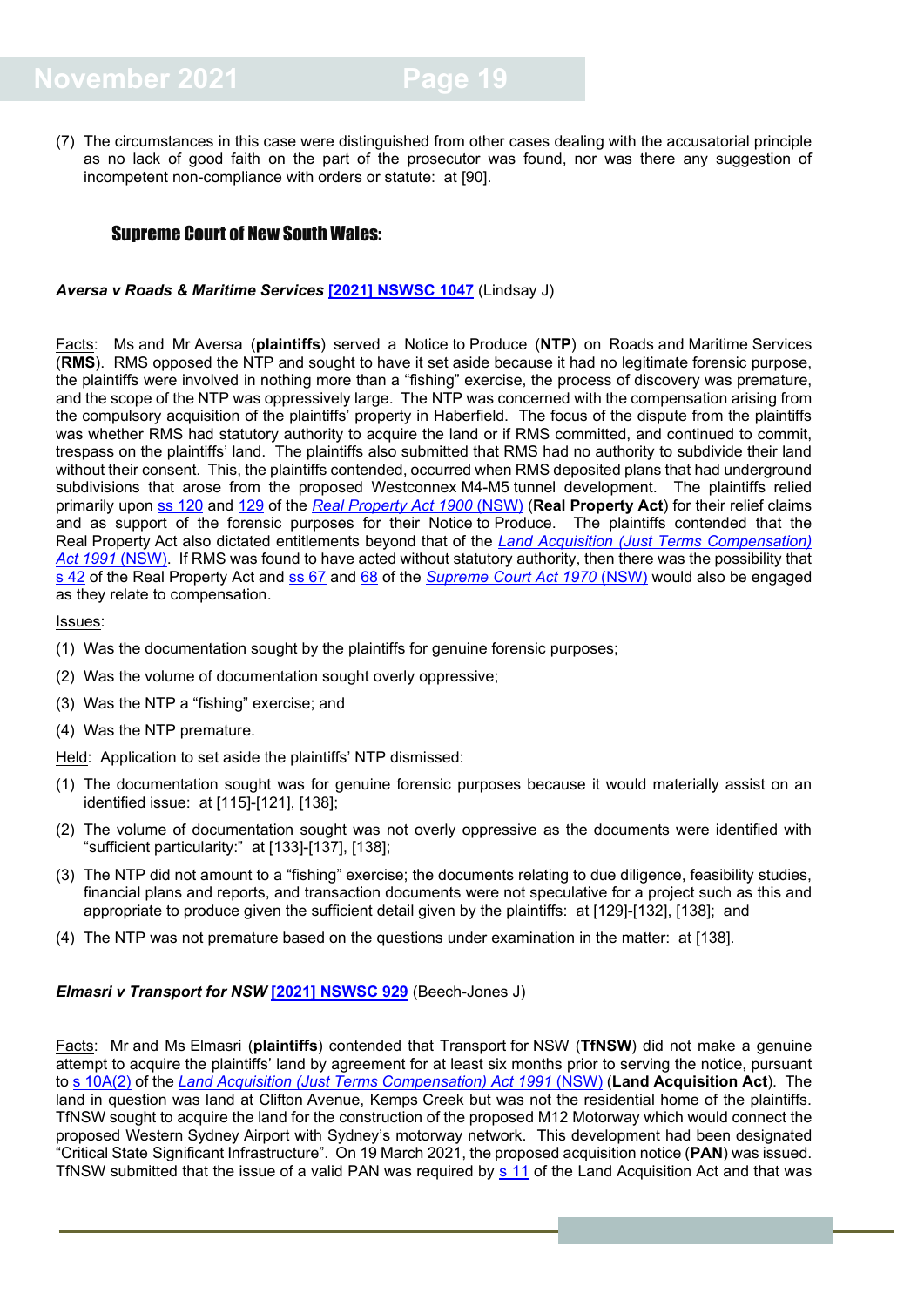a precondition to satisfying s 10A(2). TfNSW also submitted that it was necessary to know the start date for negotiations in order to determine the date at which the six-month period required by s 10A(2) would be satisfied for the genuine attempt to acquire by agreement (from March to September 2020 for this submission). The alternative submission by TfNSW was that it was only necessary to identify any six-month period prior to the PAN being issued (from September 2020 for this submission). The plaintiffs, in written submissions in reply, stated that the relevant six-month period had to be that period just prior to the issue of the PAN; however, their submission changed during oral submissions when they embraced the notion that the six-month period required by s 10A(2) could not be any six-month period prior to the issue of the PAN. The plaintiffs also alleged that TfNSW did not genuinely attempt to acquire their land through agreement.

#### Issues:

- (1) Did TfNSW genuinely attempt to acquire the land from the plaintiffs within the meaning required by s 10A(2) of the Land Acquisition Act;
- (2) Could the six-month period for genuine attempt to acquire by agreement required by s 10A(2) of the Land Acquisition Act be any six-month period before the PAN was issued, no matter how long prior to the issue of the PAN; and
- (3) Was a non-publication order appropriate for the non-publication of the rate per square metre analysis or offer made.
- Held: Proceedings dismissed:
- (1) Reliance on any six-month period, no matter how far in advance of the issuance of the PAN, for showing the genuine attempt to acquire by agreement was inconsistent with  $s(1)(e)$  of the Land Acquisition Act, the time period is one that examines the entirety of the period from commencement of negotiations and the issuing of the PAN. TfNSW met the threshold of at least six months to attempt genuine agreement for the acquisition of the land in question: at [18]-[20];
- (2) TfNSW did make a genuine attempt to secure agreement for the acquisition of the land, though the processes, timeliness, and communications were not perfect. TfNSW had engaged external expert advice, made offers of compensation, and had endeavoured to secure an agreement: at [124]; and
- (3) A non-publication order was appropriate regarding the rate per square metre in order to preserve confidentiality in, and to prevent the compromise of, negotiations until negotiations were concluded (non-publication was provided an expiry date of 30 November 2022): at [137]-[138].

#### *Sheppard v Smith* **[\[2021\] NSWSC 1207](https://www.caselaw.nsw.gov.au/search/advanced)** (Parker J)

Facts: This case concerned the extinguishment of a right of way. Mr Sheppard and Ms Chapman (**plaintiffs**) owned a terrace in Birchgrove and Mr Smith and Ms Munro (**defendants**) were the owners of the adjoining terrace. The right of way was a burden on the property of the plaintiffs and the defendants had the benefit of the right of way for accessing the rear of their property. The right of way was created in 1885 under Old System Title. The plaintiffs relied upon [s 89\(1\)\(a\), \(b\), and \(c\)](https://legislation.nsw.gov.au/view/html/inforce/current/act-1919-006#sec.89) of the *[Conveyancing Act 1919](https://legislation.nsw.gov.au/view/html/inforce/current/act-1919-006)* (NSW) as the basis for the extinguishment of the right of way: the right of way was obsolete and the extinguishment would not substantially injure the defendants. Counsel for the plaintiffs submitted that it was a balancing exercise regarding substantial injury. The defendants have attempted to access the right of way but have had it barred by the plaintiffs' construction works that did not have development consent.

#### Issues:

- (1) Was the easement obsolete; and
- (2) Would the defendants be substantially injured if the easement was extinguished.

Held: Plaintiffs' claim to extinguish the right of way dismissed:

- (1) The easement was not obsolete as there was still value for the defendants for it to be maintained for accessing the rear of the property: at [218]-[219]; and
- (2) The defendants would be substantially injured if the easement were extinguished; it was not a theoretical injury, and the easement added value to the defendants' property: at [222]-[224].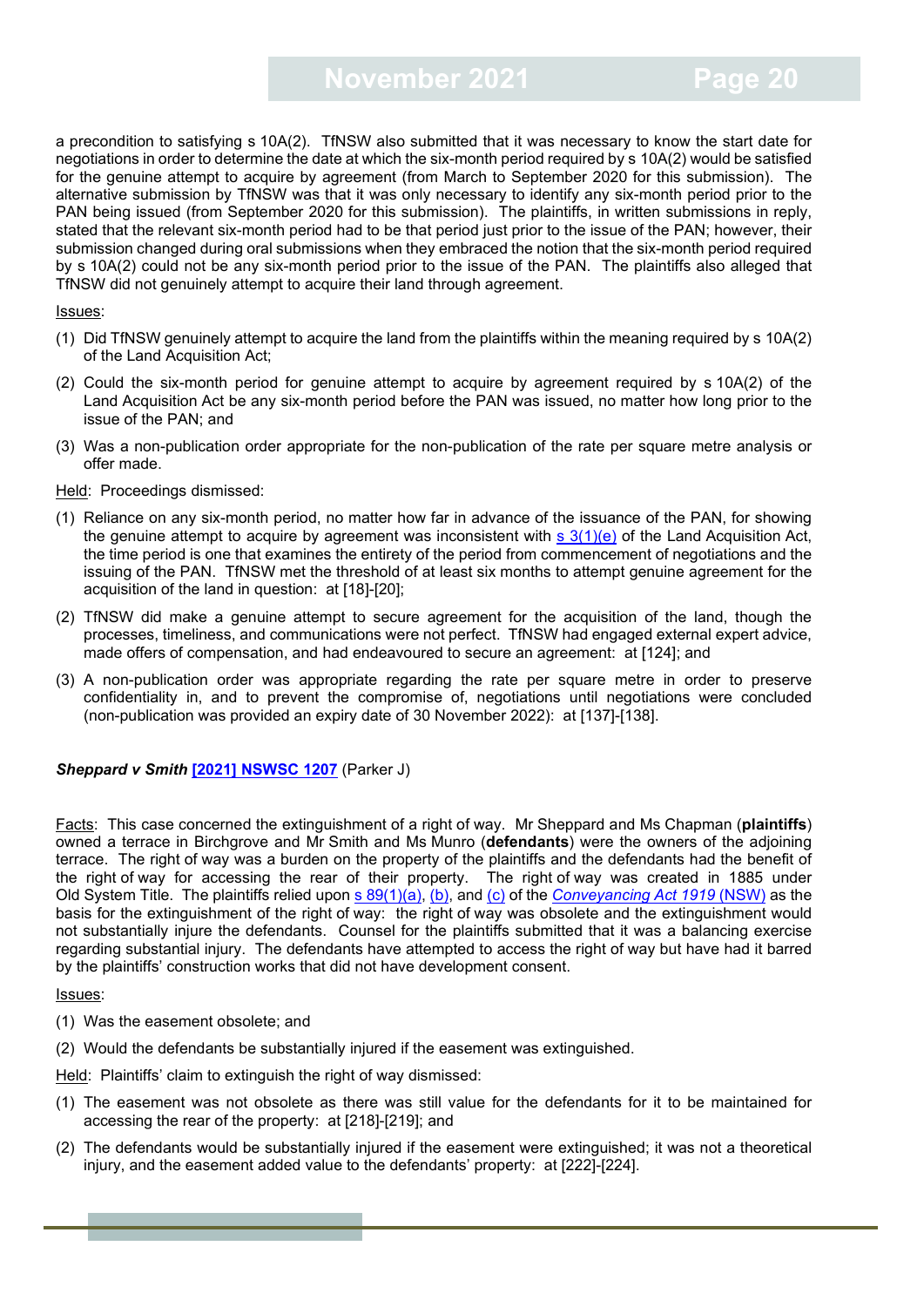#### <span id="page-20-0"></span>Land and Environment Court of New South Wales:

#### <span id="page-20-1"></span>• Judicial Review:

#### *Central Coast Council v 422 Pacific Highway Wyong Pty Ltd* **[\[2021\] NSWLEC 64](https://www.caselaw.nsw.gov.au/decision/17a1ce56bf6e3740596ce71e)** (Moore J)

Facts: 422 Pacific Highway Wyong Pty Ltd (**Company**) had permitted approximately 76,000 cubic metres of fill to be deposited at 450 Pacific Highway, Wyong. The fill covered most of the property to an approximate depth of two metres. The site, for the purposes of this matter, included 450 and 422 Pacific Highway, Wyong (**site**). The deposit of fill on the site was said to be authorised by two complying development certificates (**CDC**) which Mr Dagger was said to have issued in 2018. In March 2018, Central Coast Council (**Council**) served a Stop Work Order to prevent further fill from being deposited on site. The Council then commenced Class 4 proceedings seeking declarations that the 2018 CDCs issued by Mr Dagger were invalid and of no effect.

#### Issues:

- (1) Was CDC No 18-0124 (**first certificate**) invalid and of no effect; and
- (2) Was CDC No 18-0403 (**second certificate**) invalid and of no effect.

Held: Declarations sought by the Council made:

- (1) The first certificate was invalid and of no effect because (i) it had not been issued by Mr Dagger and (ii) lacked the necessary engineer's certificate which was a statutory prerequisite for validity: at [50]-[51]; and
- (2) The second certificate was invalid and of no effect because it purported to approve development on land, other than the site, for which there was no owner's consent: at [52]-[55].

#### *Davis v Dodevski* **[\[2021\] NSWLEC 93](https://www.caselaw.nsw.gov.au/decision/17b7fe7f514ac5eedf659acd)** (Pain J)

Facts: Ms Davis (**applicant**) sought a declaration in judicial review proceedings that a development consent granted to Mr Dodevski and Ms Durrant (**first and second respondents**) by Nambucca Valley Council (**Council**) was invalid. The applicant also sought an order restraining the first and second respondents from carrying out development in accordance with the consent on a lot in a rural landscape zone with an area of 66 hectares. [Clause](https://legislation.nsw.gov.au/view/whole/html/2016-03-11/epi-2010-0401#sec.4.2A) 4.2A of the [Nambucca Local Environmental Plan](https://legislation.nsw.gov.au/view/whole/html/2016-03-11/epi-2010-0401) 2010 (**NLEP 2010**) set out conditions regulating the granting of development consent for the erection of dwelling houses and dual occupancies on land in certain rural and environmental protection zones. [Clause](https://legislation.nsw.gov.au/view/whole/html/2016-03-11/epi-2010-0401#sec.4.2A) 4.2A(3) prohibited development consent being granted on a lot on which no dwelling house or dual occupancy had been erected unless the lot met at least one of the conditions in subcl  $4.2A(3)(a)$  t[o \(d\). Subclause](https://legislation.nsw.gov.au/view/whole/html/2016-03-11/epi-2010-0401#sec.4.2A)  $4.2A(3)(b)$  required that the lot be created before the plan commenced and the erection of a dwelling house or dual occupancy was permissible immediately before that commencement. Under the NLEP 1986, and all later NLEPs, the minimum size of a lot on which development consent could be granted was 100 hectares. The Council also took into account that it may be liable for loss pertaining to the removal of the dwelling entitlement when it had already recognised that there was an existing legal dwelling on the lot. The first and second respondents filed submitting appearances; there was no contradictor.

- (1) Whether the Council was wrong in law in relation to an essential precondition required by the NLEP 2010 in granting development consent;
- (2) Whether the Council took into account an irrelevant consideration, namely that it may be liable to legal action if it refused development consent on the basis that there was no legal entitlement to build a dwelling on the land, given that its previous action suggested to the contrary.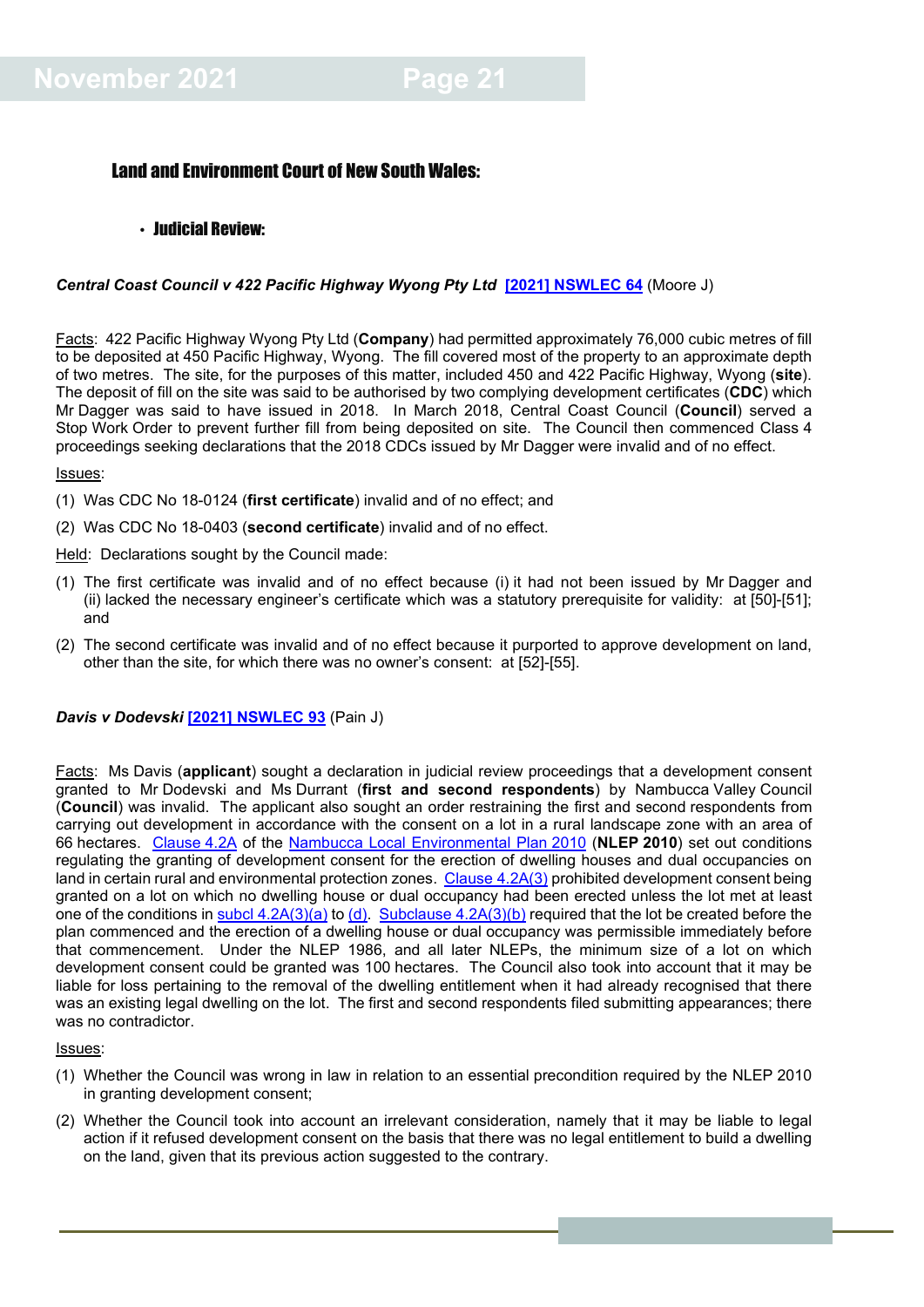Held: Declaration that the development consent was invalid and of no effect; costs and consequential orders reserved:

- (1) On the evidence, the Council could not be satisfied that the land met the criteria set out in cl 4.2A(3)(b):
	- (a) in respect of cl 4.2A(3) generally, the Council found in its reports that there was an existing dwelling house on the land, meaning it could not be satisfied that it was a lot on which "no dwelling house … has been erected": at [29(a)];
	- (b) in respect of subcl 4.2A(3)(b), the requirement that the lot was created before the commencement of the NLEP 2010 was satisfied as the lot was created in 1911. However, the second requirement could not be met as, under [NLEP 1995,](https://legislation.nsw.gov.au/view/html/repealed/current/epi-1995-0001) the lot was subject to a restriction on the grant of development consent to land less than 100 hectares in area: at [29(c)]-[31], [47];
	- (c) there is no reference to an existing dwelling on the lot at any stage or the possibility of existing use right in the council reports considering the development application and no mention was made by the first and second respondents in their development application of a house being in existence at any other relevant time. No basis for considering existing use rights arose from the evidence. In the absence of existing use rights, that a dwelling house was permissible with consent on lots greater than 40 hectares under the former IDOs was irrelevant since these instruments were replaced by the NLEP 1986 and subsequent LEPs, all of which required and continue to require a minimum lot size of 100 hectares to build a dwelling house on the lot: at [50]-[51].
	- (d) satisfaction that the land met the criteria in cl 4.2A was a jurisdictional fact. Given the Council could not have been lawfully satisfied of the satisfaction of the jurisdictional fact, and the error at law was material to its decision to grant the consent, the consent is invalid: at [22]-[27], [35]-[36], [41], [45]; and
- (2) Although it need not be considered, any potential for liability in negligence for loss pertaining to the removal of the dwelling entitlement was an irrelevant consideration to take into account in the review of the development application: at [37]-[38], [54].

#### *Elimatta Pty Ltd v Read* **[\[2021\] NSWLEC 75](https://www.caselaw.nsw.gov.au/decision/17a99687308148b43c7b9670)** (Robson J)

Facts: Elimatta Pty Ltd (**Elimatta**) challenged the validity of a development consent for a 10-lot subdivision of land at Sutton granted by Yass Valley Council (**Council**) to Mr Warren Read (**Mr Read**). Elimatta's grounds of review related to Council's construction and application of provisions in the Yass Valley Local Environmental [Plan 2013](https://legislation.nsw.gov.au/view/html/inforce/current/epi-2013-0391#statusinformation) (**YVLEP 2013**) concerning lot size during the assessment of the development application; Council not forming the required state of satisfaction to grant the development consent; and Council not properly considering Elimatta's objection to the development application.

The development application included a variation request by Mr Read pursuant to cl [4.6](https://legislation.nsw.gov.au/view/html/inforce/current/epi-2013-0391#sec.4.6) of the YVLEP 2013, seeking a departure from the purported development standard in cl [4.1B\(3\)](https://legislation.nsw.gov.au/view/html/inforce/current/epi-2013-0391#sec.4.1B) (which required an average lot size of 40 hectares for the subdivision of land).

- (1) Whether cl 4.1B(3) of the YVLEP 2013 was a development standard that could be varied by cl 4.6, or whether it was an exception that modified the operation of the development standard in cl [4.1\(3\);](https://legislation.nsw.gov.au/view/html/inforce/current/epi-2013-0391#sec.4.1)
- (2) If cl 4.1B(3) of the YVLEP 2013 was a development standard, whether the reference to "a development standard" in cl [4.6\(6\)](https://legislation.nsw.gov.au/view/html/inforce/current/epi-2013-0391#sec.4.6) of the YVLEP 2013 includes the minimum lot size specified in cl 4.1(3) or only refers to the minimum lot size specified in  $cl$  4.1B(3)(b));
- (3) Whether Council's decision to grant development consent was infected by a material error of law and Council failed to discharge the duty imposed by s [4.15\(1\)](https://legislation.nsw.gov.au/view/html/inforce/current/act-1979-203#sec.4.15) of the *[Environmental Planning and Assessment](https://legislation.nsw.gov.au/view/html/inforce/current/act-1979-203#statusinformation)  [Act 1979](https://legislation.nsw.gov.au/view/html/inforce/current/act-1979-203#statusinformation)* (NSW) (**EPA Act**) as a result of its approach to cl 4.6 of the YVLEP 2013;
- (4) Whether Council failed to reach the required state of satisfaction in cl 4.6 of the YVLEP 2013 as a result of its erroneous reliance on cl 4.1B(3) and failure to consider cl 4.1(3), (or alternatively, if cl 4.1B(3) was a development standard, deficiencies in the variation request and Council's assessment of the development application); and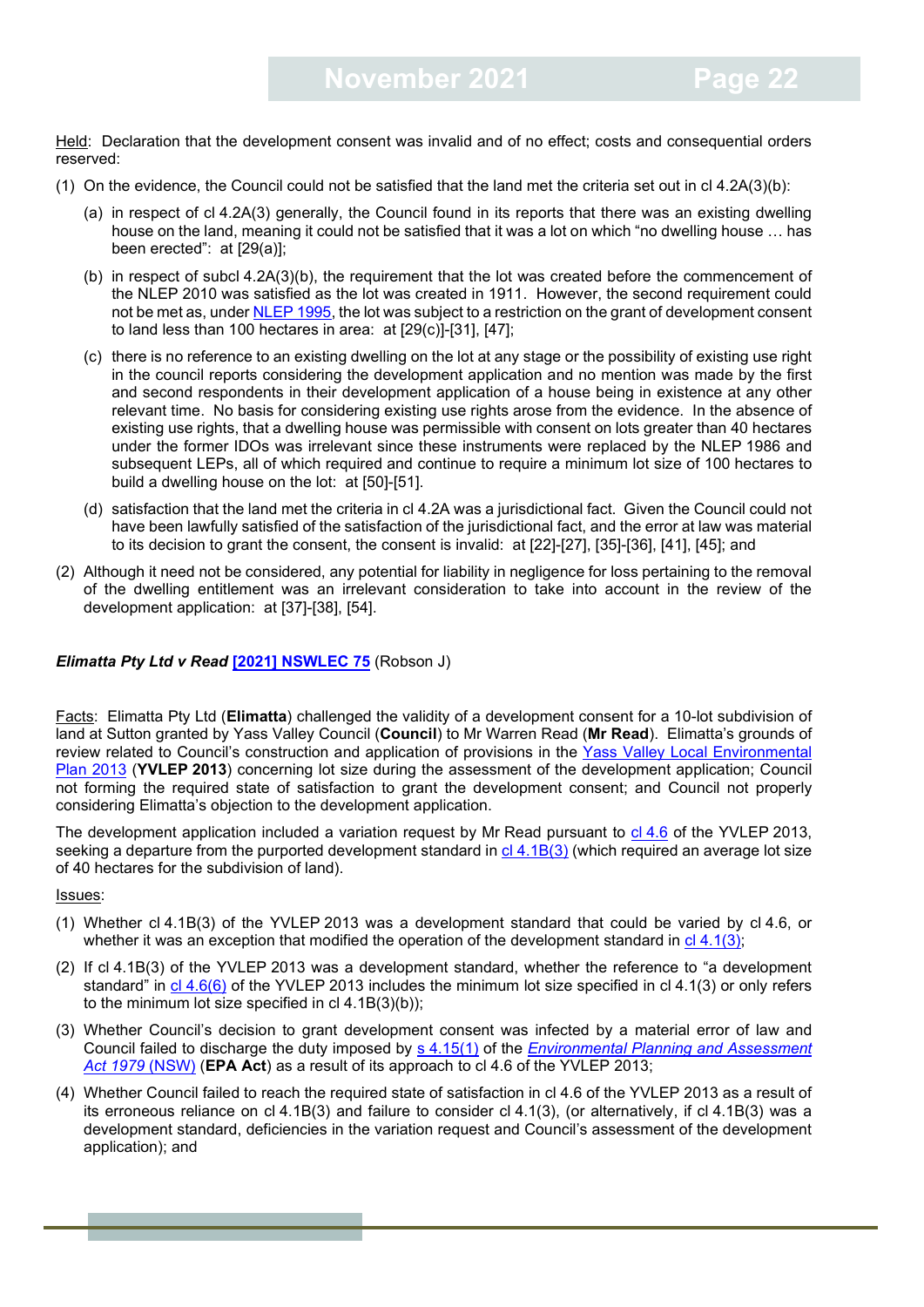(5) Whether Council failed to engage with Elimatta's objection to the development application, in breach of s 4.15(1) of the EPA Act and procedural fairness obligations.

Held: Development consent quashed; declared invalid and of no effect:

- (1) Clause 4.1B(3) of the YVLEP 2013 was not a development standard, but was instead an exception to the development standard in cl 4.1(3): at [48], [50];
- (2) Where the conditions of using cl 4.1B(3) of the YVLEP 2013 were not met (because the average area of all the lots to be created was less than 40 hectares), the benefit of the exception was not available. As cl 4.1B(3) is not a development standard, it cannot be varied through the operation of cl 4.6: at [59], [65];
- (3) While cl 4.1(3) of the YVLEP 2013 was the relevant development standard, it was contravened because six of the lots were less than the minimum size of 40 hectares. Further, cl 4.6 cannot be utilised because the proposed subdivision will result in two or more lots of less than the minimum size: at [27], [68];
- (4) Even if cl 4.1B(3) of the YVLEP 2013 was a development standard, the reference to "a development standard" in cl 4.6(6) includes the minimum lot size specified in cl 4.1(3), and cl 4.1(3) precludes the use of cl 4.6 to vary the development standard: at [69];
- (5) As Council's assessment of the development application and its decision to grant the development consent was undertaken on the basis that cl 4.1B(3) of the YVLEP 2013 was a development standard which could be varied pursuant to cl 4.6, it was infected by a material error of law: at [81], [83];
- (6) Council did not form the required state of satisfaction to use cl 4.6 of the YVLEP 2013 because it erroneously proceeded on the basis that cl 4.1B(3) was the relevant development standard. Council could not have come to the required state of satisfaction in relation to cl 4.1(3) in any event: at [101], [107]; and
- (7) On the evidence before the Land and Environment Court, Council engaged with the substance of Elimatta's objection: at [115].

#### *North Parramatta Residents Action Group v Infrastructure NSW* **[\[2021\] NSWLEC 60](https://www.caselaw.nsw.gov.au/decision/179ea257054d280af7a19196)** (Moore J)

Facts: North Parramatta Residents Action Group (**applicant**) sought declaratory relief against Infrastructure NSW (**INSW**; first respondent) and the Minister for Planning and Public Spaces (**Minister**; second respondent) regarding the approval of the site for the new Powerhouse Museum in the Parramatta Central Business District (**Parramatta CBD**). On 23 April 2021, INSW filed a Notice of Motion, which sought to have the proceedings expedited to keep with the project development timeline. Two mutually acceptable dates for hearing the matter in May 2021 were available (24 and 25 May 2021), which negated the need for an order of expedition. The applicant sought to have the Minister's development consent granted for the State Significant Development for the Powerhouse Parramatta project in February 2021 declared invalid and of no force or effect. This declaration was sought as the applicant submitted that the Environment Impact Study (**EIS**), upon which the development consent was granted, was flawed and did not comply with statutory requirements, especially Sch 2, cl [7\(1\)\(c\)](https://legislation.nsw.gov.au/view/html/inforce/current/sl-2000-0557#sch.2-sec.7) of the [Environmental Planning and Assessment Regulation 2000 \(NSW\)](https://legislation.nsw.gov.au/view/html/inforce/current/sl-2000-0557) (**Regulation**) and the [Secretary's Environmental Assessment Requirements](https://majorprojects.planningportal.nsw.gov.au/prweb/PRRestService/mp/01/getContent?AttachRef=SSD-10416%2120200210T041251.723%20GMT) (**SEAR**). The choice of the site for the new museum on Philip Street in the Parramatta CBD required that a locally listed heritage building under the Parramatta Local [Environment Plan 2011](https://legislation.nsw.gov.au/view/html/inforce/current/epi-2011-0540#sch.5-pt.1) would need to be demolished or moved. The heritage structure, known as Willow Grove, was a Victorian Italianate, two-storey villa built in the 1870s. Willow Grove was one of four buildings of its type in the Parramatta local government area and the only example within the Parramatta CBD. The applicant also sought leave to rely upon an Amended Summons, which was not opposed by INSW and the Minister. INSW gave an undertaking that it would not commence physical works on the site before 21 June 2021 to allow the matter to be determined.

- (1) Did the EIS for the Powerhouse Parramatta Museum project comply with statutory regulations, especially Sch 2, cl 7(1)(c) of the Regulation and the SEAR;
- (2) Did Sch 2, cl 7(1)(c) of the Regulation impose a duty to investigate alternative sites for the Powerhouse Parramatta Museum;
- (3) Was there a feasible alternative site for the Powerhouse Parramatta Museum in the context of Sch 2, cl 7(1)(c) and the SEAR; and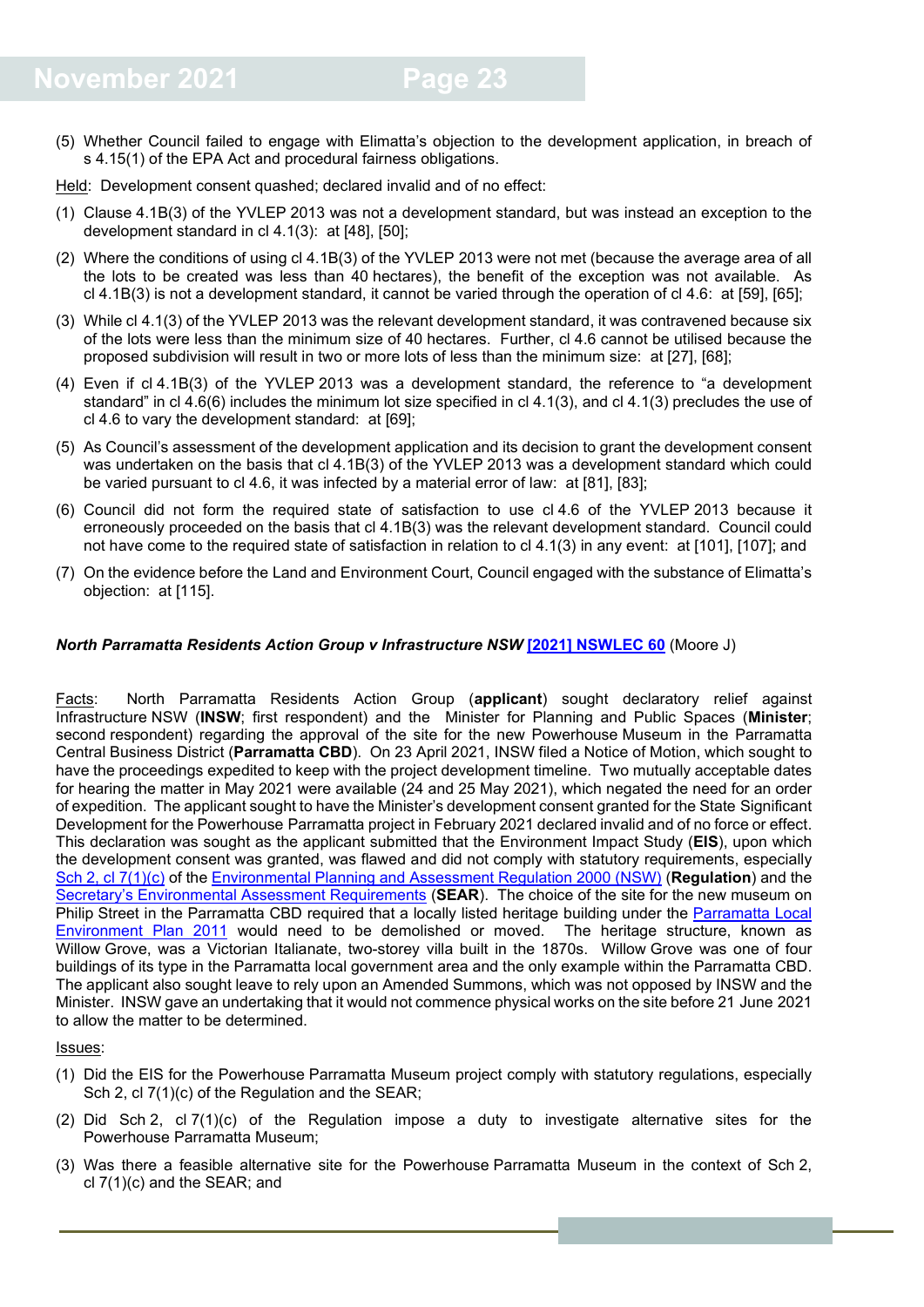(4) Was there a feasible design alternative that would have permitted Willow Grove to be maintained in its original site.

Held: Amended Summons dismissed; costs reserved:

- (1) Schedule 2, cl 7(1)(c) did not impose an obligation to investigate alternative sites for the Powerhouse Parramatta Museum: at [264], [336];
- (2) There was no feasible alternative site for the Powerhouse Parramatta Museum that could have been considered within the EIS: at [290], [336];
- (3) There was no feasible design alternative that would have allowed Willow Grove to remain *in situ* given the criteria for the project in the context of Sch 2, cl 7(1)(c) and the SEAR; at [328]-[330], [336]; and
- (4) The EIS substantially complied with the requirements of Sch 2, cl 7(1)(c) and the SEAR; at [337].

#### *Save Sydney's Koalas (South West) Inc v Lendlease Communities (Figtree Hill) Pty Limited (No 2)* **[\[2021\]](https://www.caselaw.nsw.gov.au/decision/17c0ad841eb62c87a811bafb)  [NSWLEC 102](https://www.caselaw.nsw.gov.au/decision/17c0ad841eb62c87a811bafb)** (Duggan J)

(related decision: *Save Sydney's Koalas (South-West) Incorporated v Lendlease Communities (Figtree Hill) Pty Limited* [\[2020\] NSWLEC 91](https://www.caselaw.nsw.gov.au/decision/17355d7268db8773ddda8ca7) (Moore J))

Facts: In September 2020, Development Application 2984/2020/DA-CW (**DA**) was lodged by Lendlease Communities (Figtree Hill) Pty Limited (**Lendlease** - first and sixth respondent) with the third respondent, Campbelltown City Council (**Council**), for tree removal, dewatering of dams and earthworks in relation to land situated at Appin Road, Mount Gilead (**land**). Consent was granted by the Campbelltown City Council Local Planning Panel (**second respondent**), subject to conditions on behalf of the Council, and became effective from 23 December 2020 (**consent**). The Mount Gilead Voluntary Planning Agreement was entered into by Council on 8 August 2018 and by Lendlease and others with the New South Wales Minister for Planning and Public Places on 17 May 2019 (**VPAs**). An order conferring biodiversity certification on the land was made by the Chief Executive Officer of Environment and Heritage as delegate of the Federal Minister for Energy and Environment on 28 June 2019. By its Second Further Amended Summons (**Summons**), Save Sydney Koalas (South West) (**applicant**) sought two declarations: that the consent was invalid; and that the Campbelltown Comprehensive Koala Plan of Management (**CCKPOM**) was not a validly approved Koala Plan of Management for the purposes of cl [10](https://legislation.nsw.gov.au/view/html/inforce/current/epi-2020-0698#sec.10) of the [State Environmental Planning Policy \(Koala Habitat Protection\)](https://legislation.nsw.gov.au/view/html/inforce/current/epi-2020-0698)  [2020](https://legislation.nsw.gov.au/view/html/inforce/current/epi-2020-0698) (**Koala SEPP 2020**).

Issues:

- (1) Whether the Council's [Campbelltown \(Sustainable City\) Development Control Plan](https://www.campbelltown.nsw.gov.au/BuildAndDevelop/PlanningPoliciesandControls/DevelopmentControlPlans/CampbelltownSustainableCityDevelopmentControlPlan2015) (**DCP**) provided for a staging plan as required by [cl 6.3](https://legislation.nsw.gov.au/view/html/inforce/current/epi-2015-0754#sec.6.3) of the [Campbelltown Local Environmental Plan 2015](https://legislation.nsw.gov.au/view/html/inforce/current/epi-2015-0754) (**CLEP 2015**) and if not, whether the grant of the consent was unlawful and invalid (**Ground 1**);
- (2) Whether the CCKPOM was invalid, and if so, whether by operation of cl 10 of the Koala SEPP 2020, there was no power to grant the consent and the consent was invalid (**Ground 2**);
- (3) In relation to Ground 2, whether leave should be granted to the applicant under [r 59.10](https://legislation.nsw.gov.au/view/html/inforce/current/sl-2005-0418#sec.59.10) of the [Uniform Civil](https://legislation.nsw.gov.au/view/html/inforce/current/sl-2005-0418)  [Procedure Rules 2005](https://legislation.nsw.gov.au/view/html/inforce/current/sl-2005-0418) (NSW) to bring a challenge to the validity of the CCKPOM as the proceedings were commencing more than 3 months after the making of the plan;
- (4) If the CCKPOM was not invalid, whether there was an obligation by operation of cl 10 of Koala SEPP 2020 for the consent authority to be satisfied that the DA was consistent with the provisions of the CCKPOM (**Ground 3**); and
- (5) In relation to Ground 3, whether, under [ss 8.3](https://legislation.nsw.gov.au/view/html/inforce/current/act-2016-063#sec.8.3) to [8.4](https://legislation.nsw.gov.au/view/html/inforce/current/act-2016-063#sec.8.4) of the *[Biodiversity Conservation Act 2016](https://legislation.nsw.gov.au/view/html/inforce/current/act-2016-063)* (NSW) (**Biodiversity Act**), the biodiversity certification of the land operated such that the Koala SEPP 2020 did not have any operative effect on the consent and its assessment, meaning Ground 3 would fail.

Held: Leave to rely on Further Amended Summons refused; Summons dismissed; costs reserved: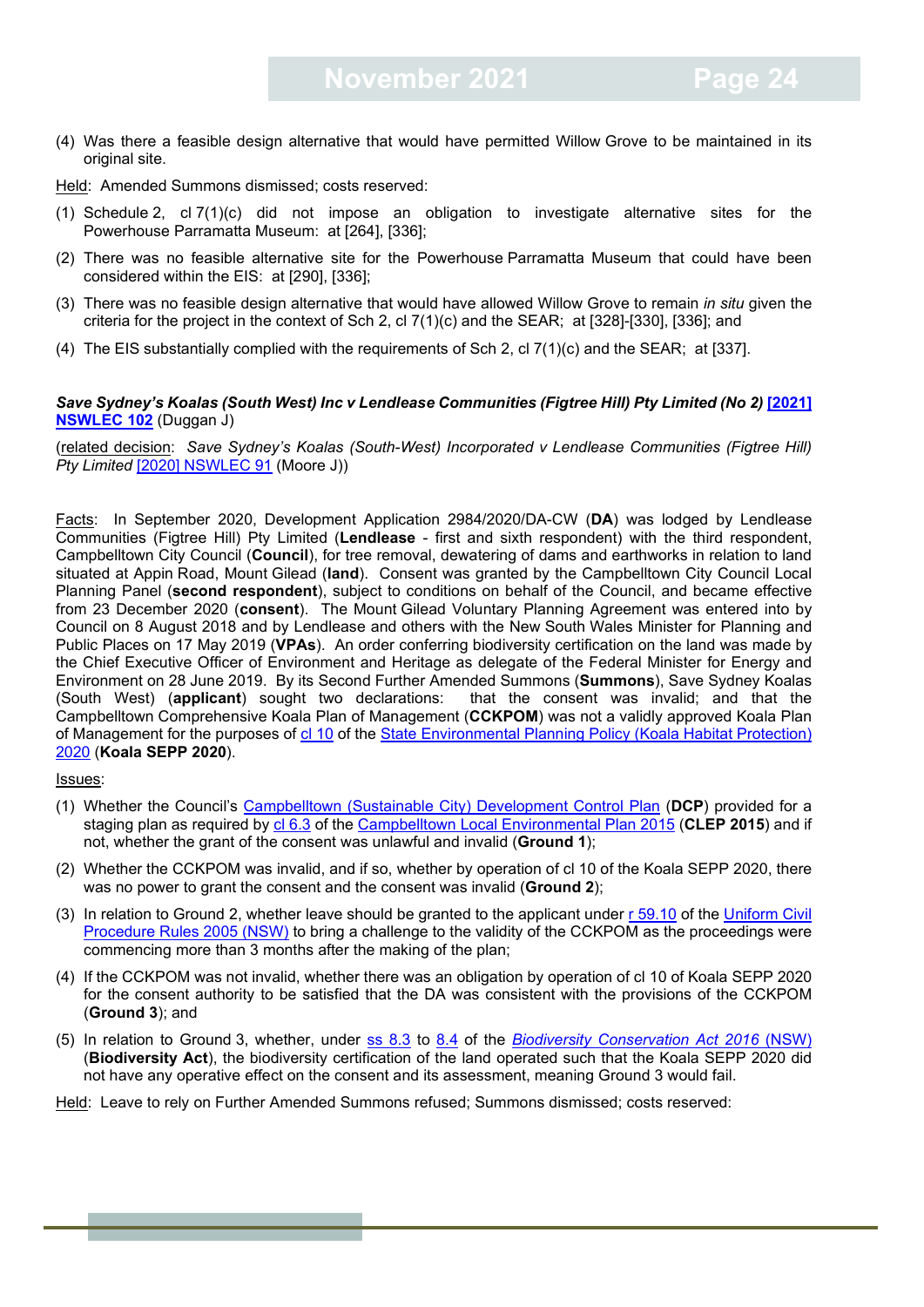#### *Ground 1*

- (1) The requirements of a staging plan under s 6.3 of CLEP 2015 and sequencing will depend upon the circumstances and assessment of the particular urban release area and there is nothing precluding sequencing to be development occurring in a single stage: at [60];
- (2) A number of factors weighed in favour of the Land and Environment Court's exercise of discretion to decline to make the declaration sought: the land was being developed by a single entity; the developer had entered into the VPAs; there was no identification that the consent had failed to make provision for necessary sequencing; the Council, as the party responsible for preparing the DCP, was responsible for ensuring its consistency with CLEP 2015; and the consent was for initial works not the whole development, meaning the Council could require further sequencing in future applications: at [66]-[68];

#### *Ground 2*

- (3) With knowledge of the CCKPOM, the applicant provided no real explanation for the failure to bring the proceedings within the requisite three months: at [98], [100];
- (4) Noting that the consent was granted after the expiration of the time period for bringing proceedings, and further development applications had been lodged since that time that relied upon the existence of the CCKPOM to enable determination, the potential prejudice to persons and public interest more generally weighed heavily against the exercise of discretion to extend time: at [102]; and

#### *Ground 3*

(5) The Biodiversity Act provides a separate assessment and certification process that is intended not to be required to be replicated by assessments under the *[Environmental Planning and Assessment Act 1979](https://legislation.nsw.gov.au/view/html/inforce/current/act-1979-203)* (NSW). Such replication would produce an overwhelming inconvenience to both consent authorities and persons making development applications and puts at risk the legality of any development consent. This inconvenience does not occur if the purpose of an environmental planning instrument (or any relevant part) is considered by having regard to the purpose it is intended to serve by the carrying out of the process it identifies. Such a construction is to be preferred: at [137].

#### <span id="page-24-0"></span>• Compulsory Acquisition:

#### *Antonio Gaudioso v Transport for New South Wales* **[\[2021\] NSWLEC 91](https://www.caselaw.nsw.gov.au/decision/17b7ad9c3a0cc179ae82eff4)** (Duggan J)

(related decision: *Olde English Tiles Australia Pty Ltd v Transport for New South Wales* [\[2021\] NSWLEC 9](https://www.caselaw.nsw.gov.au/search/advanced)0 (Duggan J))

Facts: On 9 February 2018, Antonio Gaudioso and Carmel Gaudioso (**applicants**) were the registered proprietors of 182 and 184-186 Parramatta Road, Camperdown (**land**). By acquisition notice dated 9 February 2018, Transport for New South Wales (**respondent**) compulsorily acquired the land for the purposes of the WestConnex Project (**public purpose**) and offered compensation to the applicants in the amount of \$10,391,626. At the date of acquisition, the land was zoned IN2 Light Industrial (**IN2**) under the [Leichhardt Local Environment Plan 2013](https://legislation.nsw.gov.au/view/html/inforce/current/epi-2013-0758) (**LLEP 2013**). Pursuant to [s 66](https://legislation.nsw.gov.au/view/whole/html/inforce/current/act-1991-022#sec.66) of the *[Land Acquisition \(Just Terms](https://legislation.nsw.gov.au/view/whole/html/inforce/current/act-1991-022#statusinformation)  [Compensation\) Act 1991](https://legislation.nsw.gov.au/view/whole/html/inforce/current/act-1991-022#statusinformation)* (NSW) (**Land Acquisition Act**), the applicants objected to the amount of compensation offered. The applicants contended that at the date of acquisition, the zoning of the land was an incident of the proposal to carry out the public purpose and as a result, when determining the market value of the land under  $s$  55(a) of the Land Acquisition Act, that zoning should have been disregarded under the definition of market value in [s 56](https://legislation.nsw.gov.au/view/whole/html/inforce/current/act-1991-022#sec.56) of the Land Acquisition Act.

- (1) Absent the proposal to carry out the public purpose, would the land have been zoned IN2 and, if not, what would the zoning of the land have been;
- (2) If the land was zoned in accordance with the zoning determined in (1), would there have been a change in market value compared to its IN2 zoning;
- (3) The appropriate quantum of compensation;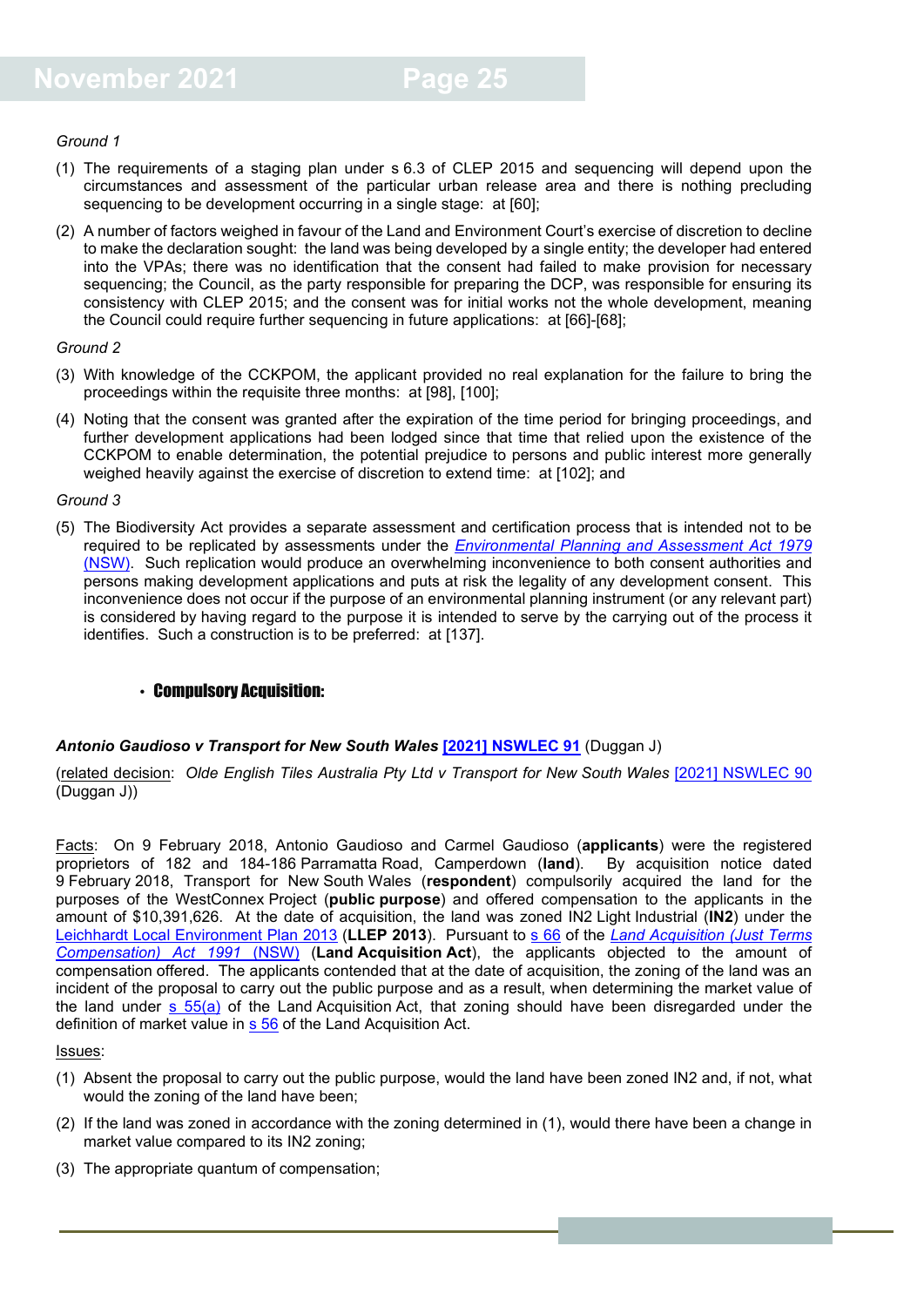- (4) Whether the legal costs (urban design) were legal costs incurred as a loss attributable to disturbance pursuant to  $s$  59(1)(a);
- (5) Whether the legal costs (real estate) were legal costs incurred as a loss attributable to disturbance pursuant to s 59(1)(a); and
- (6) Whether the claims for stamp duty and mortgage discharge were claimable as disturbance pursuant to ss [59\(1\)\(d\)](https://legislation.nsw.gov.au/view/whole/html/inforce/current/act-1991-022#sec.59) and [59\(1\)\(e\).](https://legislation.nsw.gov.au/view/whole/html/inforce/current/act-1991-022#sec.59)

Held: Compensation determined in the sum of \$10,781,707.60 plus statutory interest; respondent to pay applicants' costs as agreed or assessed:

- (1) It was unlikely Council would have rezoned the acquired land for a zone other than IN2: at [114];
- (2) Even if it were found that Council was likely to rezone the land to a B6 zoning, a B6 zoning with no permitted residential use would produce the same market value as land zoned IN2 and such residential use would not be permitted: at [116];
- (3) It was a necessary incident of the giving of the relevant legal advice that the legal practitioner obtain advice from a third-party expert adviser. The legal costs (urban design) were legal costs and such costs were reasonably incurred by the persons entitled to compensation in connection with the compulsory acquisition of the land: at [152];
- (4) The legal costs (real estate) were not incurred in order for the applicants to receive advice regarding the offer of compensation for the acquisition, but related to what they should do with any compensation received by them and so these costs were not a matter connected with the acquisition and compensable: at [153]; and
- (5) The claims for stamp duty and mortgage discharge were not claimable as disturbance as there was no evidence in this case that Mr and Mrs Gaudioso, as individuals, relocated as a consequence of the acquisition: at [156].

#### *Big Country Developments Pty Ltd v Transport for New South Wales* **[\[2021\] NSWLEC 86](https://www.caselaw.nsw.gov.au/decision/17b09f3122de9f5d6249ac89)** (Pain J)

Facts: Big Country Developments Pty Ltd (**applicant**) sought a determination of the compensation payable for the compulsory acquisition, on 4 September 2020, of part of its land at Mulgoa Road, Jamisontown. The land was acquired for the public purpose of upgrading Mulgoa Road. The applicant claimed market value of \$2,370,000 and the respondent submitted market value should be \$1,115,000. The land acquired was a strip about 11.5-12 metres wide along Mulgoa Road. Endangered Forest Red Gum trees were a large part of the vegetation on the acquired land, providing a buffer between Mulgoa Road and the residue land.

Issue: Whether the area of Forest Red Gum trees on the acquired land should have a reduced land value rate compared with the rest of the acquired land.

Held: Adjustments made to valuation in accordance with findings:

(1) The Forest Red Gum trees represented a potential impediment to development over and above the 10-metre building setback otherwise required by the [Penrith Development Control Plan 2014.](https://www.penrithcity.nsw.gov.au/images/documents/building-development/planning-zoning/planning-controls/Penrith_DCP_2014_Volume_1.pdf) A 50% discount should apply to the land value rate for the area with Forest Red Gum trees, adopting the evidence of the respondent's valuer in the absence of market evidence: at [69]-[70].

#### *Olde English Tiles Australia Pty Ltd v Transport for New South Wales* **[\[2021\] NSWLEC 90](https://www.caselaw.nsw.gov.au/decision/17b7acc1414626c8dcb90676)** (Duggan J)

(related decision: *Antonio Gaudioso v Transport for New South Wales* [\[2021\] NSWLEC 9](https://www.caselaw.nsw.gov.au/search/advanced)1 (Duggan J))

Facts: On 9 February 2018, Olde English Tiles Australia Pty Ltd (**applicant**) occupied 182 and 184-186 Parramatta Road, Camperdown (**land**). By acquisition notice dated 9 February 2018, Transport for New South Wales (**respondent**) compulsorily acquired the land for the purposes of the WestConnex Project and offered compensation to the applicant in the amount of \$1,061,379 pursuant to [s 55\(d\)](https://legislation.nsw.gov.au/view/whole/html/inforce/current/act-1991-022#sec.55) of the *Land [Acquisition \(Just Terms Compensation\) Act 1991](https://legislation.nsw.gov.au/view/whole/html/inforce/current/act-1991-022)* (NSW) (**Land Acquisition Act**). The applicant had occupied and carried out its tile business on the land since mid-2002, however no written lease agreement had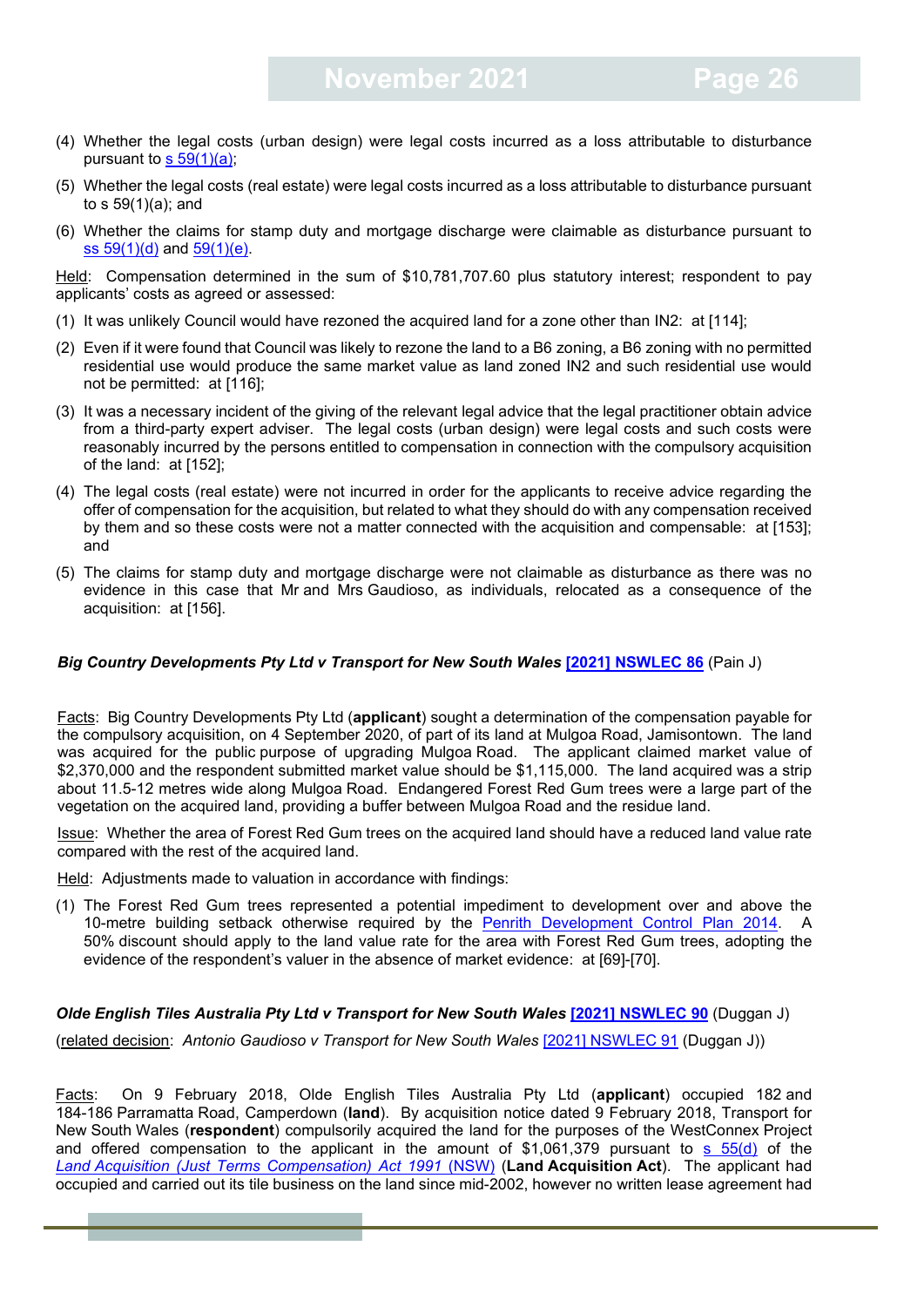been entered into. It ceased carrying out its business on the land on 29 October 2018 and was not able to immediately secure alternative premises. Pursuant to  $s$  66 of the Land Acquisition Act, the applicant objected to the amount of compensation offered for its interest in the land. The applicant claimed its interest was extinguished and could be characterised as a right, power or privilege over, or in connection with, the land pursuant to [s 37](https://legislation.nsw.gov.au/view/whole/html/inforce/current/act-1991-022#sec.37) of the Land Acquisition Act.

Issues:

- (1) Whether the applicant possessed an interest in the land as lessee pursuant to an oral lease;
- (2) If an interest was established, the quantum of compensation the applicant was entitled to; and
- (3) Whether business losses could be claimed as relocation (disturbance) costs.
- Held: Proceedings dismissed; respondent to pay applicant's costs as agreed or assessed (by consent):
- (1) The applicant held a right to occupy the land in the nature of a bare licence. Its right to occupation was of a personal nature and did not confer on the applicant any rights, powers or privileges over, or in connection with, the land. That bare licence was not capable of alienation and the applicant, therefore, had nothing that was divested, extinguished or diminished by the acquisition notice as referred to in s 37 of the Land Acquisition Act: at [84]; and
- (2) The law is unsettled relating to whether a claim for loss of business profits is compensable as a disturbance claim under s  $59(1)(c)$  where there has been a relocation. However, in light of the findings in this case that the applicant had no relevant interest in the land, this issue was not determined: at [86]-[87].

*Sales v Transport for NSW (No 2)* **[\[2021\] NSWLEC 96](https://www.caselaw.nsw.gov.au/decision/17ba3e99c7b11e44dbdc944c)** (Robson J)

Facts: Nancy Eileen Sales, Paul Howard Roots and Gail Elizabeth Borg (**applicants**) brought proceedings seeking compensation for the compulsory acquisition of land at Luddenham (**acquired land**) by Roads and Maritime Services (now Transport for NSW) for the public purpose of upgrading and realigning The Northern Road (Stage 4) as a major road route to the proposed new Western Sydney Airport, pursuant s [66](https://legislation.nsw.gov.au/view/html/inforce/current/act-1991-022#sec.66) of the *Land [Acquisition \(Just Terms Compensation\) Act 1991](https://legislation.nsw.gov.au/view/html/inforce/current/act-1991-022#statusinformation)* (NSW) (**Land Acquisition Act**).

Issue: The compensation that the applicants were entitled to for the acquisition of the acquired land.

Held: Findings and directions made that be applied by the parties to determine the market value of the acquired land (including injurious affection) at the date of acquisition, after which the Court would determine the total compensation to which the applicants were entitled:

- (1) The "before and after" valuation method for determining the value of the acquired land was adopted by the parties, requiring consideration of the terms of two hypothetical transactions between a hypothetical purchaser and the hypothetical vendor for the "parent parcel" before the acquisition (**before scenario**), and the "residue land" after the acquisition (**after scenario**): at [19], [27];
- (2) As agreed by the parties, the highest and best use of the southern part of the parent parcel and residue land (**southern land**) was residential subdivision. Having regard to the interpretation and application of the [Liverpool Local Environmental Plan 2008](https://legislation.nsw.gov.au/view/html/inforce/current/epi-2008-0403#statusinformation) (**LLEP 2008**) and the [State Environmental Planning Policy](https://legislation.nsw.gov.au/view/html/inforce/2018-02-22/epi-2009-0413#statusinformation)  [\(Western Sydney Employment Area\) 2009](https://legislation.nsw.gov.au/view/html/inforce/2018-02-22/epi-2009-0413#statusinformation) (**WSEA SEPP**), the highest and best use of the northern part of the parent parcel and residue land (**northern land**) was land banking for future employment purposes: at [46], [99];
- (3) While cl [12](https://legislation.nsw.gov.au/view/html/inforce/2018-02-22/epi-2009-0413#sec.12) of the WSEA SEPP prevails over the LLEP 2008 due to inconsistency, such that theoretically any development can be undertaken on the northern land with development consent, the reference in cl [12\(2\)](https://legislation.nsw.gov.au/view/html/inforce/2018-02-22/epi-2009-0413#sec.12) of the WSEA SEPP to "adjoining zoned land" is a reference to land in the Western Sydney Employment Area and zoned under the WSEA SEPP, with the consequence that development consent would not be granted for a residential subdivision on the northern land, as it would be inconsistent with the objectives and land uses in the adjoining zoned land: at [99];
- (4) The parties to the hypothetical transactions would transact on the basis that Council would require additional open space to be provided in a residential subdivision in the before scenario and the after scenario, and would adopt Mr Rowan's residential subdivision layout of 78 lots and 7,510 square metres of public open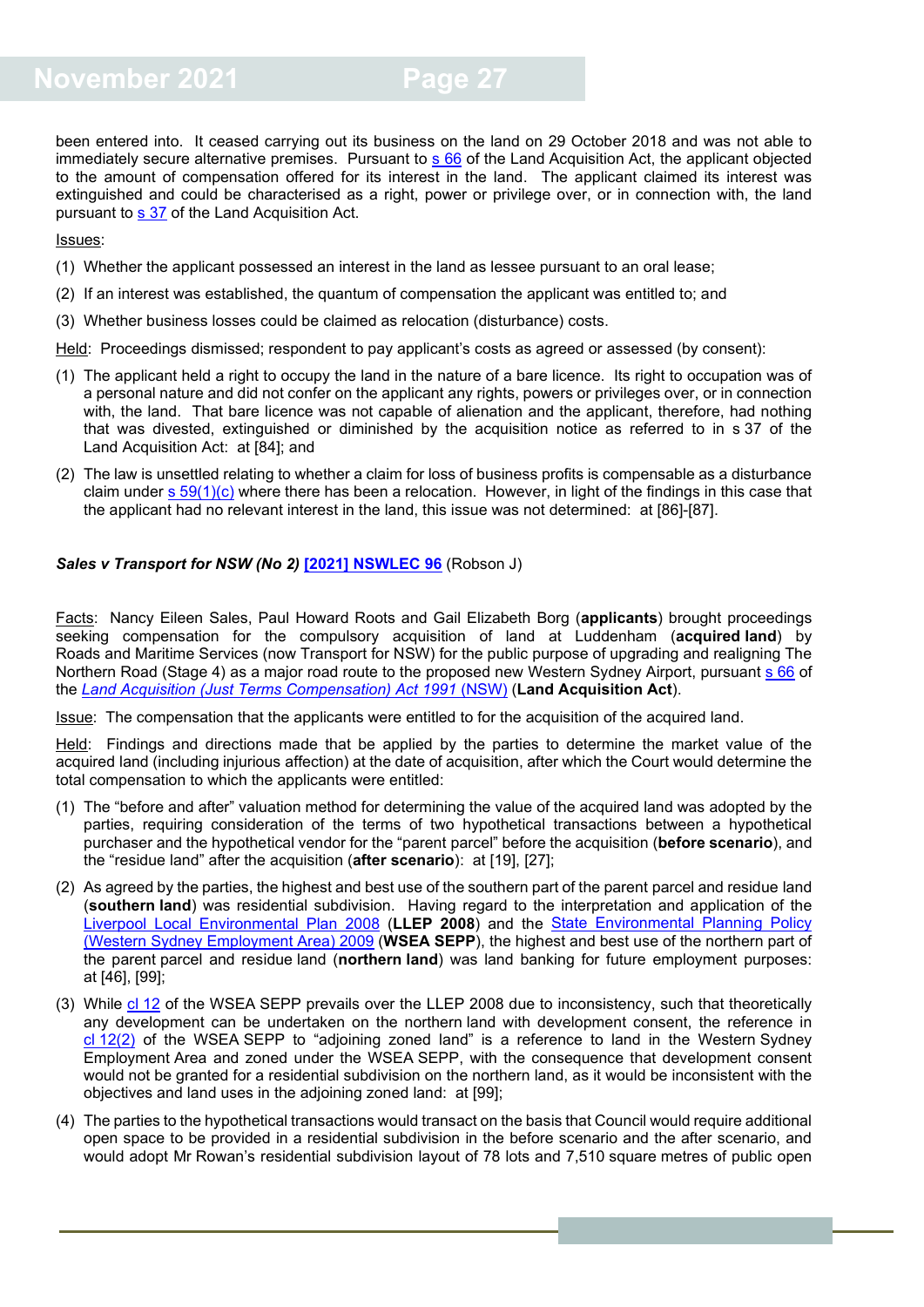space for the parent parcel in the before scenario, and 59 lots and 5,677 square metres of public open space for the residue land in the after scenario: at [126];

- (5) The parties to the hypothetical transactions would transact on the basis that Council would require a five-metre-high masonry wall on the eastern boundary of the residue land in the after scenario to mitigate the impacts of the public purpose: at [143];
- (6) As agreed by the parties, \$125 per square metre is the appropriate rate (derived using the "direct comparison approach" valuation methodology) when valuing the northern land for land banking for future employment purposes in both the before scenario and after scenario. It is preferable to use the "hypothetical development method" valuation methodology when valuing the southern land for residential subdivision in both the before scenario and after scenario: at [193], [202], [203];
- (7) Both a target "profit and risk margin" of 25% and a target "internal rate of return" of 16.5% should be adopted as hurdle rates in the Estate Master Development Feasibility Program when undertaking valuations using the "hypothetical development method" valuation methodology of the southern land in both the before scenario and after scenario: at [241];
- (8) As Council would require a 5m high masonry wall on the eastern boundary of the residue land in the after scenario, no further allowance needs to be made for injurious affection in the after scenario: at [243]; and
- (9) The early town planning fees incurred by the applicants constitute legal costs for the purposes of  $s$  [59\(1\)\(a\)](https://legislation.nsw.gov.au/view/html/inforce/current/act-1991-022#sec.59) of the Land Acquisition Act, and that as a result, these fees should be included in the applicants' loss attributable to disturbance: at [269].

#### *The Trustee for Whitcurt Unit Trust v Transport for NSW* **[\[2021\] NSWLEC 82](https://www.caselaw.nsw.gov.au/decision/17aebde5b70aa79dbab42448)** (Pain J)

Facts: The Trustee for Whitcurt Unit Trust (**applicant**) conducted a golf driving range business at Tempe. The Inner West Council owned the land on which the applicant's business was conducted and the critical infrastructure necessary for that business such as nets, lights and buildings. The applicant sought compensation for the compulsory acquisition of its leasehold interest (terminable on two months' notice) in the amount of \$4,035,165. The land was acquired by Transport for NSW (**respondent**). The basis of the claim was to enable the applicant to relocate to, or reinstate its business at, a vacant site at Campbelltown owned by the Campbelltown City Council. There are few golf driving ranges in the Sydney metropolitan area. The parties agreed that the Court of Appeal, in *Roads and Maritime Services v United Petroleum Pty Ltd* (2019) 99 NSWLR 297; [\[2019\] NSWCA 41](https://www.caselaw.nsw.gov.au/decision/5c7d9c75e4b02a5a800bf062) (**UP(CA)**) foreclosed the possibility of a claim based on extinguishment of the business under ss [55\(d\)](https://legislation.nsw.gov.au/view/html/inforce/current/act-1991-022#sec.55) and [59\(1\)\(f\)](https://legislation.nsw.gov.au/view/html/inforce/current/act-1991-022#sec.59) of the *[Land Acquisition \(Just Terms Compensation\) Act 1991 \(NSW\)](https://legislation.nsw.gov.au/view/whole/html/inforce/current/act-1991-022#statusinformation)* (**Land Acquisition Act**) (the basis on which the Valuer General determined compensation of \$345,000). The applicant submitted that the claim should include relocation costs to the business, costs of reinstatement of critical infrastructure in another location and loss of profits foregone in the ramp-up of the new business. There was agreement that legal costs under ss 55(d) and 59(1)(a) and a business valuer's fees under ss 55(d) and 59(1)(b) were payable. The applicant did not own critical infrastructure the replacement cost of which it sought. The respondent submitted that no further compensation was payable.

#### Issues:

- (1) Whether claim for compensation payable on basis of section 55(d) and 59(1)(c) for relocation of the business to Campelltown, including costs in relation to loss of profits;
- (2) Whether claim for compensation payable on basis of ss  $55(a)$  and  $56(3)$  as market value for reinstatement of the business at Campbelltown where no general market for land used for the purpose of a golf driving range; and
- (3) Whether claim for compensation payable as special value under ss 55(b) and [57.](https://legislation.nsw.gov.au/view/html/inforce/current/act-1991-022#sec.57)

Held: Appeal dismissed; compensation for disturbance under s 55(d) is determined in the sum of \$118,380.98; costs reserved:

(1) (a) No authority supported, in the context of a market value claim, application of a 'but for the acquisition' test in relation to a disturbance claim under s59(1)(c). It could not be assumed for the purposes of such a claim that the applicant would have obtained a longer leasehold tenure at Tempe than it had at the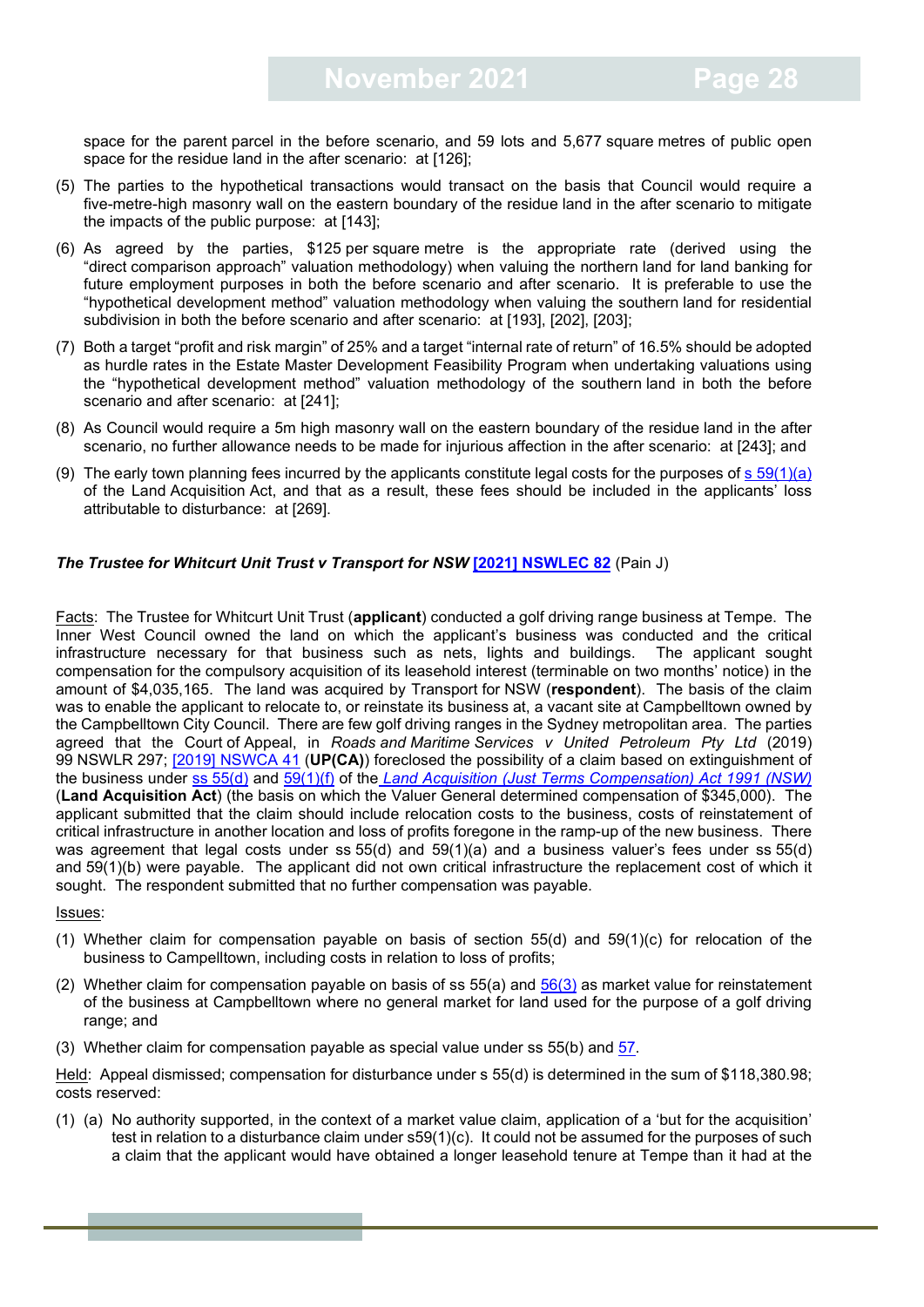date of acquisition; the likelihood of an extension of the lease was irrelevant and the attitude of the lessor was irrelevant: at [132] - [134];

- (b) it is highly relevant to ask who owns chattels and what as part of assessing the nature of the interest in land where the compensation sought is relocation: at [135]-[140]; and
- (c) the claims for fitout costs and business relocation costs, as well as lost profits and surveyor fees, cannot succeed, as these are not compensating the applicant for its disturbance loss: at [149]-[153];
- (2) No basis existed for a claim under s 56(3) because the claim being made does not reflect reinstatement of the interest for which compensation is payable; the applicant had a limited interest in the land: at [154]; and
- (3) Given the limited leasehold interest of the applicant acquired, it is difficult to conceive how such an interest can give rise to a special value claim considering the matters identified in *Monti v Roads and Maritime Services (No 4*) (2019) 243 LGERA 302; [\[2019\] NSWLEC 11](https://www.caselaw.nsw.gov.au/decision/5c620f44e4b0196eea404335) at [142]. No special interest was established: at [166].

#### *Trevor Allan McBride v MidCoast Council* **[\[2021\] NSWLEC 100](https://www.caselaw.nsw.gov.au/decision/17c00625d9c7a36caabb4dfc)** (Robson J)

Facts: Trevor Allan McBride (**applicant**) brought proceedings seeking compensation for the compulsory acquisition of three lots of land at Forster (**acquired land**) for drainage reserve and public road purposes by MidCoast Council (**Council**), pursuant s [66](https://legislation.nsw.gov.au/view/html/inforce/current/act-1991-022#sec.66) of the *[Land Acquisition \(Just Terms Compensation\) Act 1991](https://legislation.nsw.gov.au/view/html/inforce/current/act-1991-022#statusinformation)* (NSW) (**Land Acquisition Act**).

Prior to the acquisition, the acquired land formed part of a larger contiguous area of land owned by the applicant (**parent parcel**). The applicant retained that part of the parent parcel that was not acquired by Council (**residue land**).

Issue: The compensation that the applicant was entitled to for the acquisition of the acquired land.

Held: Total compensation of \$1,036,630.49 ordered for the acquired land:

- (1) The "before and after valuation" method (rather than the "piecemeal valuation" method) should be adopted when assessing the compensation payable to the applicant. Accordingly, two hypothetical transactions were considered: at [26], [28];
- (2) The highest and best use of the parent parcel and the residue land would be a Manufactured Home Estate (**MHE**), although the advice received by the parties to the hypothetical transactions would reflect a real concern about management of the significant constraints on the development of a MHE, and the parties would respond to this risk by paying more for the land that what would be paid for rural land but not as much as what would be paid for land highly likely to be developed as a MHE: at [81], [82];
- (3) The parties to the hypothetical transactions would transact on the basis that:
	- (a) Dr Martens' advice as to the appropriate conceptual flood mitigation scheme to be implemented, and the impact of hydrological issues (flooding and stormwater management) on the land available for a MHE on the parent parcel in the before scenario and residue land in the after scenario would be preferred: at [114], [115], [120];
	- (b) Polygon 4 would likely, but not certainly, be able to be cleared and, further, polygon 7 would be likely to be able to be cleared, for development of a MHE, in the before scenario. A 10% discount would be applied to the rate for this land to reflect this risk: at [141], [142], [151], [237]; and
	- (c) ecosystem credits would only need to be retired for polygons where Noah's False Chickweed has been located: at [165];
- (4) \$25 per square metre was an appropriate rate for that part of the parent parcel in the before scenario, and the residue land in the after scenario, that could be developed as an MHE, as it captures both the potential for future development of a MHE and possible rezoning of the subject land taking into account all relevant findings: at [223];
- (5) \$5 per square metre was an appropriate rate for that part of the parent parcel in the before scenario, and the residue land in the after scenario, that could not be developed as an MHE due to hydrological and/or ecological constraints: at [225];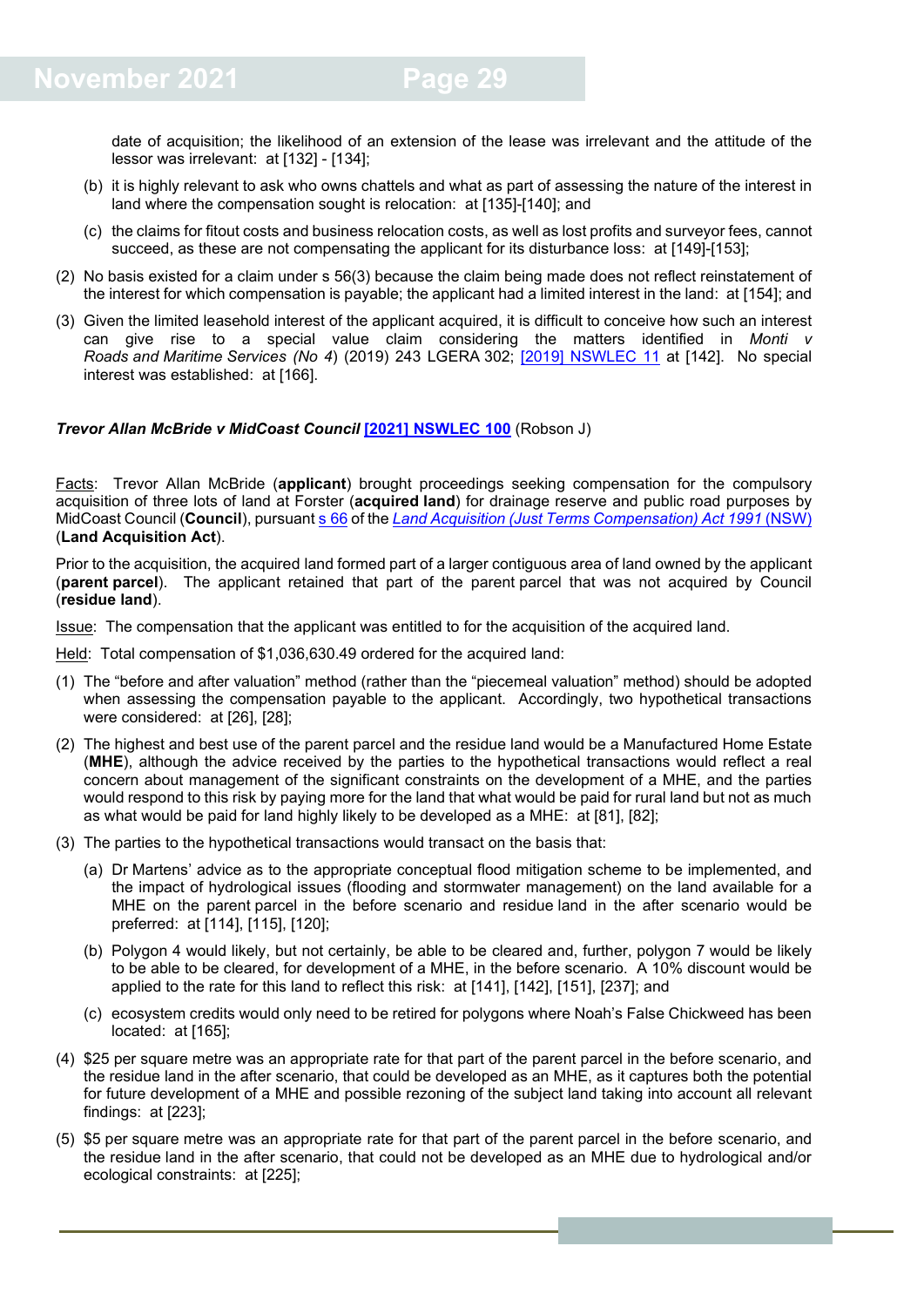- (6) Any loss due to severance of the residue land, and injurious affection due to the inability to use the drainage areas, was included along with market value in the difference between the value of the parent parcel in the before scenario, and the residue land in the after scenario, using the "before and after" valuation method, such that no further entitlement to compensation arises: at [250], [256]; and
- (7) The applicant was entitled to compensation for other financial costs a direct and natural consequence of the acquisition of the acquired land pursuant to  $s$  [59\(1\)\(f\)](https://legislation.nsw.gov.au/view/html/inforce/current/act-1991-022#sec.59) of the Land Acquisition Act: at [262].

#### <span id="page-29-0"></span>• Criminal:

#### *Chief Executive Office of Environment and Heritage v Somerville (No 2)* **[\[2021\] NSWLEC 78](https://www.caselaw.nsw.gov.au/decision/17ac2ec1fbd6c27974657909)** (Pain J)

Facts: Mr Somerville (**defendant**) pleaded guilty to 22 strict liability offences for possession and harm of 244 eggs of protected and threatened bird species under former ss [101\(1\),](https://legislation.nsw.gov.au/view/html/2016-06-07/act-1974-080#sec.101) [118A\(1\)](https://legislation.nsw.gov.au/view/html/2016-06-07/act-1974-080#sec.118A) and [118B\(1\)](https://legislation.nsw.gov.au/view/html/2016-06-07/act-1974-080#sec.118B) of the *National [Parks and Wildlife Act 1974](https://legislation.nsw.gov.au/view/html/2016-06-07/act-1974-080#statusinformation)* (NSW) (**NPW Act**). The defendant is a bird enthusiast and the eggs in his possession had been collected over many years since the 1950s. Some of the eggs were given to him by friends and colleagues. Forty eggs were the subject of harm offences and these had been collected between 2010 and 2016 from a national park, nature reserve and state conservation area near Dubbo. The harm was particularised as blowing the eggs. At the time of sentencing, the defendant was 76 years old, relied on the aged pension and had substantial health issues.

Issue: Appropriate sentence for the defendant.

Held: Defendant convicted of all offences and a community corrections order imposed under s [8\(1\)](https://legislation.nsw.gov.au/view/html/inforce/current/act-1999-092#sec.8) of the *[Crimes \(Sentencing Procedure\) Act 1999](https://legislation.nsw.gov.au/view/html/inforce/current/act-1999-092)* (NSW) with a place restriction condition preventing entry into any national park, nature reserve, regional park, state conservation area and wilderness area for 14 months; defendant to pay prosecutor's costs as agreed or assessed:

- (1) The offences clearly undermined the licensing system in the NPW Act in place for the protection of protected and threatened fauna: at [26]-[28]. The defendant knew it was against the law to possess or harm bird eggs without a licence. It was not proved by the prosecutor beyond reasonable doubt that the defendant knew he was harming or possessing threatened species: at [38]-[40];
- (2) The maximum penalty possible for all offences was over \$2 million and/or imprisonment for 24 years and six months: at [29]-[33]. Actual harm was caused to the 40 blown eggs. It was not proved by the prosecutor beyond reasonable doubt that viable local populations were put at risk because of the offences: at [35]-[37];
- (3) The harm offences took place on several occasions where eggs were collected from a national park, nature reserves and state conservation area and involved premeditation and planning: at [46]-[47]. The offences were found to be in the high range of low objective seriousness: at [53]-[55];
- (4) The defendant's age and health were mitigating factors: at [73]. The defendant demonstrated poor insight into his offending: at [61]. He was entitled to a 25% discount for early pleas of guilty and no further discount was applied for his cooperation with authorities: at [57]-[60], [65]-[72];
- (5) It was debatable whether the totality principle applied because the charges did not arise out of the same time and facts: at [84]-[86]; and
- (6) The custodial threshold was not reached and appropriate alternatives to imprisonment existed: at [90]-[94].

#### *Environment Protection Authority v Allam* **[\[2021\] NSWLEC 103](https://www.caselaw.nsw.gov.au/decision/17c0b37a09018c346f55c88f)** (Moore J)

Facts: Mr Allam (**defendant**) is the sole director, sole shareholder, and the Chief Executive of ACE Demolitions and Excavations Pty Ltd (**ACE**). The EPA (**prosecutor**) brought four charges against ACE for alleged breaches of s [144AA](https://legislation.nsw.gov.au/view/html/inforce/current/act-1997-156#sec.144AA) of the *[Protection of the Environment Operations Act 1997](https://legislation.nsw.gov.au/view/html/inforce/current/act-1997-156)* (NSW) (**POEO Act**) for providing false or misleading information about waste. The prosecutor also brought three executive liability charges against Mr Allam for alleged breaches of [s 169A](https://legislation.nsw.gov.au/view/html/inforce/current/act-1997-156#sec.169A) of the POEO Act. On 22 March 2018, a search warrant was executed which led to Mr Allam's mobile phone being seized. On 23 March 2018, a [s 193](https://legislation.nsw.gov.au/view/html/inforce/current/act-1997-156#sec.193) POEO Act Notice (**Notice**) was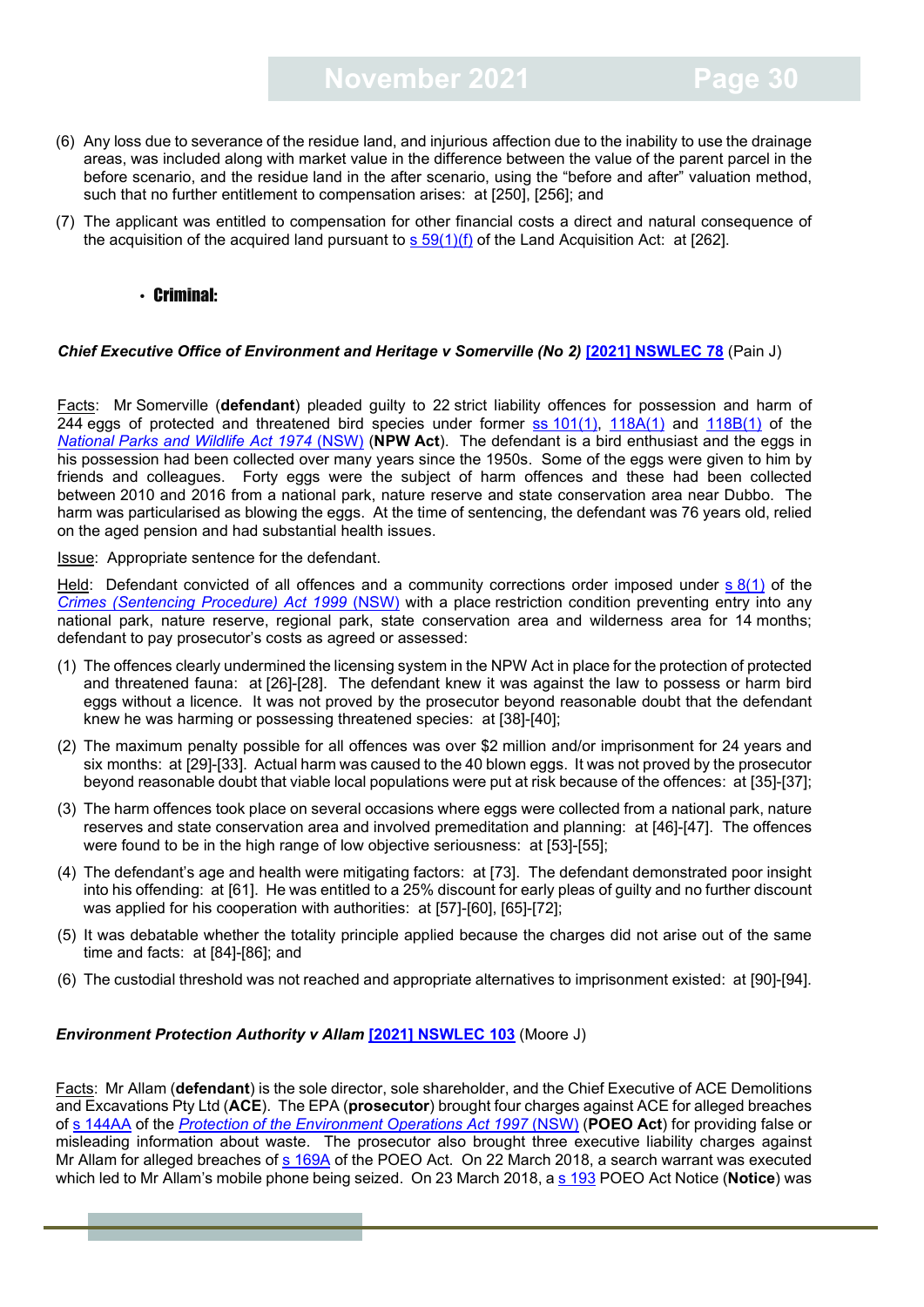issued by an authorised officer to Mr Allam to obtain the passcode to unlock Mr Allam's phone, which was provided on 26 March 2018 under compulsion of that Notice. The prosecutor was able to access text and WhatsApp messages contained on Mr Allam's phone and software was used to extract the messages. The messages were sorted, with those messages relating to legal professional privilege excluded; the remaining messages were analysed by the prosecutor and listed in a spreadsheet. Objections raised by the defence related to the messages. The defendant filed a Notice of Motion (**NOM**) on 16 July 2021 seeking advance evidentiary rulings: par 2(c) of the NOM. In par 2(c), the defence sought a ruling that the text and WhatsApp messages were inadmissible pursuant to s [212\(3\)](https://legislation.nsw.gov.au/view/html/inforce/current/act-1997-156#sec.212) of the POEO Act. The defence submitted s 212(3) protected the right against self-incrimination. In this instance, because this was a criminal proceeding, the information provided was compelled under the POEO Act, and the provision of the information had been objected to because it might be incriminating. The prosecutor submitted that s [212](https://legislation.nsw.gov.au/view/html/inforce/current/act-1997-156#sec.212) of the POEO Act was completely cognisant of that fact and abrogated that right only for the information directly provided but not for derivative evidence. The prosecution submitted *Ku-ring-gai Council v Chia (No 4)* [\[2018\] NSWLEC 75](https://www.caselaw.nsw.gov.au/decision/5b0214b6e4b087b8baa89257) (**Chia**) and *Lee v NSW Crime Commission* [\(2013\) 251 CLR 196](https://www.westlaw.com.au/maf/wlau/app/blob?blobguid=I81fffa80695911e49109f68a450e3a1e&file=251_CLR_196.pdf) as authorities for their proposition.

#### Issues:

- (1) Did s 212(3) abrogate the right against self-incrimination; and
- (2) Was the text and WhatsApp message evidence inadmissible.

Held: Order sought in 2(c) of the NOM of 16 July 2021 was refused:

- (1) While s 212(3) did provide protection against self-incrimination for information directly obtained under compulsion, that protection was abrogated for derivative evidence obtained as a consequence of use of the passcode obtained under compulsion: at [55]-[58]; and
- (2) The text and WhatsApp messages, being derivative evidence obtained as a consequence of use of the passcode obtained under compulsion, were not inadmissible pursuant to s 212: at [55]-[59].

#### *Fairfield City Council v Oztech Developments Pty Ltd; Fairfield City Council v Bellagio Investments Pty Ltd* **[\[2021\] NSWLEC 81](https://www.caselaw.nsw.gov.au/decision/17aef100d9a7c319a454d4a1)** (Robson J)

Facts: These proceedings relate to the sentencing of Oztech Developments Pty Ltd (**Oztech**) and Bellagio Investments Pty Ltd (**Bellagio**) for three offences relating to the unlawful development of six dwellings on three lots in Fairfield. Oztech was being sentenced for the offence of carrying out development without consent, contrary to [s 4.2\(1\)](https://legislation.nsw.gov.au/view/html/inforce/current/act-1979-203#sec.4.2) of the *[Environmental Planning and Assessment Act 1979](https://legislation.nsw.gov.au/view/html/inforce/current/act-1979-203)* (NSW) (**EPA Act**) (**Oztech offence**). Bellagio was being sentenced for the offences of first, aiding, abetting, counselling or procuring Oztech to carry out development without consent, contrary to ss [9.50\(3A\)](https://legislation.nsw.gov.au/view/html/inforce/current/act-1979-203#sec.9.50) and 4.2(1) of the EPA Act (**first Bellagio offence**), and second, failing to comply with the terms of a development control order issued in relation to one lot, contrary to [s 9.37\(1\)](https://legislation.nsw.gov.au/view/html/inforce/current/act-1979-203#sec.9.37) of the EPA Act (**second Bellagio offence**).

Issue: The imposition of proportionate and appropriate sentences for the offences.

Held: Oztech fined \$94,500 for the Oztech offence, and Bellagio was ordered to pay fines of \$76,950 for the first Bellagio offence and \$17,820 for the second Bellagio offence; both Oztech and Bellagio to pay the prosecutor's costs, and to publicise details of the offences and court orders in newspapers:

- (1) The offences were of medium objective gravity, with the second Bellagio offence of lower objective seriousness than the other two offences: at [60];
- (2) Undertaking development without development consent, and failing to comply with enforcement mechanisms, threatens the integrity of the planning system. The maximum penalties for the offences indicate that Parliament views this as objectively serious: at [67], [69], [73];
- (3) The environmental harm caused by the commission of the offences is low, but not "not substantial" such that this was a mitigating factor under the *[Crimes \(Sentencing Procedure\) Act 1999](https://legislation.nsw.gov.au/view/html/inforce/current/act-1999-092)* (NSW) (**Sentencing Act**): at [83];
- (4) The offences committed by Oztech and Bellagio were intentional and premeditated. As Oztech was the builder and Bellagio was the owner of the land, they had control over the causes of each of the offences with which they were charged: at [99], [115];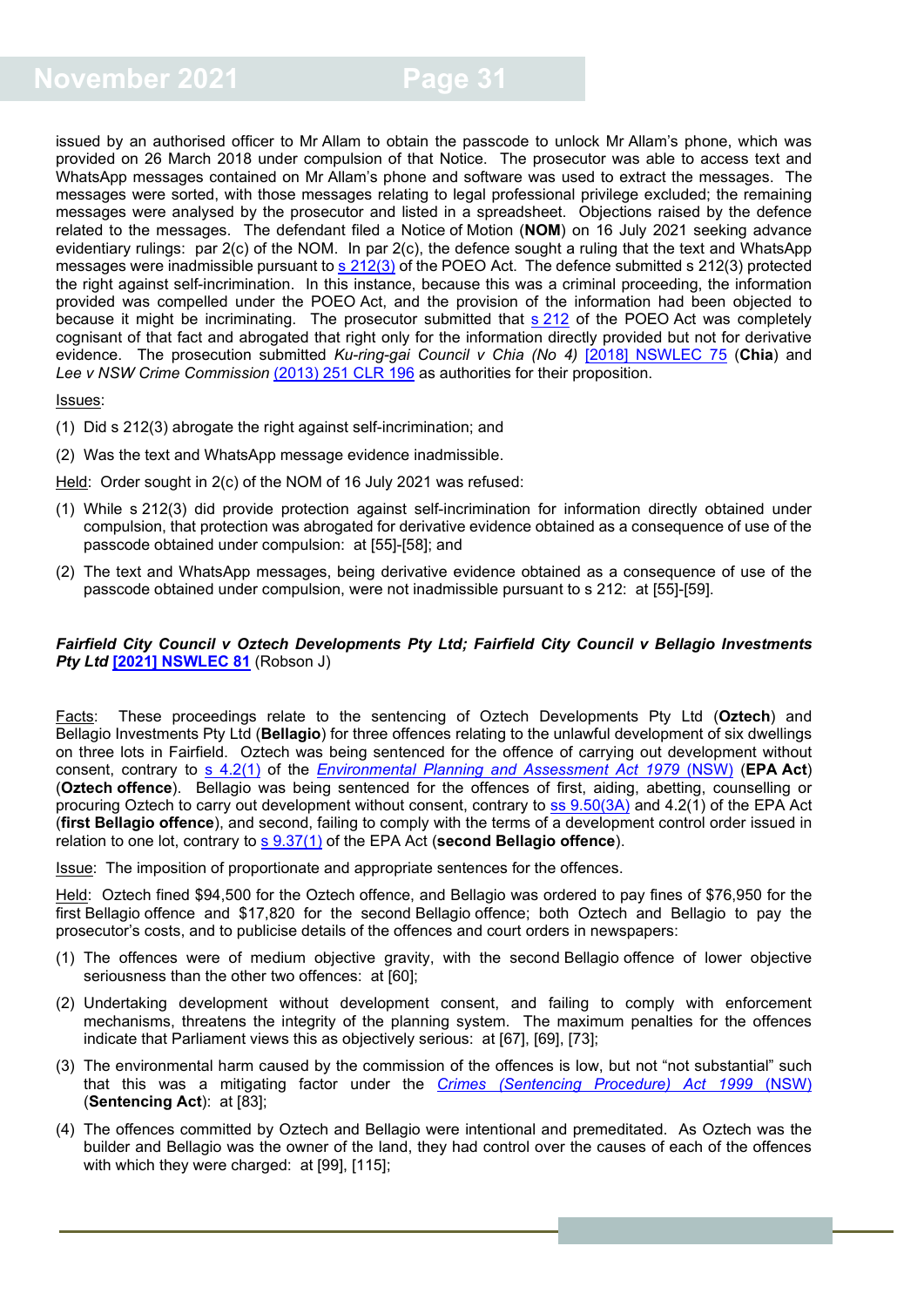- (5) It was reasonably foreseeable that failing to comply with the planning system would cause harm. Further, there were practical measures available to prevent, mitigate, abate or control the harm caused: at [108], [110];
- (6) The first Bellagio offence and the second Bellagio offence, but not the Oztech offence, were committed for financial gain. However, the offences were not part of "a planned or organised criminal activity" so this was not an aggravating factor: at [121], [123], [128];
- (7) A 10% discount was appropriate for the utilitarian value of Oztech and Bellagio's pleas of guilty. Neither pre-trial disclosure nor assistance provided to authorities warrant being treated as a mitigating factor: at [137], [141];
- (8) On the evidence before the Land and Environment Court, Oztech and Bellagio were aware of the consequences of their actions, so this was not a mitigating factor: at [145];
- (9) Oztech and Bellagio had not shown remorse, such that this was not a mitigating factor under the Sentencing Act. Further, there was insufficient evidence to support Oztech and Bellagio's claim that they were unlikely to reoffend and had good prospects of rehabilitation: at [152], [158];
- (10)Oztech and Bellagio's lack of prior convictions for environmental offences was a mitigating factor: at [155];
- (11) Both general and specific deterrence are relevant considerations. Deterrence supports the integrity of the planning system. Oztech and Bellagio and their common sole director were involved in the property development and construction industry: at [165], [166], [171]; and
- (12) It was appropriate to reduce the aggregate sentence for the first Bellagio offence and the second Bellagio offence on the basis of totality, as they arise from related facts and circumstances: at [186].

#### *Stephen James Orr v Narrabri Coal Operations Pty Ltd; Stephen James Orr v Narrabri Coal Pty Ltd* **[\[2021\] NSWLEC 85](https://www.caselaw.nsw.gov.au/decision/17b3da00088127572371aee5)** (Pepper J)

Facts: Narrabri Coal Pty Ltd (**NC**) and Narrabri Coal Operations Pty Ltd (**NCO**) (together, **defendants**) pleaded guilty to 19 offences of contravening [s 378D](https://legislation.nsw.gov.au/view/html/inforce/current/act-1992-029#sec.378D) of the *[Mining Act 1992](https://legislation.nsw.gov.au/view/html/inforce/current/act-1992-029)* (NSW) (**Mining Act**) with respect to works undertaken at Narrabri Coal Mine (**mine**), including the unlawful construction of access tracks (**charges 1 to 3**), the unlawful drilling and rehabilitation of boreholes (**charges 4 to 9**) and the failure to prepare a site rehabilitation plan (**charge 10**).

Liability in respect of the charges against NC arose under s 378D of the Mining Act on the basis that it was the holder of Exploration Licence 6243 (**EL**) and Mining Lease 1609 (**ML**), various conditions of which were contravened. NCO was charged with contravening s 378D of the Mining Act by causing NC's contraventions pursuant to [s 378EA](https://legislation.nsw.gov.au/view/html/inforce/current/act-1992-029#sec.378EA) of that Act.

NCO was appointed by NC and other parties to a joint venture management agreement (**JVMA**), as their agent having possession and control of the EL and the ML. NCO hired the personnel responsible for all activities relevant to the charges and provided them with training and supervision.

Issue: The appropriate sentences to be imposed on NC and NCO.

Held: Total fines were imposed on NC in the sum of \$132,500 and on NCO in the sum of \$240,000; half of those amounts were ordered to be paid to the prosecutor by way of moiety; publication order made:

- (1) Licences permitting extraction must be strictly adhered to because the extraction of mineral resources is necessarily harmful to the environment: at [126];
- (2) The commission of the offences the subject to charges 1 to 3 caused actual, albeit minimal, harm to the environment including the loss of species habitat: at [161]. Likely harm resulted from the charges arising from the defendants' failure to seal boreholes: at [163];
- (3) Each of the contraventions of the Mining Act had the effect, albeit minor, of undermining the regulatory regime governing mining activities in this State: at [164];
- (4) It was reasonably foreseeable by the defendants that if authorisation conditions were breached, environmental harm of the type that occurred would, or could, result. The fact that NC had delegated its duties to NCO under the JVMA could not absolve it from such a finding: at [169];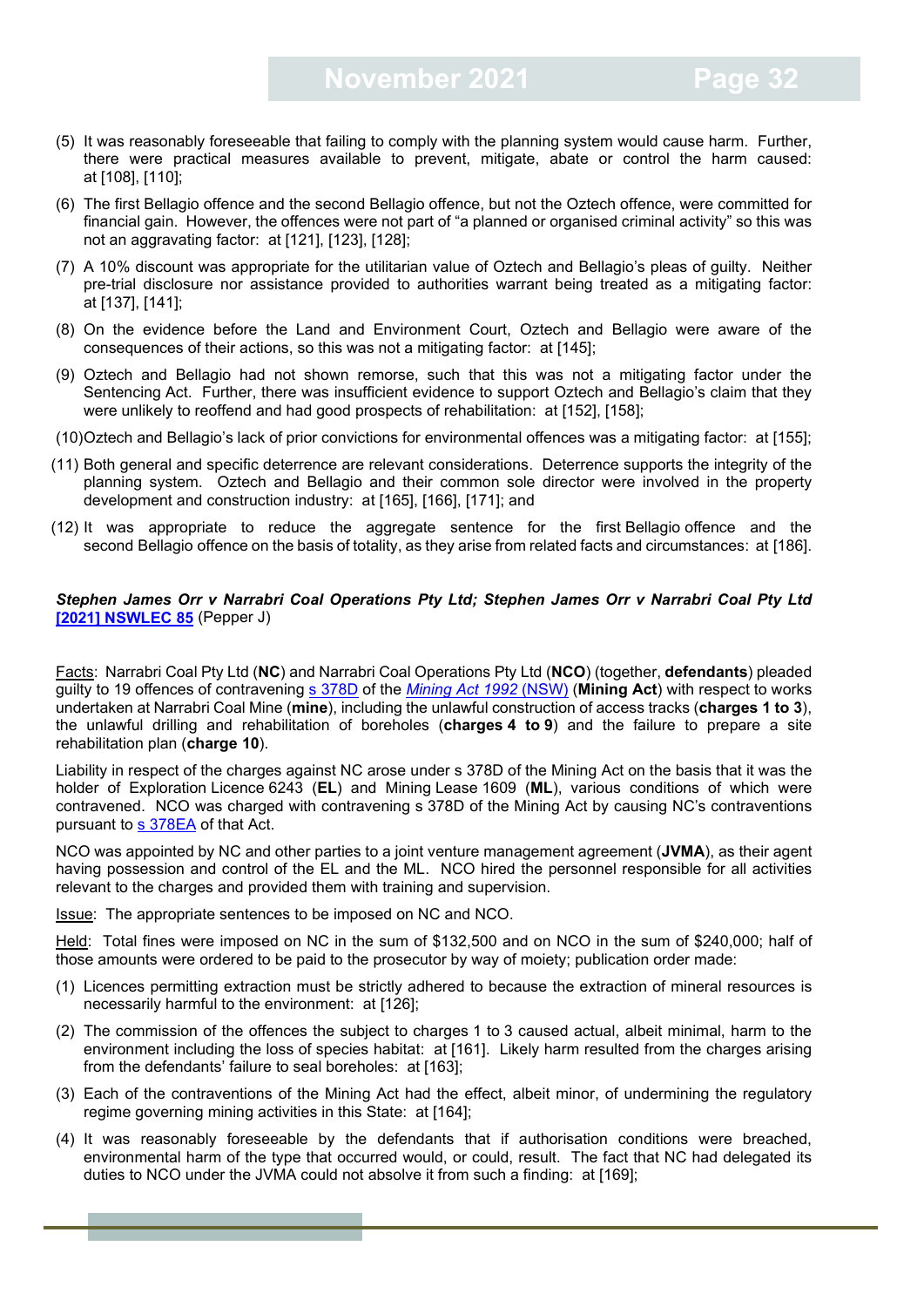- (5) The defendants were not criminally negligent in the commission of the offences because there was insufficient evidence that at the time of their commission either defendant was aware of an obvious risk or engaged in such a high degree of carelessness or indifference, that their conduct merited additional criminal punishment. The defendants' various systemic failures which resulted in the commission of the offences was not enough to meet this threshold: at [182]-[183];
- (6) Charges 1 to 3 were at the lower end of medium objective seriousness: at [195]. Charges 4 to 10 were each of low objective seriousness given that no actual and minimal likely harm was caused by their commission: at [196];
- (7) The considerable assistance provided by the defendants to the prosecutor was taken into account in the application of the instinctive synthesis to arrive at appropriate penalty, rather than by way of a direct reduction in the penalty imposed: at [205]-[208];
- (8) Both general and specific deterrence were required to be taken into account. However, the importance of the latter was more limited given that the defendants had accepted responsibility for the contraventions and implemented measures to ensure future compliance with authorisations: at [227];
- (9) The totality principle applied separately to charges 1 to 3, having regard to the commonality of fact, timing and location of the conduct giving rise to them, and again to charges 4 to 10: at [238];
- (10)In circumstances where the prosecutor was unlikely to obtain any windfall gain if such an order was made, it was appropriate to order that the defendants pay a moiety: at [252]; and
- (11)A publication order was justified given that the offences involved contraventions of mining authorisations, caused actual and likely environmental harm and where general deterrence was an important element in the imposition of an appropriate penalty: at [259].

#### <span id="page-32-0"></span>• Appeals from Local Court:

#### *Marano v Tweed Shire Council* **[\[2021\] NSWLEC 95](https://www.caselaw.nsw.gov.au/decision/17b9a93400fd05d14cc67d60)** (Pain J)

Facts: Ms Michelle Marano (**appellant**) appealed against the severity of sentence imposed by the Local Court for an offence of carrying out development without consent in contravention of ss [9.50](https://legislation.nsw.gov.au/view/html/inforce/current/act-1979-203#sec.9.50) and [4.2](https://legislation.nsw.gov.au/view/html/inforce/current/act-1979-203#sec.4.2) of the *[Environmental Planning and Assessment Act 1979](https://legislation.nsw.gov.au/view/html/inforce/current/act-1979-203)* (NSW). The development the subject of the offence was refurbishment of a house that had fallen into disrepair. The appellant had sought professional advice on the works. She believed that no approval was required for those parts of the refurbishment the subject of the charge. Development consent was subsequently granted. The appellant had a major depressive disorder and was experiencing a manic period at the time of the offence. The Local Court convicted the appellant, imposed a conditional release order for two years under [s 9](https://legislation.nsw.gov.au/view/html/inforce/current/act-1999-092#sec.9) of the *[Crimes \(Sentencing Procedure\) Act 1991](https://legislation.nsw.gov.au/view/html/inforce/current/act-1999-092)* (NSW) (**CSP Act**) and ordered the appellant to pay the costs of Tweed Shire Council (**Council**). The sentence imposed by the Local Court uniquely impacted the appellant in the context of her mental health.

Issue: Appropriate sentence for the appellant.

Held: An order under s  $10(1)(a)$  of the CSP Act was made whereby the charge was dismissed and no conviction recorded. The prosecutor did not oppose the making of that order. No order was made to vary the costs order in the Local Court:

(1) The appellant's mental condition was identified as an extenuating circumstance under s  $10(3)(c)$  of the CSP Act. Substantial mitigating circumstances included that the appellant had sought professional advice for the building work, had since obtained the necessary consent for the work the subject of the offence, her conduct resulted from her mental state and she was not fully aware of the consequences of her actions. She cooperated with the investigation, pleaded guilty in the Local Court and expressed remorse and contrition: at [33]-[37].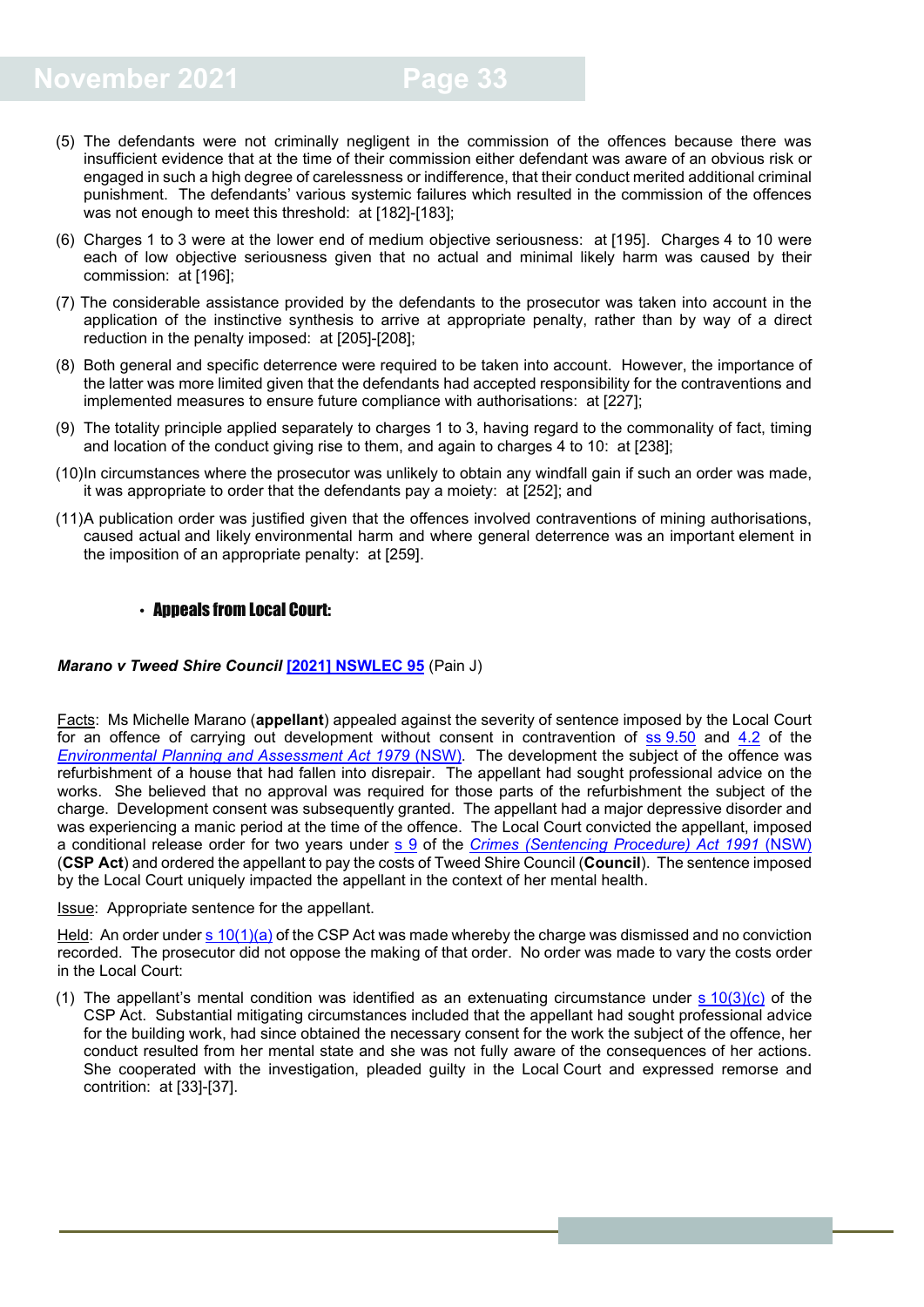#### <span id="page-33-0"></span>• Contempt:

#### *Randwick City Council v Arxidia Pty Ltd* **[\[2021\] NSWLEC 105](https://www.caselaw.nsw.gov.au/decision/17c2f7a02b956f9bf444a97f)** (Duggan J)

Facts: Arxidia Pty Ltd (**Arxidia**) pleaded guilty to the charge of contempt by its failure to comply with a court order made on 8 July 2017. The charge stated that on 20 June 2020, Arxidia caused, permitted and allowed the land in Lot 2, DP 939299, known as 23 Harbourne Street, Kingsford (**property**) to be used for a purpose for which development consent was required when no development consent had been granted and no occupation certificate had been issued. The property was zoned R3 Medium Density Residential under [Randwick Local Environment Plan 2012](https://legislation.nsw.gov.au/view/html/inforce/current/epi-2013-0036) (**RLEP 2012**) where dwelling houses, boarding houses and multi-dwelling housing are permissible only with development consent. At the time of inspection, on 20 June 2020, the property was being used for the purpose of three separate residential dwellings.

**Issue:** The appropriate sentence for Arxidia Pty Ltd.

Held: Arxidia found guilty of contempt; fined \$5,000:

- (1) The limited period of the proven conduct, being one day, renders the conduct at the low end of wilful conduct amounting to contempt: at [72];
- (2) Considering Arxidia consented to the court order being made and the service of the penal notice, it was or should have been aware of the consequences to it if it did not comply with the court order: at [75];
- (3) There was no evidence that any benefit was obtained by Arxidia coming from an intention to give evidence: at [81];
- (4) Whilst the then-director of Arxidia expressed regret, it warranted little weight. The Arxidia did not take positive steps other than deferring responsibility to the real estate agent to ensure that breaches were complied with: at [85]-[86];
- (5) Arxidia was otherwise of good character: at [87]; and
- (6) Specific deterrence was warranted as Arxidia only demonstrated regret regarding the initial conduct giving rise to the court order, rather than the obligation to comply with the order itself: at [90].

#### <span id="page-33-1"></span>• Civil Enforcement:

#### *Blacktown City Council v Kellyville Ridge Health Centre Pty Ltd* **[\[2021\] NSWLEC 65](https://www.caselaw.nsw.gov.au/decision/17a1d7e59bb34b7dc04f415b)** (Robson J)

Facts: Blacktown City Council (**Council**) brought civil enforcement proceedings against Kellyville Ridge Health Centre Pty Ltd (**Kellyville**), who did not appear in the proceedings, in relation to the use of premises in Kellyville (**premises**) for the purposes of a brothel or for sex related purposes.

Council asserted that Kellyville had breached [s 4.3](https://legislation.nsw.gov.au/view/html/inforce/current/act-1979-203#sec.4.3) of the *Environmental Planning and Assessment Act 1979* [\(NSW\)](https://legislation.nsw.gov.au/view/html/inforce/current/act-1979-203#statusinformation) (**EPA Act**) by undertaking prohibited development, and sought orders that Kellyville must not use, and must not cause, permit or allow the use of, the premises for the purposes of a brothel or for related sex uses.

Council also asserted that Kellyville had breached [s 9.37\(1\)](https://legislation.nsw.gov.au/view/html/inforce/current/act-1979-203#sec.9.37) of the EPA Act by failing to comply with the requirements of a Brothel Closure Order (**BCO**) which required Kellyville to stop using the premises for sexual acts or services, massages (other than genuine remedial or therapeutic massage services) and adult entertainment, in exchange for payment, and sought a declaration that Kellyville has failed to comply with the BCO.

Issues:

(1) As a preliminary question, whether the Summons and other material related to the proceedings had been properly served on Kellyville and it was appropriate for the hearing to proceed in Kellyville's absence;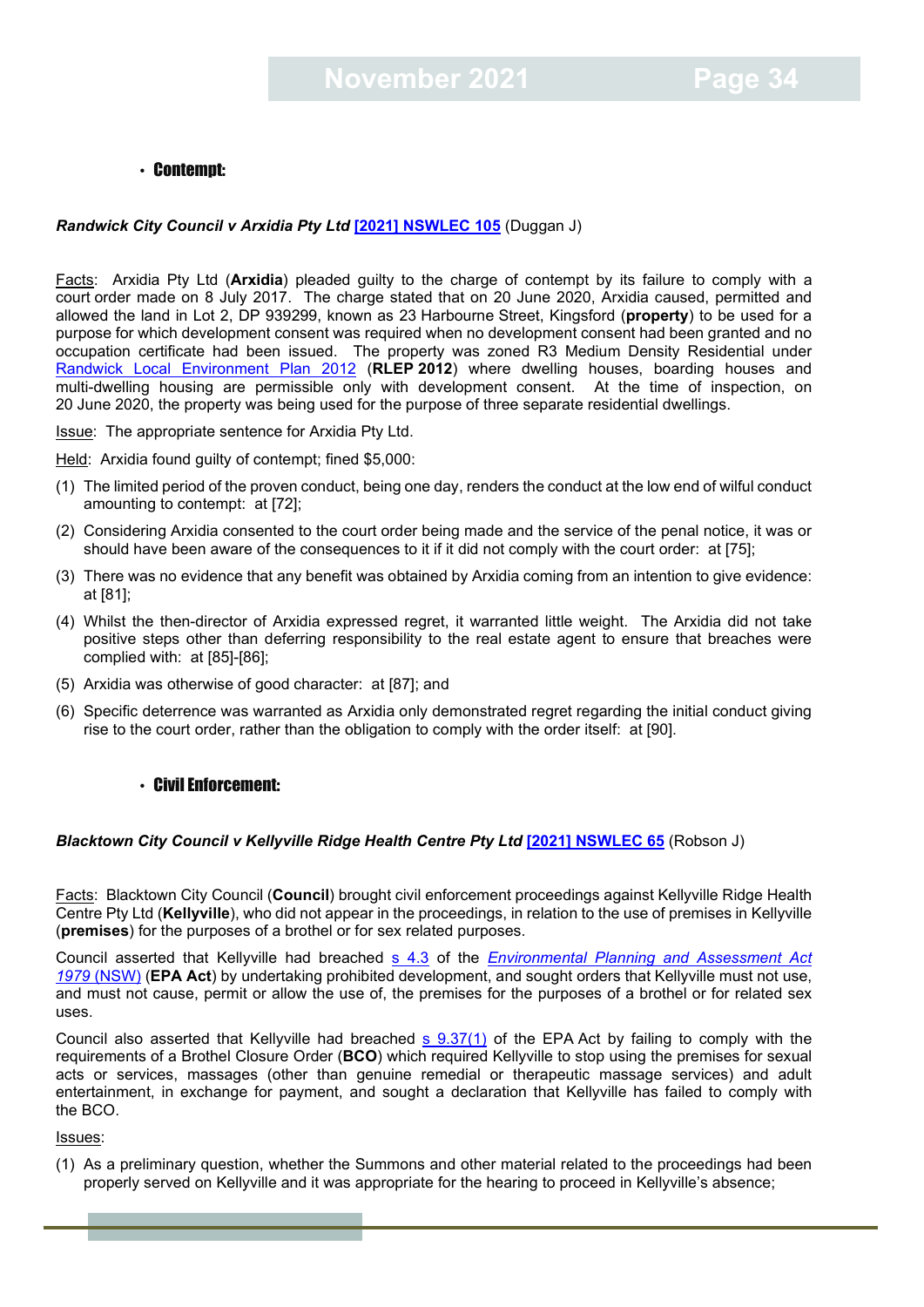## **November 2021 Page 35**

- (2) Whether the premises were used as a used as a brothel and sex services premises;
- (3) Whether Kellyville failed to comply with the BCO;
- (4) Whether Kellyville has carried out prohibited development on premises in breach of s 4.3 of the EPA Act; and
- (5) If so, whether Council is entitled to relief.

Held: Kellyville ordered not to use the premises, or cause, permit or allow the premises to be used, for the purposes of a brothel or for related sex uses, with the orders coming into effect five days after being made:

- (1) Kellyville had been properly served and it was appropriate for the hearing to proceed in Kellyville's absence: at [15];
- (2) Based on the evidence of a private inquiry agent and provisions of the relevant legislative regime, the premises were used as a brothel and sex services premises: at [42];
- (3) After the BCO was properly issued and served on Kellyville, Kellyville failed to comply with the requirements of the BCO in breach of s 9.37 of the EPA Act: at [51];
- (4) Sex service premises are prohibited development on land zoned B1 Neighbourhood Centre under the [Blacktown Local Environmental Plan 2015.](https://legislation.nsw.gov.au/view/html/inforce/current/epi-2015-0239) As the premises is zoned B1 Neighbourhood Centre, Kellyville had carried out prohibited development in breach of s 4.3 of the EPA Act: at [53];
- (5) Taking into account the principles relevant to the Land and Environment Court's (**Court**) discretion to grant relief, Council was entitled to injunctive relief, which was appropriate, proportionate and likely to deter future breaches of the EPA Act by Kellyville: at [58]. However, the Court declined to grant declaratory relief on the basis that the Court was not convinced a declaration would serve a useful purpose and the judgment constitutes an appropriate public pronouncement that Kellyville has breached the law: at [66], [68].

#### *Bushfire Survivors for Climate Action Incorporated v Environment Protection Authority*  **[2021] [NSWLEC](https://www.caselaw.nsw.gov.au/decision/17b7569b9b3625518b58fd99) 92** (Preston CJ)

Facts: A climate action group, Bushfire Survivors for Climate Action (**BSCA**), sought an order in the nature of mandamus to compel an environmental regulatory agency, the Environment Protection Authority (**EPA**), to perform a statutory duty to develop environmental quality objectives, guidelines and policies to ensure the protection of the environment from climate change. The duty on the EPA is imposed by s [9\(1\)\(a\)](https://legislation.nsw.gov.au/view/html/inforce/current/act-1991-060#sec.9) of the *[Protection of the Environment Administration Act 1991](https://legislation.nsw.gov.au/view/html/inforce/current/act-1991-060)* (NSW) (**POEA Act**). In its terms, the provision requires the EPA to "develop environmental quality objectives, guidelines and policies to ensure environment protection".

#### Issues:

- (1) Whether the duty under s 9(1)(a) of the POEA Act to develop environmental quality objectives, guidelines and policies to ensure environment protection, includes a duty to develop instruments of the kind described to ensure the protection of the environment in New South Wales from climate change;
- (2) Whether the EPA is in breach of the duty under s 9(1)(a) of the POEA Act; and
- (3) If so, what order should be made to remedy the breach of duty.

Held: EPA ordered to perform its duty:

- (1) The duty under s 9(1)(a) of the POEA Act to develop environmental quality objectives, guidelines and policies to ensure environment protection, in the current circumstances, includes a duty to develop instruments of the kind described to ensure the protection of the environment in New South Wales from climate change. What is required to perform the duty in s 9(1)(a) will evolve over time and place in response to the changes in the threats to the environment. On the evidence, at the current time and in the place of New South Wales, the threat to the environment of climate change is of sufficiently great magnitude and sufficiently great impact as to be one against which the environment needs to be protected: at [68]; [69];
- (2) The duty does not demand that such instruments contain the level of specificity contended for by BSCA, such as regulating sources of greenhouse gas emissions in a way consistent with limiting global temperature rise to 1.5°C above pre-industrial levels. The EPA has a discretion as to the specific content of the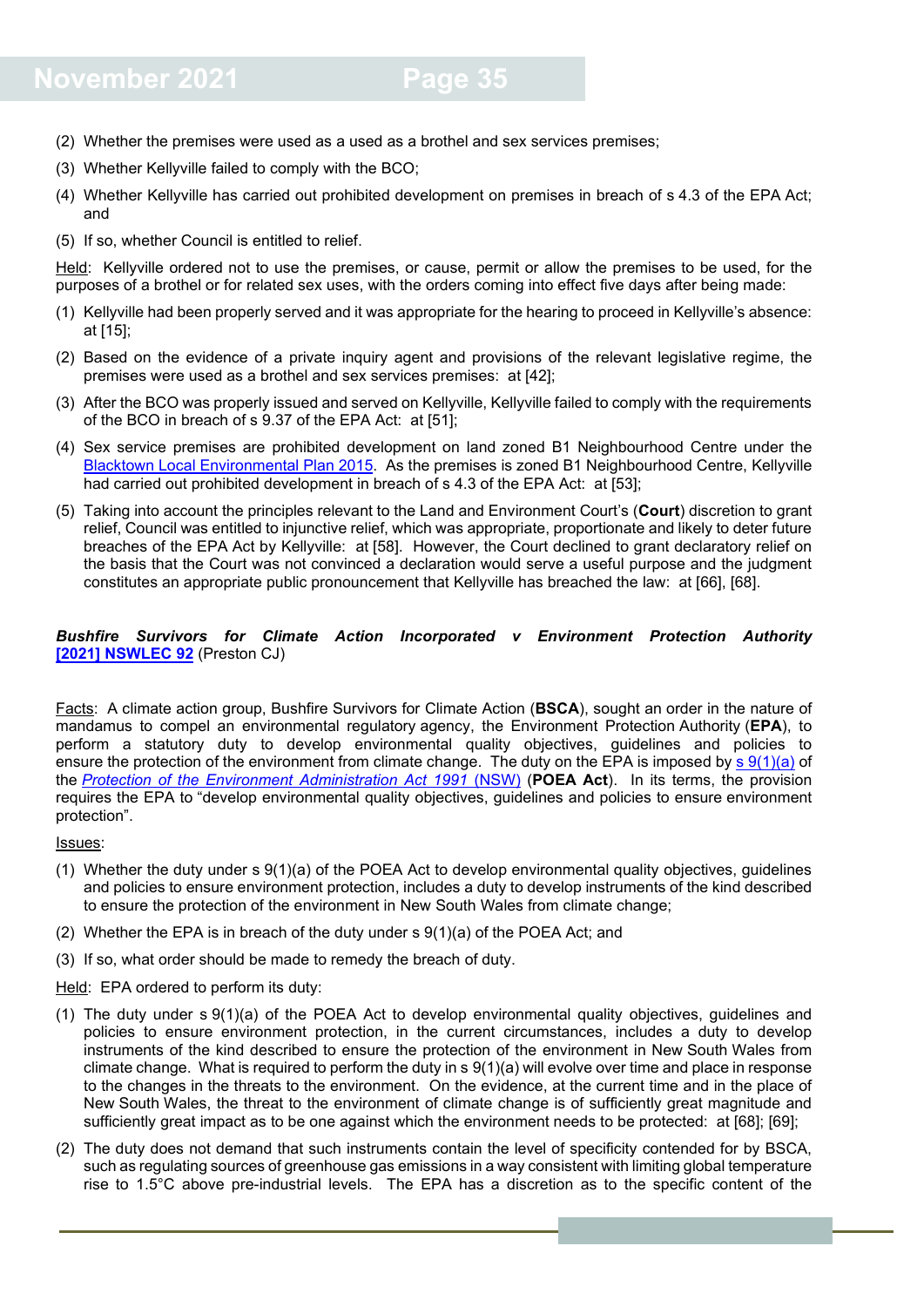instruments it develops under s 9(1)(a) to ensure the protection of the environment from climate change: at [97];

- (3) The EPA has not fulfilled this duty under s 9(1)(a) to develop instruments of the kind described to ensure the protection of the environment from climate change. None of the documents on which the EPA sought to rely is an instrument for the purposes of s 9(1)(a) to ensure the protection of the environment from climate change: at [143]; and
- (4) An order in the nature of mandamus should be made to compel the EPA to perform its duty. The terms of the order should reflect the content of the duty so that the EPA should be ordered to develop environmental quality objectives, guidelines and policies to ensure environment protection from climate change: at [148].

#### *J.K. Williams Staff Pty Limited v Sydney Water Corporation (No 2)* **[\[2021\] NSWLEC 72](https://www.caselaw.nsw.gov.au/decision/17a7f18b63cf23249175ca5d)** (Preston CJ)

(related decisions: *J.K. Williams Staff Pty Limited v Sydney Water Corporation* [2021] [NSWLEC](https://www.caselaw.nsw.gov.au/decision/1783ec46ea876f212233b3d1) 23 (Preston CJ))

Facts: In *J.K. Williams Staff Pty Limited v Sydney Water Corporation* [\[2021\] NSWLEC 23,](https://www.caselaw.nsw.gov.au/decision/1783ec46ea876f212233b3d1) the Land and Environment Court (**Court**) gave judgment for J.K. Williams Staff Pty Ltd (**Williams**), finding that Sydney Water Corporation (**Sydney Water**) had breached the law in two respects. First, Sydney Water had breached [s 75D\(2\)](https://legislation.nsw.gov.au/view/html/inforce/2011-09-16/act-1979-203) of the *[Environmental Planning and Assessment Act 1979](https://legislation.nsw.gov.au/view/html/inforce/2011-09-16/act-1979-203)* (NSW) (**EPA Act**) by carrying out the development of the Western Sydney Recycled Water Initiative Replacement Flows Project (**project**) in breach of condition 1.1 of the approval granted by the Minister for Planning under [s 75J](https://legislation.nsw.gov.au/view/html/inforce/2011-09-16/act-1979-203) of the EPA Act for the carrying out of the project. Second, Sydney Water was liable in negligence for breaching its duty of care in relation to support for land under [s 177](https://legislation.nsw.gov.au/view/html/inforce/current/act-1919-006#sec.177) of the *[Conveyancing Act 1919](https://legislation.nsw.gov.au/view/html/inforce/current/act-1919-006)* (NSW)*.* Sydney Water's discharge of treated effluent from Penrith Sewage Treatment Plant (**Penrith STP**) into Boundary Creek was a cause of the erosion of the bank of Boundary Creek within Williams' land. The parties addressed the Court on the orders the Court should make by way of mandatory injunctions to remedy the breaches and prohibitory injunctions to restrain the breaches.

Issues:

- (1) What should be the time periods within which the steps for obtaining approval and undertaking the preliminary works and substantive works should be completed; and
- (2) What flows should Sydney Water be restrained from discharging from Penrith STP if the substantive works are not completed within the timeframe set in the orders.

Held: Mandatory and prohibitory injunctive orders made:

- (1) Mandatory injunctive orders should be made requiring Sydney Water, first, to design, apply for and obtain approval for preliminary works to minimise the risk of erosion of the main bank of Boundary Creek in Williams' land until the substantive works have been completed and, secondly, to design, apply for and obtain approval for substantive works to protect the main bank of Boundary Creek in Williams' land from erosion by Penrith STP flows and any future storm event up to the "0.5 EY" storm event. A prohibitory injunctive order should be made, if the substantive works are not completed within the time specified by the orders, restraining Sydney Water from discharging from Penrith STP specified flows, although the parties disagreed on how the flows should be specified: [3], [4];
- (2) A shorter six-month timeframe should be allowed for the preliminary works. The purpose of the preliminary works is to hold the status quo pending the completion of the substantive works. Setting a shorter rather than a longer period for undertaking the preliminary works to provide some interim protection is therefore preferable: [9];
- (3) A longer 30-month timeframe should be allowed for the substantive works. Nevertheless, there may be an advantage in urging Sydney Water to complete the substantive works earlier rather than wait until the last day of the specified period. To this end, the order should be worded to say "within preferably 23 months but by no later than 30 months of the date of these orders": at [12]; and
- (4) If Sydney Water is restrained from disposing of the highly treated recycled water produced by the project, it will need to shut down the project. In this circumstance, it is not necessary to decide between Williams' and Sydney Water's competing arguments regarding the scope of the flows that should be included in the terms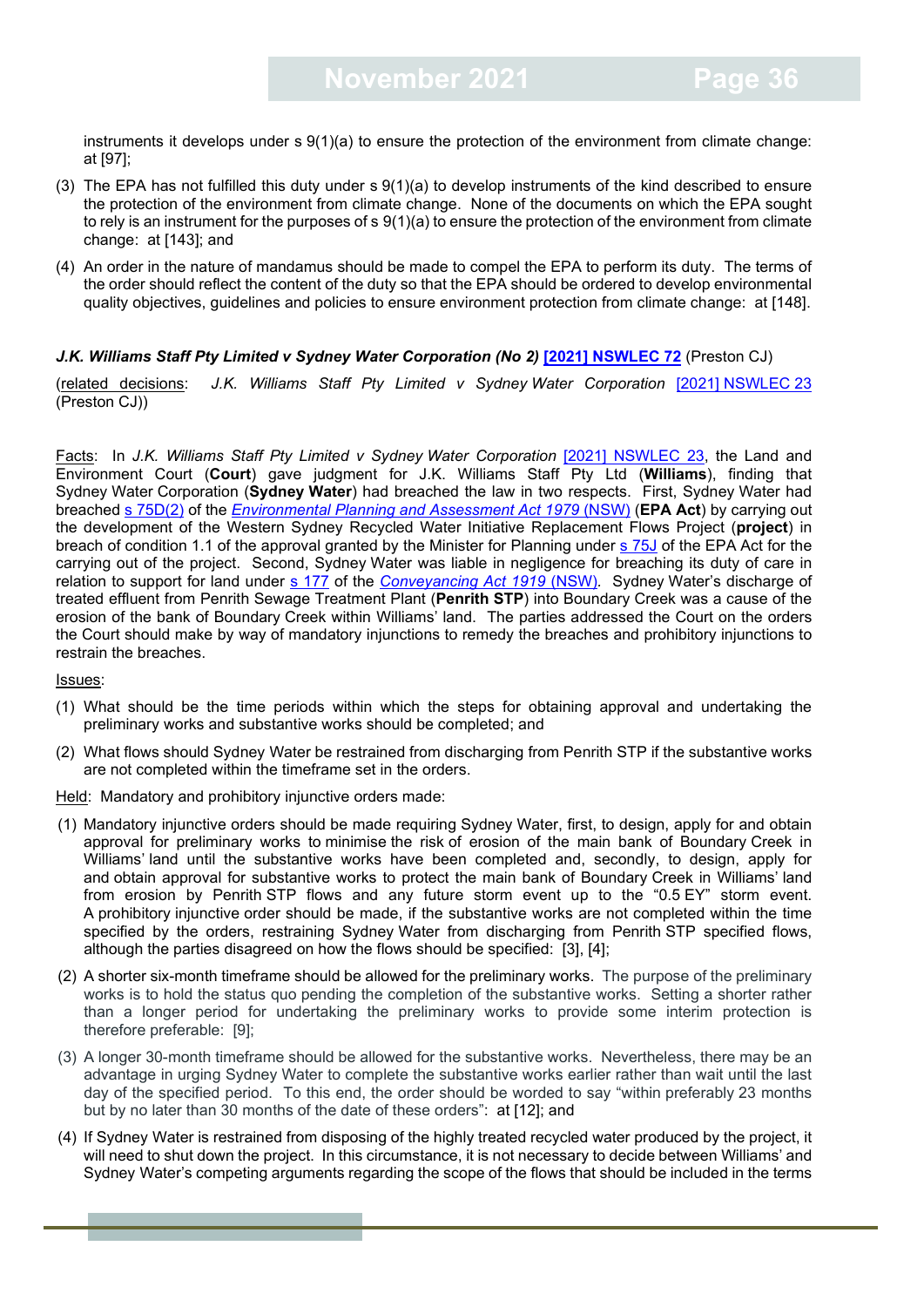of the mandatory order. It will be sufficient to include only the flows from the project, not because that is what is required by the earlier judgment, but simply because that will achieve the purpose of the mandatory order of driving compliance with the prohibitory order: at [20].

#### <span id="page-36-0"></span>• Section 56A Appeals:

#### **Intrapac Skennars Head Pty Ltd v Ballina Shire Council [\[2021\] NSWLEC 83](https://www.caselaw.nsw.gov.au/decision/17b290a7c3d2beb6fc9b4805) (Preston CJ)**

(decision under review: *Intrapak Skennars Head Pty Ltd v Ballina Shire Council* [\[2021\] NSWLEC 1006](https://www.caselaw.nsw.gov.au/decision/17673ff93ac160d5f1d84a64) (Clay AC))

Facts: Intrapac Skennars Head Pty Ltd (**Intrapac**) is carrying out a residential subdivision within the Skennars Head Expansion Area in the Ballina local government area. Ballina Shire Council (**Council**), by the Northern Regional Planning Panel, granted development consent for Stage 1 of a residential subdivision subject to conditions, pursuant to s [4.16\(1\)\(a\)](https://legislation.nsw.gov.au/view/html/inforce/current/act-1979-203#sec.4.16) of *[Environmental Planning and Assessment Act 1979](https://legislation.nsw.gov.au/view/html/inforce/current/act-1979-203)* (NSW) (**EPA Act**). The conditions of consent included condition 5.2 requiring the payment of monetary contributions, pursuant to  $s$  [7.11\(1\)](https://legislation.nsw.gov.au/view/html/inforce/current/act-1979-203#sec.7.11) of the the EPA Act. The monetary contributions so required were of a kind allowed by, and were determined in accordance with, two contributions plans, the [Ballina Shire Roads Contributions](https://ballina.nsw.gov.au/files/ballina-shire-roads-contribution-plan-version-4-2.pdf) Plan (**Roads Contributions Plan**) and the Ballina [Shire Open Spaces and Community Facilities Contributions](https://ballina.nsw.gov.au/files/250816_Item_9_1_Open_Space_and_Community_Facilities_Contributions_Plan_Draft.pdf) Plan 2016 (**Open Space Contributions Plan**).

Intrapac applied, under s [4.55\(2\)](https://legislation.nsw.gov.au/view/html/inforce/current/act-1979-203#sec.4.55) of the EPA Act, to the Council to modify the development consent by amending condition 5.2 to offset or reduce the monetary contributions payable for certain public amenities and public services.

The appeal was heard by Acting Commissioner Clay, who dismissed the appeal and refused the application to modify the consent: *Intrapak Skennars Head Pty Ltd v Ballina Shire Council* [\[2021\] NSWLEC 1006.](https://www.caselaw.nsw.gov.au/decision/17673ff93ac160d5f1d84a64) The acting commissioner found that Intrapac had not demonstrated that condition 5.2 was unreasonable in the particular circumstances of the case, so as to justify amending condition 5.2 to reduce the monetary contributions payable.

Intrapac appealed, under s [56A](https://legislation.nsw.gov.au/view/html/inforce/current/act-1979-204#sec.56A) of the *[Land and Environment Court Act 1979](https://legislation.nsw.gov.au/view/html/inforce/current/act-1979-204)* (NSW), against the acting commissioner's decision and orders.

Issues:

- (1) Whether the acting commissioner erred in law in characterising the application as seeking an exercise of power of the Council under s [7.11\(5\)](https://legislation.nsw.gov.au/view/html/inforce/current/act-1979-203#sec.7.11) of the EPA Act, rather than an application to amend the conditions of development consent under s [7.13\(3\)](https://legislation.nsw.gov.au/view/html/inforce/current/act-1979-203#sec.7.11) of the EPA Act;
- (2) Whether, having erroneously characterised the application as effectively seeking the exercise of the Council's power under s 7.11(5), the Commissioner misdirected himself as to the relevant matters to consider as to whether the contributions imposed under the conditions of development consent were unreasonable;
- (3) Whether the acting commissioner erred in law in concluding that the power under s 7.13(3) did not extend to unreasonableness arising from the requirement to carry out works under conditions of consent; and
- (4) Whether the acting commissioner erred in law by concluding that he was bound by the policy implicit in the Contributions Plan provisions for determining the reasonableness of the conditions.

Held: Appeal dismissed; appellant to pay the respondent's costs:

- (1) The power of dispensation in s 7.13(3) of the EPA Act is not available to be exercised by the Land and Environment Court on an appeal under s [8.9](https://legislation.nsw.gov.au/view/html/inforce/current/act-1979-203#sec.8.9) of EPA Act against the determination of an application to modify a development consent: at [52];
- (2) Insofar as the acting commissioner examined and adjudicated Intrapac's case by reference to s 7.11(5), and the equivalent mechanisms in the contributions plans, and s 7.13(3), this was necessary in order to determine Intrapac's contentions regarding the unreasonableness of condition 5.2. The acting commissioner did not mischaracterise the power that he was exercising. He was aware that he was determining on appeal Intrapac's application to modify the development consent by amending condition 5.2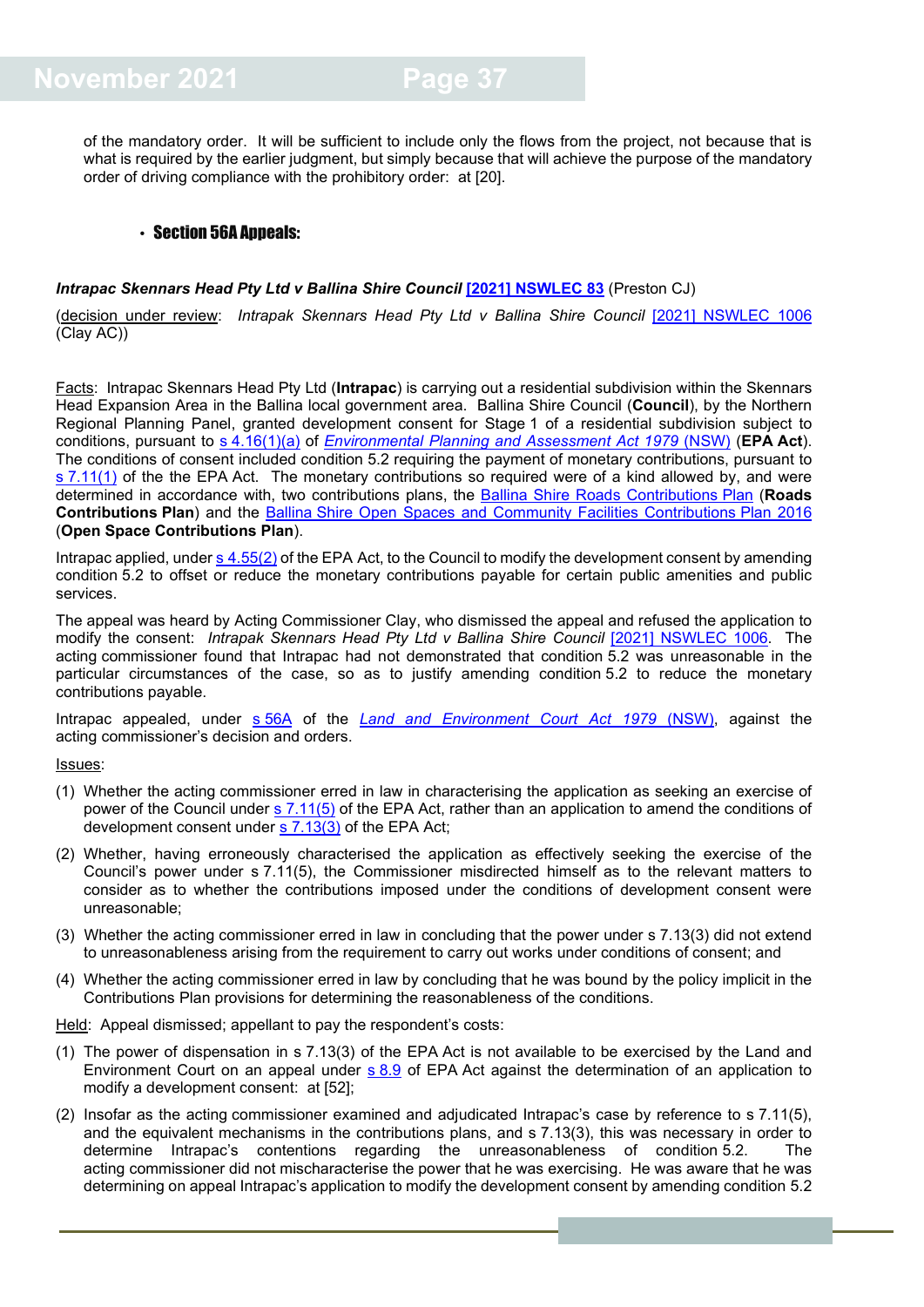to reduce the monetary contributions payable and that the power to modify the development consent was in s 4.55(2) of the EPA Act: at [96], [97];

- (3) The acting commissioner's consideration of the unreasonableness of the condition by reference to s 7.13(3) was responsive to Intrapac's argument that on appeal the Court's exercise of the modification power in s 4.55(2) involved the exercise of the power in s 7.13(3). The acting commissioner in considering s 7.13(3) was doing no more than addressing Intrapac's argument as to how he should determine its modification application. The acting commissioner did not misdirect himself by considering but rejecting Intrapac's erroneous argument based on s 7.13(3): at [100]
- (4) The acting commissioner referred to s  $7.11(6)$  in support of this finding that a material public benefit to be taken into account in determining the unreasonableness of a condition needs to be a benefit other than a benefit provided as a condition of consent. This was not to apply impermissibly s 7.11(6) to limit the exercise of the power under s 7.13(3), but only to explain his finding that, if the provision of a material public benefit that could be accepted under s 7.11(5) can be taken into account in determining whether a condition imposed under s 7.11 is unreasonable for the purposes of s 7.13(3) (contrary to his first reason), the benefit needs to be one provided otherwise than by a condition of the consent: at [131]; and
- (5) The acting commissioner's reasoning does not reveal that the acting commissioner considered himself to be bound by the policy implicit in  $c1\overline{5.3.3}$  $c1\overline{5.3.3}$  $c1\overline{5.3.3}$  of the Open Space Contributions Plan in determining whether condition 5.2 was unreasonable: [146].

#### *Jeffrey v Canterbury Bankstown Council* **[\[2021\] NSWLEC 73](https://www.caselaw.nsw.gov.au/decision/17a835d7e929abe8d72d0bc1)** (Preston CJ)

(decision under review: *Jeffrey v Canterbury-Bankstown Council* [\[2020\] NSWLEC 1581](https://www.caselaw.nsw.gov.au/decision/175f3074fa5c8c91a7c524b8) (Clay AC))

Facts: Vanessa Jeffrey (**Ms Jeffrey**) wished to adaptively reuse a building that was used for a shop for a particular type of business premises, a funeral home. The land was zoned R4 High Density Residential under the [Canterbury Local Environmental Plan 2012](https://legislation.nsw.gov.au/view/html/inforce/current/epi-2012-0673) (**CLEP 2012**). Ms Jeffery applied for development consent to Canterbury Bankstown Council (**Council**). The Council refused consent. It said the development was prohibited. Jeffrey appealed to the Court.

The acting commissioner dismissed the appeal and refused development consent. The development did not comply with a development standard restricting the gross floor area of the development in [cl 6.5\(3\)\(b\)](https://legislation.nsw.gov.au/view/html/inforce/current/epi-2012-0673) of CLEP 2012. The acting commissioner was not satisfied that Jeffrey's written request seeking to justify the contravention of the development standard demonstrated the matters required to be demonstrated, or that the proposed development would be in the public interest. Jeffrey appealed against the acting commissioner's decision.

#### Issues:

- (1) Whether the acting commissioner misconstrued the objective of the development standard;
- (2) Whether the acting commissioner misconstrued the objective of the zone in which the development is to be carried out;
- (3) Whether the acting commissioner constructively failed to exercise jurisdiction by not addressing all of the ways in which Jeffrey's written request sought to justify the contravention of the development standard; and
- (4) Whether the acting commissioner denied Jeffrey procedural fairness by failing to warn her that he might regard her written request to be insufficient.

Held: Appeal dismissed; applicant to pay the respondent's costs:

(1) The objective of the development standard in cl 6.5(3)(b) of CLEP 2012 needed to be ascertained for two reasons. First, the written request seeking to justify the contravention of the development standard needed to demonstrate that compliance with the development standard is unreasonable or unnecessary in the circumstances of the case, the first way identified in *Wehbe v Pittwater Council* (2007) 156 LGERA 446; [\[2007\] NSWLEC 827](https://www.caselaw.nsw.gov.au/decision/549f911d3004262463aef2da) (*Wehbe*) at [42]-[43]. Second, the objective of the development standard was relevant because the acting commissioner was required by  $\frac{c| 4.6(4)(a)(ii)}{2}$  $\frac{c| 4.6(4)(a)(ii)}{2}$  $\frac{c| 4.6(4)(a)(ii)}{2}$  of CLEP 2012 to be satisfied that the proposed development will be in the public interest because it is consistent with the objective of the development standard: at [14], [32];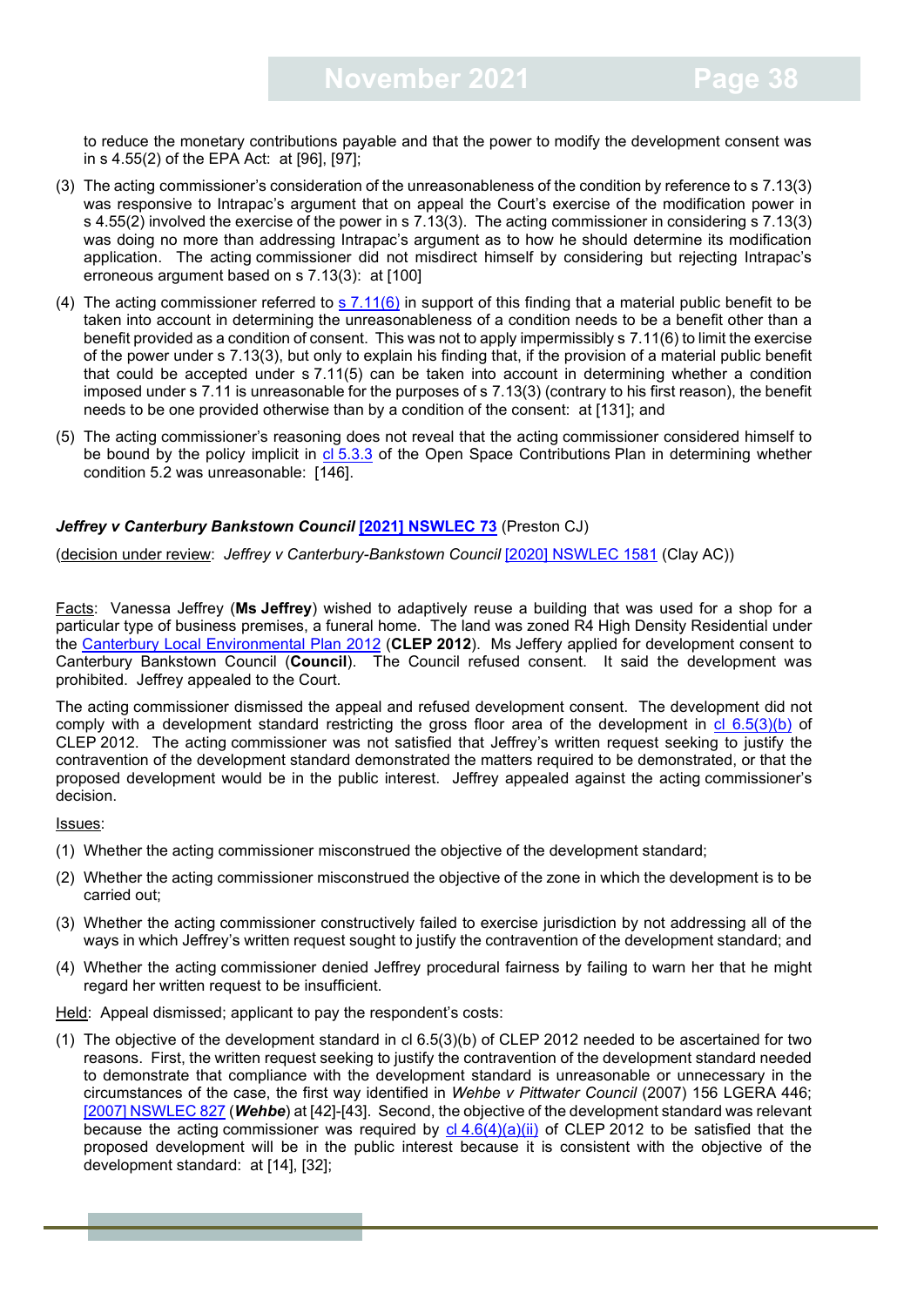- (2) The acting commissioner did not err in accepting the objective identified in the written request as the relevant objective of the development standard rather than the objective of the clause. The objective of the clause as stated in  $cl 6.5(1)$  $cl 6.5(1)$  of CLEP 2012 is not the objective of the development standard fixed by cl 6.5(3)(b). First, cl  $\overline{6.5(1)}$  states only that it is "the objective of this clause", not that it is the objective of the particular provision fixing the development standard. Secondly, cl 6.5 does more work than only fix the development standard, and the statement of objective of the clause is therefore expressed at a high level of generality. Thirdly, the stated objective of the clause is uninformative regarding the objective of the development standard fixed by cl 6.5(3)(b): at [23]-[26];
- (3) The relevant objective of Zone R4 was "to enable other land uses that provide facilities or services to meet the day to day needs of residents." The acting commissioner misconstrued this objective in finding that the phrase "day to day needs of residents" in the objective means "needs which arise for the majority of persons on a regular basis". The words "day to day" connote "on any day", so that the objective is to be understood as enabling other land uses that provide facilities or services to meet the needs of residents on any day. The word "residents" refers to a generic category of persons (residents), not the particular people who reside in any area, and hence the needs are those of this generic category of residents, not the needs of the particular people residing in any area. Applying this meaning of the objective of the zone, the proposed funeral home, being one type of business premises, can be seen to be a land use that does provide facilities or services to meet the day to day needs of residents: at [57] - [59];
- (4) The objective of Zone R4 should be construed so as to promote the purpose of the threefold classification of development as being permitted without consent, permitted with consent or prohibited. The classification in the Land Use Table for a zone of the purposes of development that are permitted with consent creates a presumption that development for any of those purposes is consistent with the objectives of the zone: at [62], [64];
- (5) The acting commissioner's overall decision was not vitiated by the error in his decision that the proposed development was not consistent with the objective of the zone. The acting commissioner's error in construing the objective of Zone R4 left unaffected his decision under  $cl 4.6(4)(a)(i)$  $cl 4.6(4)(a)(i)$  that the applicant's written request has not adequately addressed the matters required to be demonstrated by subcl (3): at [67]-[69];
- (6) The applicant's written request identified only the first way in *Wehbe* that compliance with the development standard is unreasonable or unnecessary because the proposed development will achieve the objective of the development standard notwithstanding that it contravenes the development standard. The written request did not seek to demonstrate any of the other ways identified in *Wehbe.* In these circumstances, the acting commissioner correctly dealt with the applicant's written request in the terms that the written request was written: at [79], [80]; and
- (7) The acting commissioner did not deny Ms Jeffery procedural fairness by not warning her that the applicant's written request might be regarded as insufficient in establishing that the development achieves the objective of the development standard so as to demonstrate that compliance with the development standard is unreasonable or unnecessary in the circumstances of the case: [85]-[89]

#### <span id="page-38-0"></span>• Mining:

#### *Visser v Department of Customer Service* **[\[2021\] NSWLEC 88](https://www.caselaw.nsw.gov.au/decision/17b76661084f07454f664476)** (Pain J)

Facts: The Vissers (**applicants)** commenced an appeal of a review of the Secretary (**respondent**) of the amount of compensation for a mine subsidence under the *[Coal Mine Subsidence Compensation Act 2017](https://legislation.nsw.gov.au/view/whole/html/inforce/current/act-2017-037#statusinformation)* [\(NSW\).](https://legislation.nsw.gov.au/view/whole/html/inforce/current/act-2017-037#statusinformation) Tahmoor Coal Pty Ltd (**Tahmoor**), an active mine proprietor, sought joinder as a party to the proceedings or, in the alternative, to participate under s [38\(2\)](https://legislation.nsw.gov.au/view/html/inforce/current/act-1979-204#sec.38) of the *[Land and Environment Court Act](https://legislation.nsw.gov.au/view/html/inforce/current/act-1979-204)  1979* [\(NSW\).](https://legislation.nsw.gov.au/view/html/inforce/current/act-1979-204) The respondent did not object to the application. The applicants opposed joinder. The applicants did not oppose Tahmoor's participation under s 38(2) on a limited basis. This was the first time an active mine proprietor has sought to join as a party to proceedings of this kind.

Issue: Whether Tahmoor should be joined as a party to proceedings under [Pt](https://legislation.nsw.gov.au/view/html/inforce/current/sl-2005-0418#pt.6) 6, [Div](https://legislation.nsw.gov.au/view/html/inforce/current/sl-2005-0418#pt.6-div.5) 5, rr [6.24](https://legislation.nsw.gov.au/view/html/inforce/current/sl-2005-0418#sec.6.24) and [6.27](https://legislation.nsw.gov.au/view/html/inforce/current/sl-2005-0418#sec.6.27) of the [Uniform Civil Procedure Rules 2005 \(NSW\)](https://legislation.nsw.gov.au/view/html/inforce/current/sl-2005-0418) (**UCPR**).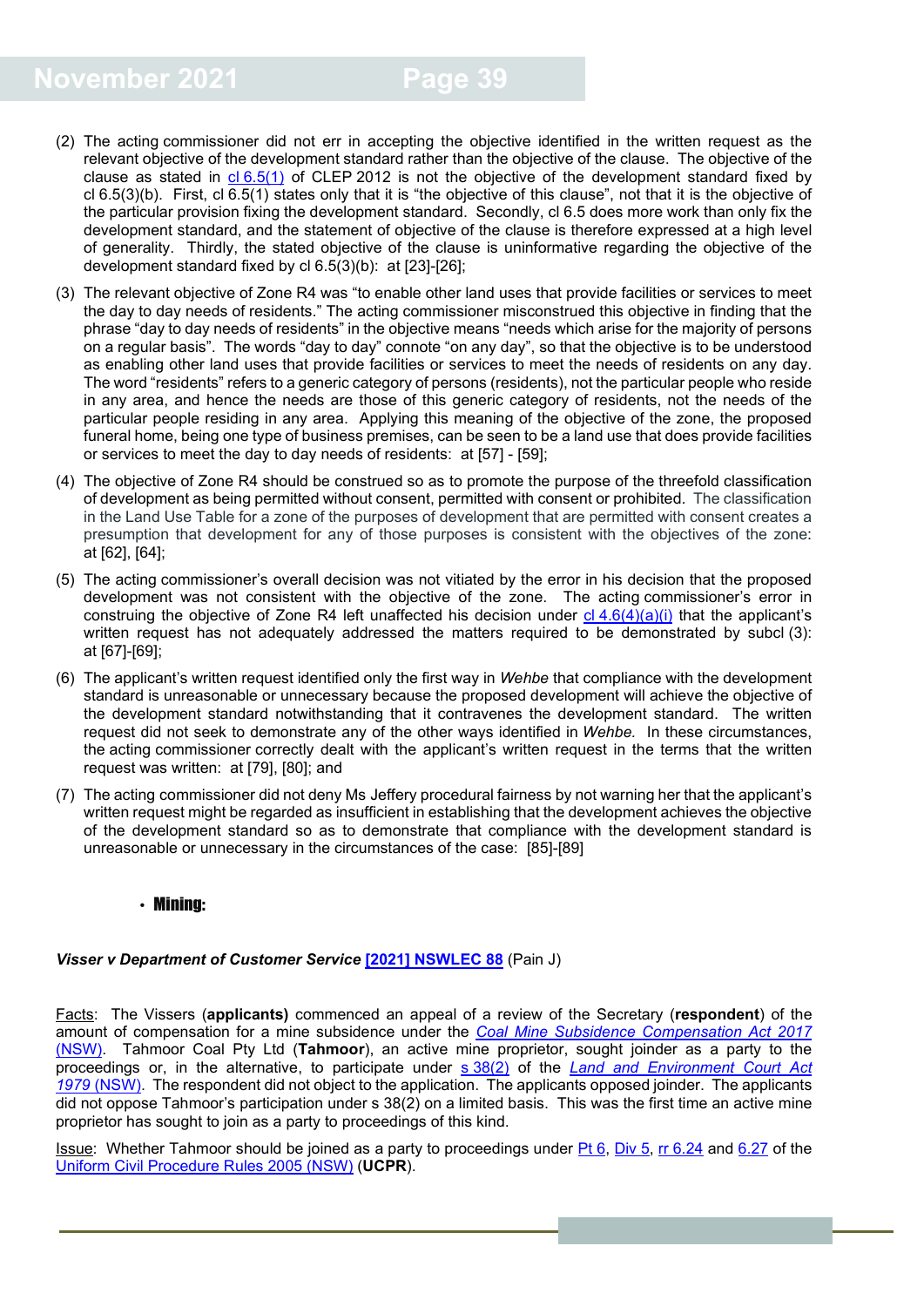Held: Application for joinder refused; costs reserved:

- (1) The statutory scheme under which the appeal was brought does not warrant a finding that Tahmoor ought to be joined as a party under r 6.24 UCPR. The statutory scheme provides that appeals under s [16](https://legislation.nsw.gov.au/view/whole/html/inforce/current/act-2017-037#sec.16) can be brought by a person seeking compensation or an active mine proprietor but does not suggest that an entity other than the Secretary through the Department would be a party to an appeal commenced by a person seeking compensation: at [30]-[31];
- (2) The carefully structured statutory scheme under which the active mine proprietor has the same right of appeal as a person claiming compensation under  $s$  [16\(2\)](https://legislation.nsw.gov.au/view/whole/html/inforce/current/act-2017-037#sec.16) and where the ability of the active mine proprietor to request a review of the referral of a claim under s [12](https://legislation.nsw.gov.au/view/whole/html/inforce/current/act-2017-037#sec.12) as limited by subs [12\(8\),](https://legislation.nsw.gov.au/view/whole/html/inforce/current/act-2017-037#sec.12) inter alia, suggested the application of the general joinder provisions in the UCPR was not relevant on the question of who was a necessary party. Stating that Tahmoor's interests were affected by the outcome of the proceedings in that it will have to pay the amount ordered by the Court, essentially Tahmoor's submission, does not on its own lead to a finding that it is a necessary party. The authorities it relied on did not address the detailed statutory compensation scheme relevant to the joinder application: [38]-[39]; and
- <span id="page-39-0"></span>(3) Rule 6.27 of the UCPR provided no additional basis for consideration of joinder as a party: at [42].

#### • Interlocutory Decision:

#### **Farley Environment Care Inc v HL Fry Properties Pty Ltd [\[2021\] NSWLEC 77](https://www.caselaw.nsw.gov.au/decision/17abd08ad86ce7720b01e2a6) (Pain J)**

Facts: Farley (**applicant**) commenced judicial review proceedings challenging two development consents (a cemetery development which included a crematorium) issued by Maitland City Council (**second respondent**) to HL Fry Properties (**first respondent**). The applicant filed a Notice of Motion seeking orders that it be granted leave to adduce expert evidence of a funeral and cemeteries consultant and an ecologist in answer to specific questions. The parties were required to seek such a court direction under Pt [31,](https://legislation.nsw.gov.au/view/html/inforce/current/sl-2005-0418#pt.31) [Div](https://legislation.nsw.gov.au/view/html/inforce/current/sl-2005-0418#pt.31-div.2) 2, r [31.19](https://legislation.nsw.gov.au/view/html/inforce/current/sl-2005-0418#sec.31.19) of the Uniform [Civil Procedure Rules 2005 \(NSW\).](https://legislation.nsw.gov.au/view/html/inforce/current/sl-2005-0418) The first respondent opposed such orders.

#### Issues:

- (1) Whether the expert evidence of the funeral and cemeteries consultant sought to be adduced was reasonably necessary to be placed before the Land and Environment Court (**Court**); and
- (2) Whether the expert evidence of the ecologist sought to be adduced in relation to the concept plan approved by one of the development consents was reasonably necessary to be placed before the Court.

Held: Leave to adduce evidence granted:

- (1) (a) The Court was being asked to determine a jurisdictional fact namely to characterise the use approved by the Council in the context of the [Maitland Local Environmental Plan 2011](https://legislation.nsw.gov.au/view/html/inforce/current/epi-2011-0681) (**MLEP 2011**) to determine whether what has been approved is permissible or prohibited development and further, the dominant and ancillary purpose of what has been approved. Material not before the Council is permissible where the issue of characterisation arises, as occurred in *Pallas Newco Pty Ltd v Votraint No 1066 Pty Ltd* (2003) 129 LGERA 234; [\[2003\] NSWLEC](https://www.caselaw.nsw.gov.au/decision/549f82013004262463ab6367) 232 at first instance, an approach upheld on appeal in *Woolworths Ltd v Pallas Newco Pty Ltd* (2004) 61 NSWLR 707[; \[2004\] NSWCA 422](https://www.caselaw.nsw.gov.au/decision/549fb0ab3004262463b7c859) at [86], [88]: at [38]; and
	- (b) Given the opacity of the definitions of "crematorium" and "funeral home" in the MLEP 2011, answers from a funeral and cemeteries' consultant on questions are permissible, "relevant and reasonably necessary for the resolution of the matters in dispute": at [39]; and
- (2) Whether an ecologist was relevant to the challenge to the concept plan depended on a matter of statutory construction best left to the trial judge. Given the evidence of an ecologist in relation to the concept plan would be minimal, an ecologist can prepare evidence on that topic notwithstanding it may not ultimately be relevant: at [44].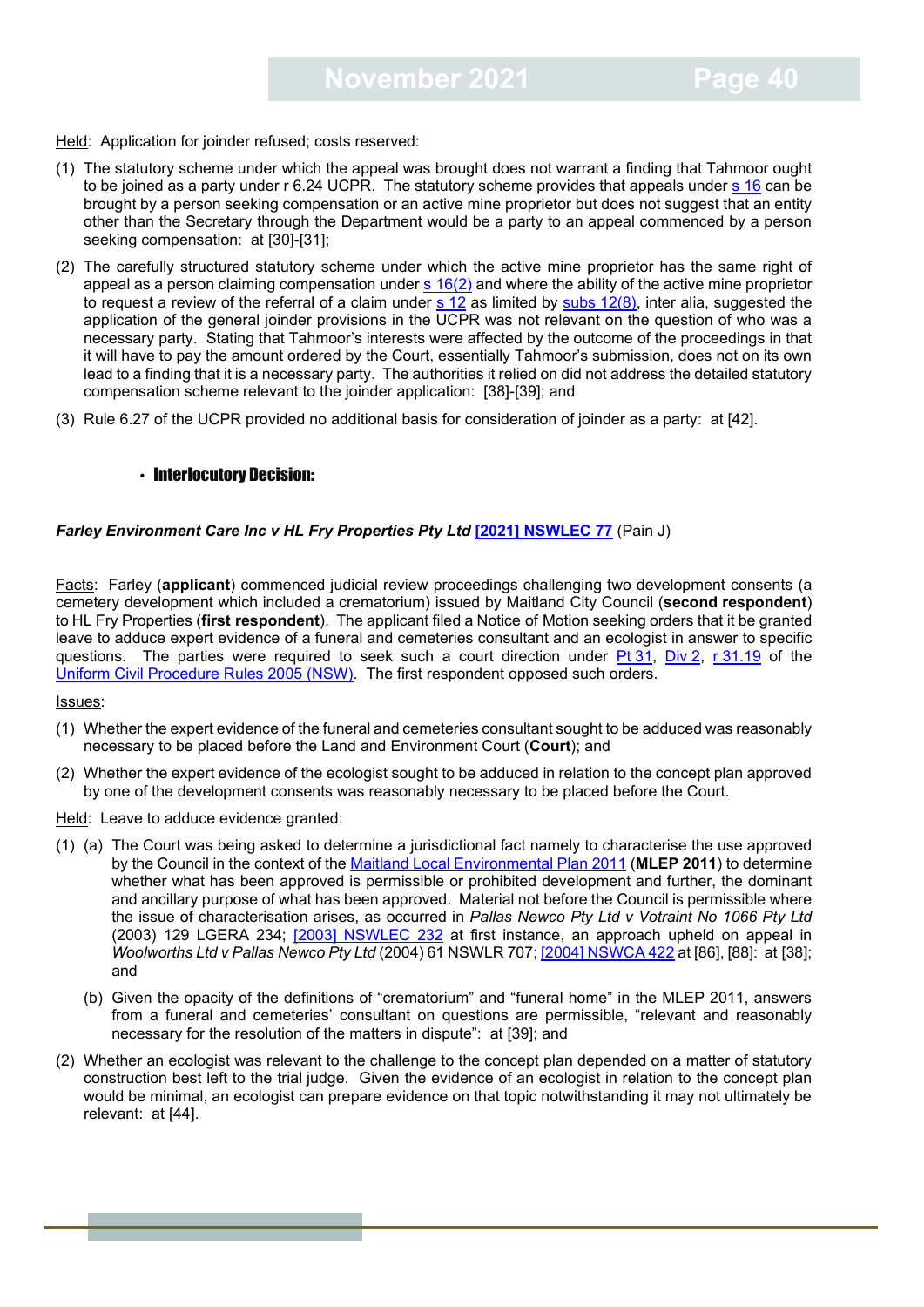#### *Ryan v Northern Regional Planning Panel (No 6)* **[\[2021\] NSWLEC 80](https://www.caselaw.nsw.gov.au/decision/17ac751aa3437635f205a66b)** (Pain J)

(related decisions: *Michael Ryan v Joint Regional Planning Panel* [\[2019\] NSWLEC 21](https://www.caselaw.nsw.gov.au/decision/5c7ef716e4b02a5a800bf0e8) (Robson J); *Michael Ryan v Northern Regional Planning Panel (No 2)* [\[2019\] NSWLEC 167](https://www.caselaw.nsw.gov.au/decision/5dbf669de4b0ab0bf6073875) (Robson J); *Michael Ryan v Northern Regional Planning Panel (No 3)* [\[2019\] NSWLEC 168](https://www.caselaw.nsw.gov.au/decision/5dbf671de4b0ab0bf6073877) (Robson J); *Ryan v Northern Regional Planning Panel (No 4)* [\[2020\] NSWLEC 55](https://www.caselaw.nsw.gov.au/decision/5ebb8039e4b0d927f74afd10) (Pain J); *Ryan v Northern Regional Planning Panel (No 5)* [\[2020\] NSWLEC 101](https://www.caselaw.nsw.gov.au/decision/1738edc08974c28b3f510273) (Pain J))

Facts: *Ryan v Northern Regional Planning Panel (No 4)* (*Ryan (No 4)*) found that the relevant development consent issued to the third respondent, Winten (No 12) Pty Ltd, by Lismore City Council (**Council**) was invalid. An outstanding issue referred to in *Ryan (No 4)*, at [309], was whether consequential orders for site reinstatement ought to be made. Mr Michael Ryan (**applicant**) sought orders that an ecologist and construction engineer be appointed to assess the site for remediation, that access to the site be granted to that individual, and that the third respondent bear the costs of expert witnesses.

Issue: Whether an order should be made under s [9.46](https://legislation.nsw.gov.au/view/html/inforce/current/act-1979-203#sec.9.46) of the *[Environmental Planning and Assessment Act](https://legislation.nsw.gov.au/view/html/inforce/current/act-1979-203)  1979* [\(NSW\)](https://legislation.nsw.gov.au/view/html/inforce/current/act-1979-203) and r [23.8\(1\)](https://legislation.nsw.gov.au/view/html/inforce/current/sl-2005-0418#sec.23.8) of the [Uniform Civil Procedure Rules 2005 \(NSW\)](https://legislation.nsw.gov.au/view/html/inforce/current/sl-2005-0418) in line with the applicant's Notice of Motion.

Held: Applicant to be granted access for a specified engineer, surveyor and ecologist with an agreed brief; third respondent to pay costs of the experts; parties to provide agreed orders:

- (1) Access to the site was required because the site is a large one and assessing the extent to which reinstatement is reasonable and feasible in all areas of the site requires expert evidence: at [35];
- (2) Given the time elapsed since *Ryan (No 4)*, the applicant was allowed to progress the claim for reinstatement by obtaining a scoping study inter alia: at [36]; and
- (3) The third respondent was liable for the costs of experts' work: at [36].

#### <span id="page-40-0"></span>• Security for Costs:

#### *Regional Architects Pty Ltd v Coffs Harbour City Council (No 2) [\[2021\] NSWLEC 106](https://www.caselaw.nsw.gov.au/decision/17c2f7d94bad8da82f7e0cb5) (Duggan J)*

(related decision: *Regional Architects Pty Ltd v Coffs Harbour City Council* [\[2021\] NSWLEC 21](https://www.caselaw.nsw.gov.au/search/advanced) (Pain J))

Facts: These proceedings were the second Class 1 appeal of Development Application 0819/18DA4 (**DA**) for a 57-lot residential subdivision at Sawtell Road, Toormina. The first appeal related to a deemed refusal of the DA and these proceedings related to the actual refusal of the DA. By Notice of Motion (**NOM**), Coffs Harbour City Council (**Council**) sought orders that Regional Architects Pty Ltd (**Regional Architects**) provide security for costs under [s 1335\(1\)](https://www.legislation.gov.au/Details/C2019C00216/Html/Volume_5#_Toc13835961) of the *[Corporations Act 2001](https://www.legislation.gov.au/Details/C2019C00216)* (Cth), that the proceedings be stayed until further order of the Land and Environment Court (**Court**) in the event of non-compliance, and that Regional Architects pay Council's costs of this NOM.

#### Issues:

- (1) Whether the Council discharged its onus by establishing credible testimony that there was reason to believe the Regional Architects would be unable to pay the costs; and
- (2) Whether the Court should exercise its discretion to make the order.

Held: Security for costs ordered: proceedings to be stayed in the event of non-compliance; Regional Architects to pay Council's costs on the NOM:

(1) On the basis of the indebtedness of Regional Architects from the previous proceedings, evidence that the company was not generating significant income, as well as records indicating a lack of holding real estate assets and minimal shareholder value, credible testimony was provided to prove on the balance of probabilities that Regional Architects would be unable to pay the Council's costs: at [16];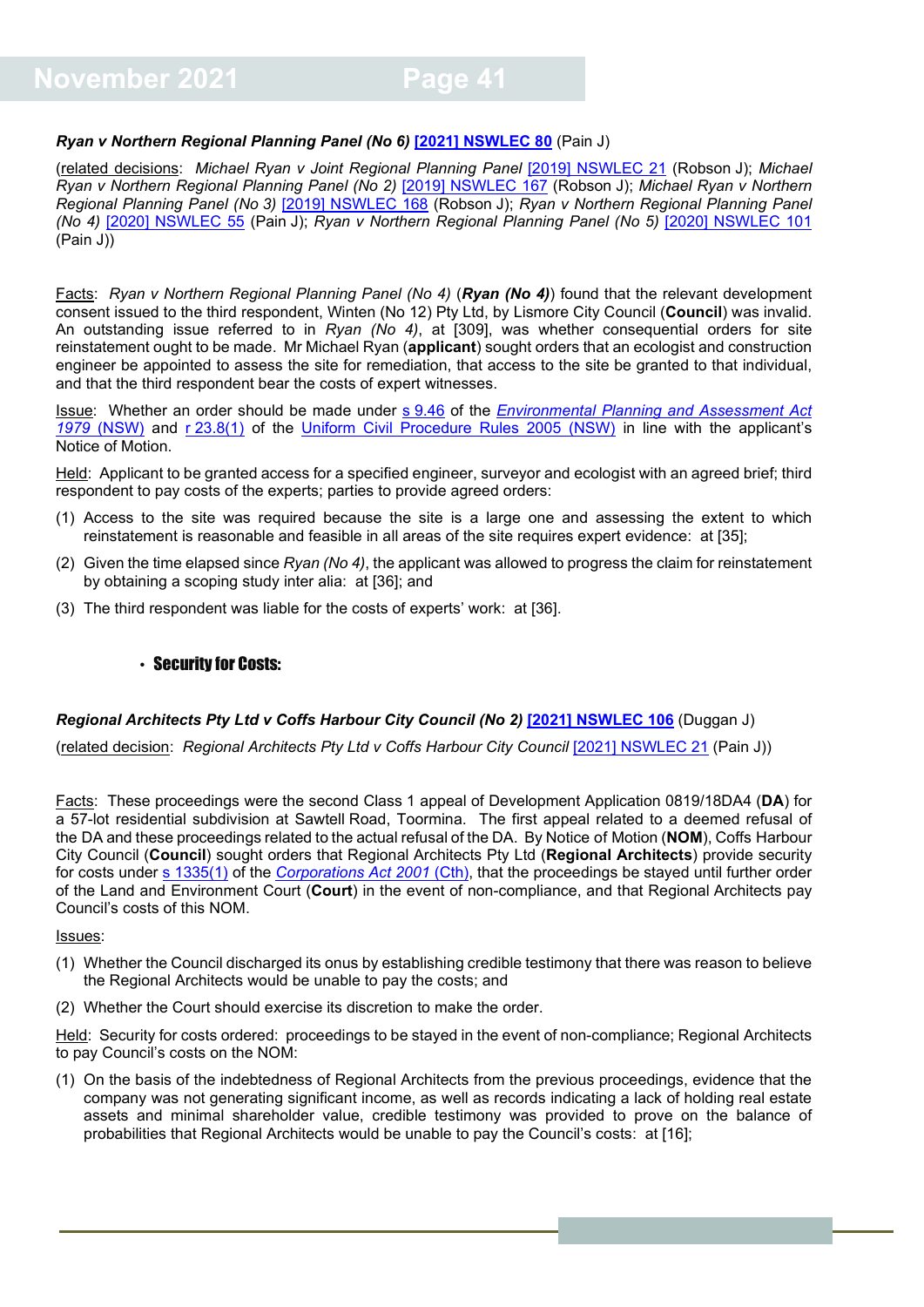- (2) No further evidence was provided in these proceedings to cure the deficiency in the reports which resulted in the discontinuation of the first appeal. On the material filed, it was fair and reasonable that the Court's discretion be exercised to award costs: at [28]-[30];
- (3) As Regional Architects was not the owner of the land and had no interest in the outcome of the appeal (other than professional fees), it did not warrant the benefit of the underlying public benefit of the operation of the no costs rule: at [31]; and
- (4) Absent any evidence by Regional Architects, it could not be established that the proceedings would be thwarted if a costs order was made: at [32].

#### <span id="page-41-0"></span>• Joinder Annlications:

#### *AQC Dartbrook Management Pty Ltd v Minister for Planning and Public Spaces* **[\[2021\] NSWLEC 76](https://www.caselaw.nsw.gov.au/decision/17aa88308811bb152a325b9f)** (Duggan J)

(related decisions: *AQC Dartbrook Management Pty Ltd v Minister for Planning and Public Spaces* [2020] [NSWLEC 159](https://www.caselaw.nsw.gov.au/decision/175defa60a1a793623353053) (Duggan J); *AQC Dartbrook Management Pty Ltd v Minister for Planning and Public Spaces* [\[2021\] NSWCA 112](https://www.caselaw.nsw.gov.au/decision/179b05c338541a18ac64911d) (Meagher and Leeming JJA, Preston CJ of LEC))

Facts: AQC Dartbrook Management Pty Ltd (**Dartbrook**) made an application to modify a development consent for an underground coal mine in the upper Hunter Valley. The Independent Planning Commission (**IPC**), as delegate of the Minister for Planning and Public Spaces, approved in part and refused in part that application. Dartbrook appealed the IPC's decision to the Land and Environment Court and the parties participated in a s [34](https://legislation.nsw.gov.au/view/html/inforce/current/act-1979-204#sec.34) conciliation conference under the *[Land and Environment Court Act 1979](https://legislation.nsw.gov.au/view/html/inforce/current/act-1979-204)* (NSW) (**Court Act**). An agreement was reached (**s 34 agreement**).

The proceedings in the first instance related to the request by Hunter Thoroughbred Breeders Association (**HTBA**) to be joined as a party to the proceedings under s [8.15\(2\)](https://legislation.nsw.gov.au/view/html/inforce/current/act-1979-203#sec.8.15) of the *[Environmental Planning and](https://legislation.nsw.gov.au/view/html/inforce/current/act-1979-203)  [Assessment Act 1979](https://legislation.nsw.gov.au/view/html/inforce/current/act-1979-203)* (NSW) (**EPA Act**). The joinder was allowed. Dartbrook sought leave to appeal that decision. That appeal was upheld without prejudice to HTBA's entitlement to seek to be heard as to the making of order pursuant to s [34\(3\)](https://legislation.nsw.gov.au/view/html/inforce/current/act-1979-204#sec.34) of the Court Act. In these proceedings, HTBA sought leave by Notice of Motion to be heard at any conciliation conference or hearing of this matter either pursuant to s [38\(3\)](https://legislation.nsw.gov.au/view/html/inforce/current/act-1979-204#sec.38) of the Court Act (**Double Bay Marina Order**) or as amicus curiae.

Issues:

- (1) Whether it was in the Court's power to allow HTBA to participate in the process of a s 34 conciliation conference either pursuant to a Double Bay Marina Order or as amicus curiae;
- (2) Whether in the exercise of the Court's discretion, such an order should be made in the circumstances of this case; and
- (3) Whether, if leave were granted, HTBA should be granted the opportunity to submit written and oral argument in the matter, cross-examine witnesses and adduce evidence in relation to the power of the Court to impose conditions upon the approval the subject of the s 34 agreement.

Held: Leave granted for HTBA to participate in the proceedings:

- (1) It was within the Court's power to make a Double Bay Marina Order permitting a non-party to participate on any matter in such manner as it thinks appropriate as the proper consideration of the matters before the Court permits: at [33];
- (2) The power to permit such participation is a matter that will depend on the circumstances of each case and is to be exercised in the Court's discretion: at [34];
- (3) Participation by HTBA was appropriate in the circumstances (and akin to the making of written submissions) on the issues of the cessation of mining of the Piercefield Seam and the coal-handling above-ground infrastructure, however not on the issue of the rejects emplacement area: at [44], [48]; and
- (4) The issue of participation as amicus curiae did not need to be considered: at [56].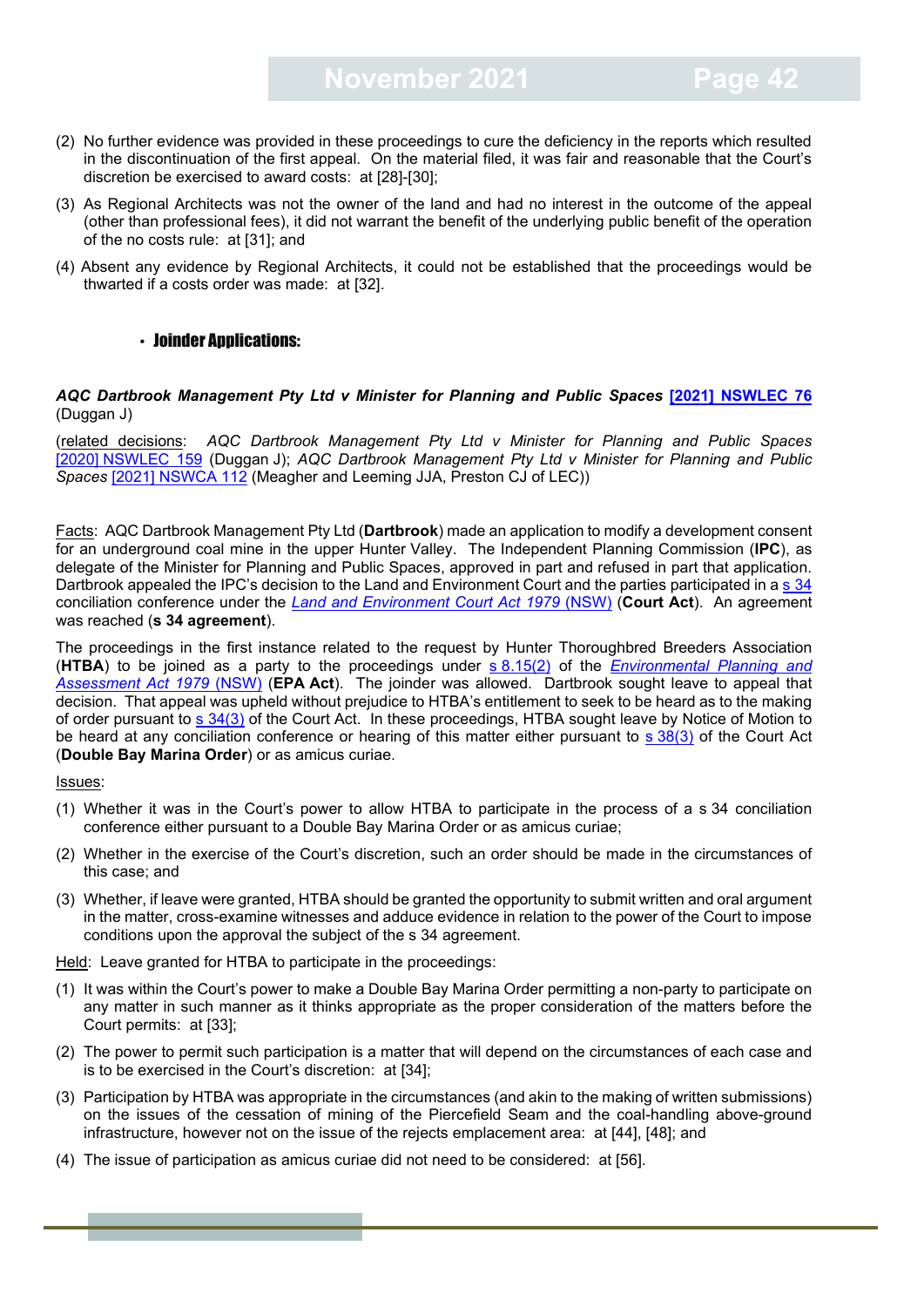#### <span id="page-42-0"></span>• Costs:

#### **Blues Point Hotel Property Pty Ltd v North Sydney Council (No 2) <sup>[2021]</sup> NSWLEC 79 (Duggan J)**

(related decision: *Blues Point Hotel Property Pty Ltd v North Sydney Council* [\[2021\] NSWLEC 27](https://www.caselaw.nsw.gov.au/decision/178812be03a4e1b1e1c7929f) (Duggan J))

Facts: In the first instance, Blues Point Hotel Property Pty Ltd (**applicant**) sought a declaration that the first-floor external terrace of Blues Point Hotel at McMahons Point benefited from existing use rights for the purposes of a "pub" as defined under the [North Sydney Local Environmental Plan 2013.](https://legislation.nsw.gov.au/view/html/inforce/current/epi-2013-0411) The applicant succeeded on the first issue of whether the whole of the premises benefited from an existing use, however failed on whether that existing use extended to the first-floor external terrace and whether the use of that terrace for hotel patrons was an enlargement, expansion or intensification of an existing use requiring development consent. The Summons was dismissed. The applicant made an application that the usual order that costs follow the event under r [42.1](https://legislation.nsw.gov.au/view/html/inforce/current/sl-2005-0418#sec.42.1) of the [Uniform Civil Procedure Rules 2005](https://legislation.nsw.gov.au/view/html/inforce/current/sl-2005-0418) (NSW) (**UCPR**) not apply and that the Land and Environment Court, in its discretion, determine that each party should pay its own costs or, alternatively, that the applicant pay only part of the Council's costs to reflect its success on one of three issues. The Council sought the usual order for costs.

Issue: Whether the applicant's success in relation to one issue was an appropriate basis to make a costs order other than the usual order.

Held: Application for varied costs order dismissed; usual costs order made:

- (1) The first issue on which the applicant had some success was not a clearly discrete issue from those on which the applicant failed as each issue was sufficiently linked with respect to determining the ultimate question of whether the outdoor terrace benefitted from existing use rights: at [19];
- (2) The applicants was not in fact entirely successful on the first issue: at [20]; and
- (3) The fact that an issue was articulated and determined separately to the other issues was not a sufficient basis for the exercise of the Court's discretion to apportion costs: at [21].

#### <span id="page-42-1"></span>• Parties to Appeal:

*Stannards Marine Pty Ltd v North Sydney Council* **[\[2021\] NSWLEC 66](https://www.caselaw.nsw.gov.au/decision/17a2dbbed8ea4ddcd1e888b0)** (Preston CJ)

Facts: Stannards Marine Pty Ltd (**Stannards**) applied for development consent for development including a new floating dry dock for maintenance and repair of marine vessels. The development was of a type declared to be designated development by the regulations as per s [4.10\(1\)](https://legislation.nsw.gov.au/view/html/inforce/current/act-1979-203#sec.4.10) of the *[Environmental Planning and](https://legislation.nsw.gov.au/view/html/inforce/current/act-1979-203#statusinformation)  [Assessment Act 1979](https://legislation.nsw.gov.au/view/html/inforce/current/act-1979-203#statusinformation)* (NSW) (**EPA Act**).

North Sydney Council (**Council**), by the Sydney North Planning Panel, refused Stannards' development application. Stannards appealed the Council's decision to refuse the development.

The Council gave notice of Stannards' appeal, as required by [s 8.12\(1\)](https://legislation.nsw.gov.au/view/html/inforce/current/act-1979-203#sec.8.12) of the EPA Act, to various persons, including persons who had made a submission by way of objection to the development application to carry out the designated development proposed by Stannards (**the objectors**). Seven of the objectors applied to be heard at the hearing of Stannard's appeal. The Registrar made orders that three of the objectors were entitled to be heard at the hearing of the appeal pursuant to  $s$  8.12(3) of the EPA Act. Stannards applied by Notice of Motion to review and set aside the Registrar's decision and also sought orders that another four objectors were not entitled to be heard at the appeal.

- (1) Were the objectors entitled under s 8.12(1)(a) of the EPA Act to be given notice of the appeal; and
- (2) Were the objectors entitled under s 8.12(3) of the EPA Act to be heard at the appeal.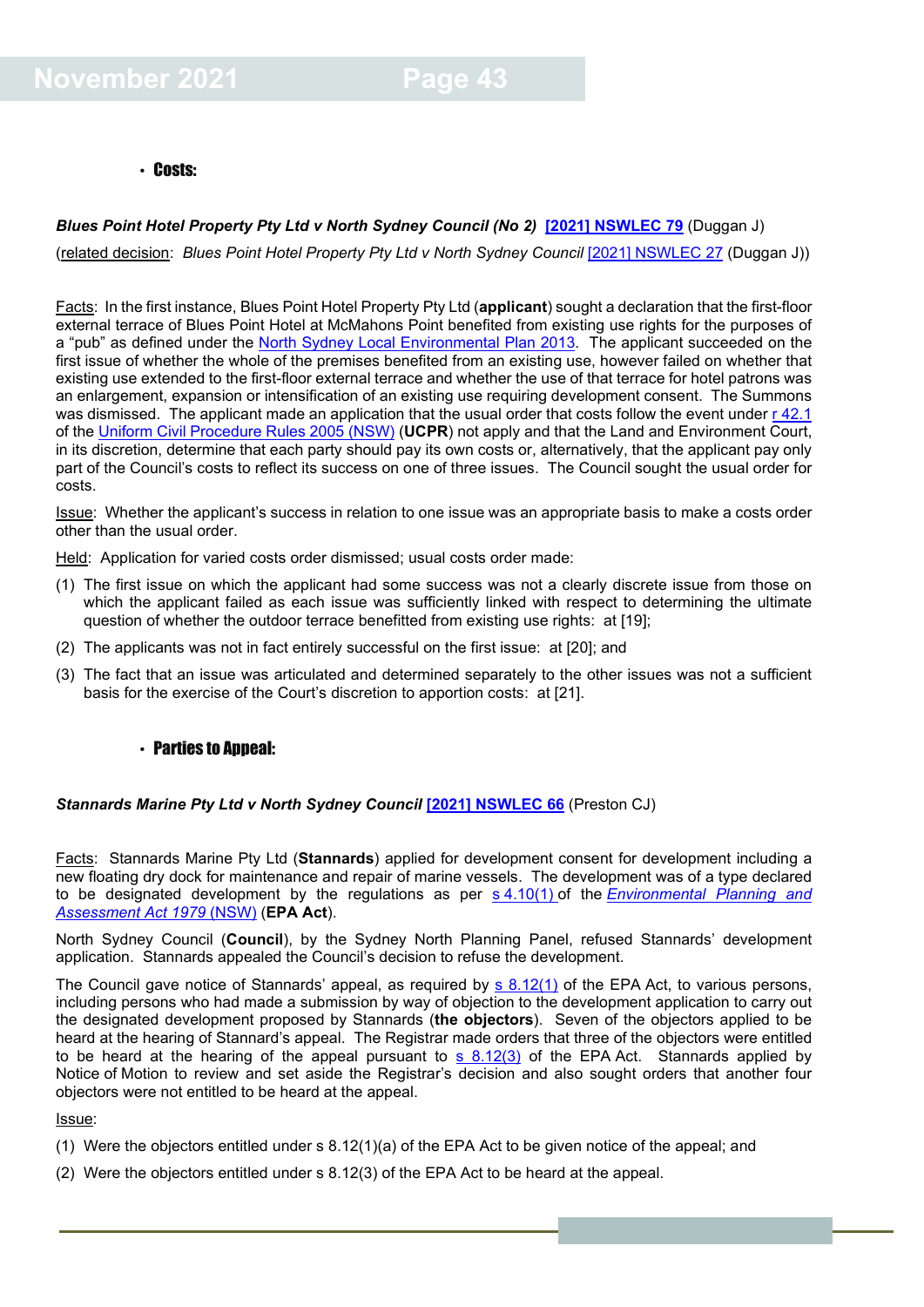Held: Notice of Motion dismissed:

- (1) Stannards construed the words "in respect of which the objector has a right of appeal under this Division" in s 8.12(1) of the EPA Act as requiring that an objector be able to exercise a right of appeal under  $s$  [8.8\(2\)](https://legislation.nsw.gov.au/view/html/inforce/current/act-1979-203#sec.8.8) of the EPA Act. This construction of s 8.12 of the EPA Act, and the decision in *Barr Property and Planning Pty Ltd v Cessnock City Council [\[2021\] NSWLEC 20](https://www.caselaw.nsw.gov.au/decision/1781f0e833de5c1d3a223663) on which this construction is based, are incorrect:* at [48];
- (2) The objectors were persons entitled under s 8.12(1)(a) to be given notice of Stannards' appeal under s [8.7\(1\)](https://legislation.nsw.gov.au/view/html/inforce/current/act-1979-203#sec.8.7) of the EPA Act and the Council was correct in giving notice under s 8.12(1) to them. The objectors were also persons who are entitled to be heard at the hearing of Stannards' appeal, provided they made application to the Court within 28 days after the notice was given: at [48], [82];
- (3) The legislative scheme controlling the process for making an application for development consent for designated development, determining such a development application, and appealing a determination of such a development application has remained relevantly the same from the enactment of the EPA Act. This legislative scheme provides for twin entitlements of an objector to appeal or to be heard on an appeal against the determination of a development application for development consent for designated development. This legislative scheme continues to be reflected in s 8.12(1) EPA Act: at [52]-[64];
- (4) The qualifying phrase in s 8.12(1)(a) limits the class of appeals by an applicant, in respect of which notice of an appeal is to be given to an objector, to appeals by an applicant against a determination by a consent authority of an application for development consent for designated development. Only such an application is one "in respect of which" an objector can have a right of appeal: [65]-[71];
- (5) The qualifying phrase in s 8.12(1)(a) also operates to apply this generic category of "an objector" to the facts of the particular application for development consent for designated development and the particular persons who duly made submissions by way of objection to that application: at [72]-[73].
- (6) It is not necessary, in order for a person to be the objector who "has a right of appeal", that the person be able to exercise this right of appeal. The text and context of s 8.12(1) support this construction: at [74]-[80] and;
- (7) Provisions of the EPA Act increase public access to environmental information, community participation in environmental decision-making and access to justice. The construction of s 8.12(1) and (3) that promotes these purposes and objects of the EPA Act and is to be preferred: at [8]-[25], [81].

#### <span id="page-43-0"></span>• Merit Decisions (Judges):

#### **Duke Developments Australia 4 Pty Limited v Sutherland Shire Council [\[2021\] NSWLEC 69](https://www.caselaw.nsw.gov.au/decision/17a64a998a130bb9699c7bf1) (Robson J)**

Facts: Duke Developments Australia 4 Pty Limited (**Duke**) sought leave to rely on amended plans in an appeal under s [8.9](https://legislation.nsw.gov.au/view/html/inforce/current/act-1979-203#sec.8.9) of the *[Environmental Planning and Assessment Act 1979](https://legislation.nsw.gov.au/view/html/inforce/current/act-1979-203#statusinformation)* (NSW) (**EPA Act**), against the deemed refusal of an application to modify a development consent for a residential flat development in Cronulla by Sutherland Shire Council (**Council**). Duke also sought a minor amendment to the timetable for filing a joint expert report.

Issue: Whether the Land and Environment Court (**Court**) had the power to amend a modification application.

Held: The Court did not have the power to amend a modification application; leave to rely upon the amended plans refused; the date for filing the joint expert report varied:

- (1) There was no express power to amend a modification application in the EPA Act or the [Environmental](https://legislation.nsw.gov.au/view/html/inforce/current/sl-2000-0557)  [Planning and Assessment Regulation 2000 \(NSW\)](https://legislation.nsw.gov.au/view/html/inforce/current/sl-2000-0557) (**EPA Regulation**), and further, the power could not be implied from the statutory provisions: at [57], [64];
- (2) The conclusion of Preston CJ of LEC in *AQC Dartbrook Management Pty Ltd v Minister for Planning and Public Spaces* [\[2021\] NSWCA 112](https://www.caselaw.nsw.gov.au/decision/179b05c338541a18ac64911d) that there was no power residing to amend a modification application was to be preferred to the contrary conclusion in *Jaimee Pty Ltd v Council of the City of Sydney* [2010] [NSWLEC 245:](https://www.caselaw.nsw.gov.au/decision/549f953f3004262463aff100) at [56];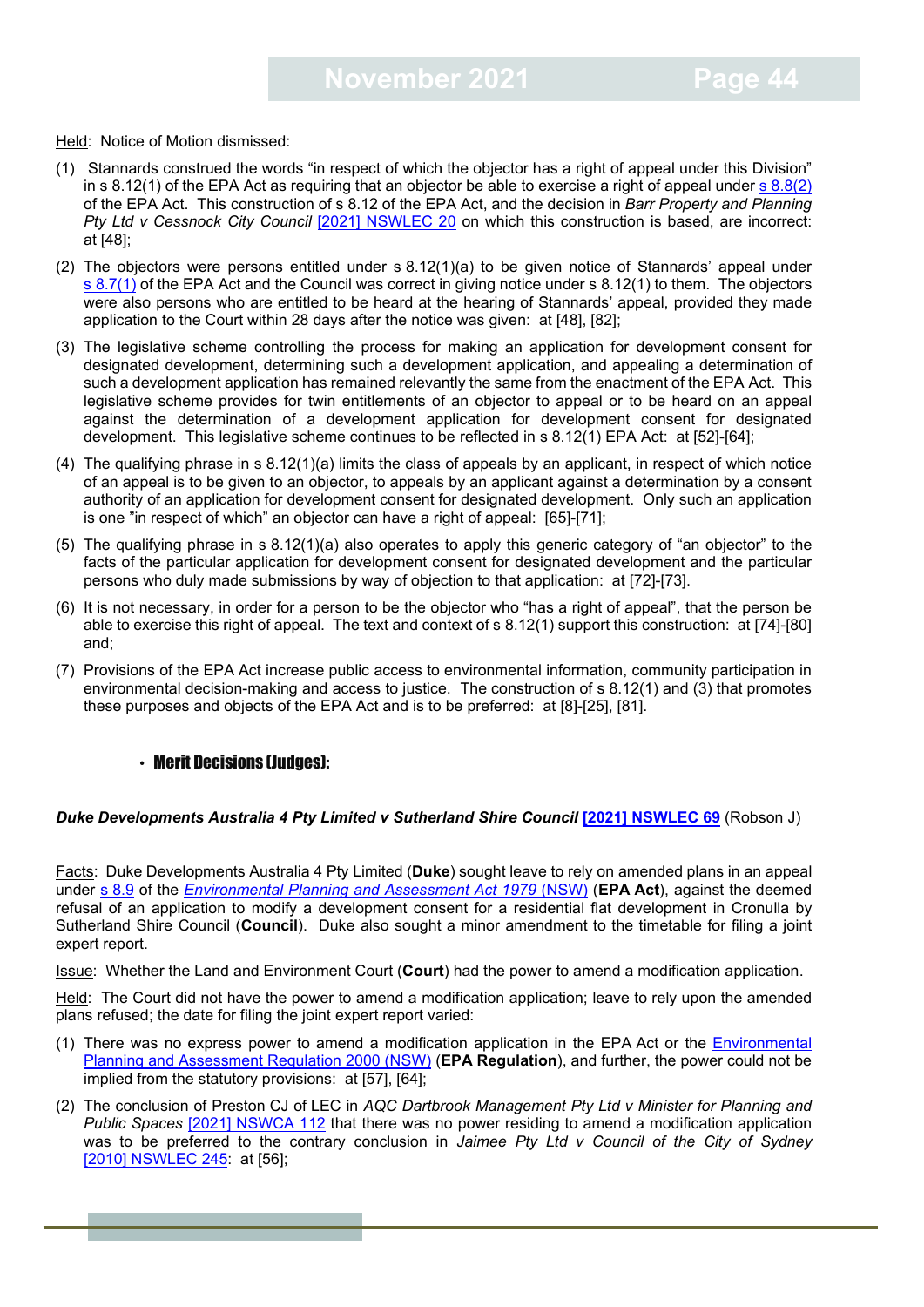- (3) If Duke sought to rely on amended plans then it needed to withdraw the existing modification application, and submit a new modification application that referred to the amended plans: at [65];
- (4) The imposition of a condition reflecting the amended plans when approving the modification application may practically allow the development to occur as set out in the amended plans, however the imposition of such a condition would be a matter for when determining the proceedings: at [71], [76];
- (5) [Section 23](https://legislation.nsw.gov.au/view/html/inforce/current/act-1993-030#sec.23) of the *[Local Government Act 1993](https://legislation.nsw.gov.au/view/html/inforce/current/act-1993-030#statusinformation)* (NSW) does not support the amendment of a modification application as something "supplemental or incidental" to Council exercising its power to determine a modification application under the EPA Act, because amendment is a discrete action that occurs prior to the determination of a modification application: at [85];
- (6) While an interim judgment can be delivered in the course of the Court determining a modification application, this does not mean that the Court can "require" amended plans to be provided in an interim judgment. The comments of Preston CJ of LEC in *Ku-ring-gai Council v Bunnings Properties Pty Ltd* [\[2019\] NSWCA 28](https://www.caselaw.nsw.gov.au/decision/5c6f3955e4b0196eea40496c) regarding the Court requiring amended documentation were in the context of the determination of a development application (which had the benefit of cl [55](https://legislation.nsw.gov.au/view/html/inforce/current/sl-2000-0557#sec.55) of the EPA Regulation) and not a modification application (which did not have the benefit of an analogous provision): at [93], [95]:
- (7) [Section 34](https://legislation.nsw.gov.au/view/html/inforce/current/act-1979-204#sec.34) of the *[Land and Environment Court Act 1979](https://legislation.nsw.gov.au/view/html/inforce/current/act-1979-204#sec.25B)* (NSW) cannot be used to facilitate an agreement between the parties that the amended plans should be utilised for the ongoing assessment of the modification application in the proceedings, as the section requires the parties to agree on a decision that would "dispose of the proceedings": at [100]; and
- (8) [Section 64](https://legislation.nsw.gov.au/view/html/inforce/current/act-2005-028#sec.64) of the *[Civil Procedure Act 2005](https://legislation.nsw.gov.au/view/html/inforce/current/act-2005-028#statusinformation)* (NSW) cannot be used to modify the Class 1 application that instituted the proceedings so that it refers to the amended plans. This infringes on the power of the Court to determine a modification application on appeal pursuant to s 8.9 of the EPA Act, as the modification application on appeal would be different to the modification application refused by Council: at [106].

Note: Since Duke Developments Australia 4 Pty Limited v Sutherland Shire Council [2021] NSWLEC 69 was handed down, the EPA Regulation has been amended to include new cl [121B](https://legislation.nsw.gov.au/view/html/inforce/current/sl-2000-0557#sec.121B) which explicitly provides for the amendment of a modification application.

#### <span id="page-44-0"></span>• Merit Decisions (Commissioners):

#### *Contill Holdings Pty Ltd ATF Revay Discretionary Trust v Randwick City Council* **[\[2021\] NSWLEC 1543](https://www.caselaw.nsw.gov.au/decision/17bf218df39903601df37091)** (Dixon SC)

Facts: Contill Holdings Pty Ltd ATF Revay Discretionary Trust and Deer Valley Pty Ltd ATF Deer Valley Trust (**applicants**) appealed under [s 8.7\(1\)](https://legislation.nsw.gov.au/view/html/inforce/current/act-1979-203#sec.8.7) of the *[Environmental Planning and Assessment Act 1979](https://legislation.nsw.gov.au/view/html/inforce/current/act-1979-203)* (NSW) (**EPA Act**) against the deemed refusal by Randwick City Council (**Council**) to grant development consent for a new 67-room boarding house with ancillary facilities and basement carpark at 87 and 89-91 Middle Street, Kingsford (**site**). Following constructive joint conferencing, the applicant proposed an amended application at the hearing. The amendments, while reducing the shortcomings of the original proposal, did not resolve the appeal.

The Council contended that the basement motorbike area should have been included in the gross floor area (**GFA**) calculation because "motorcycle parking" is not "car parking" within the definition of "GFA" under the [Randwick Local Environmental Plan 2012](https://legislation.nsw.gov.au/view/html/inforce/current/epi-2013-0036) (**RLEP 2012**). If included, the application would have breached the RLEP 2012 floor space ratio (**FSR**) development standard. The applicant argued that motorcycle parking fell within the GFA definition.

Although accepting that the character of the local area is comprised of a wide range of building types, ages, heights, setbacks and landscape treatments, the Council contended that the development needed to be redesigned with regard to relevant planning controls to be compatible with the character of the local area. The applicant argued that the development satisfied the tests of compatibility in *Project Venture Developments v Pittwater Council* (2005) 141 LGERA 80; [\[2005\] NSWLEC 191.](https://www.caselaw.nsw.gov.au/decision/549f88cd3004262463acf4e6)

#### Issues:

(1) Whether the motorbike parking in the basement should be counted towards the GFA;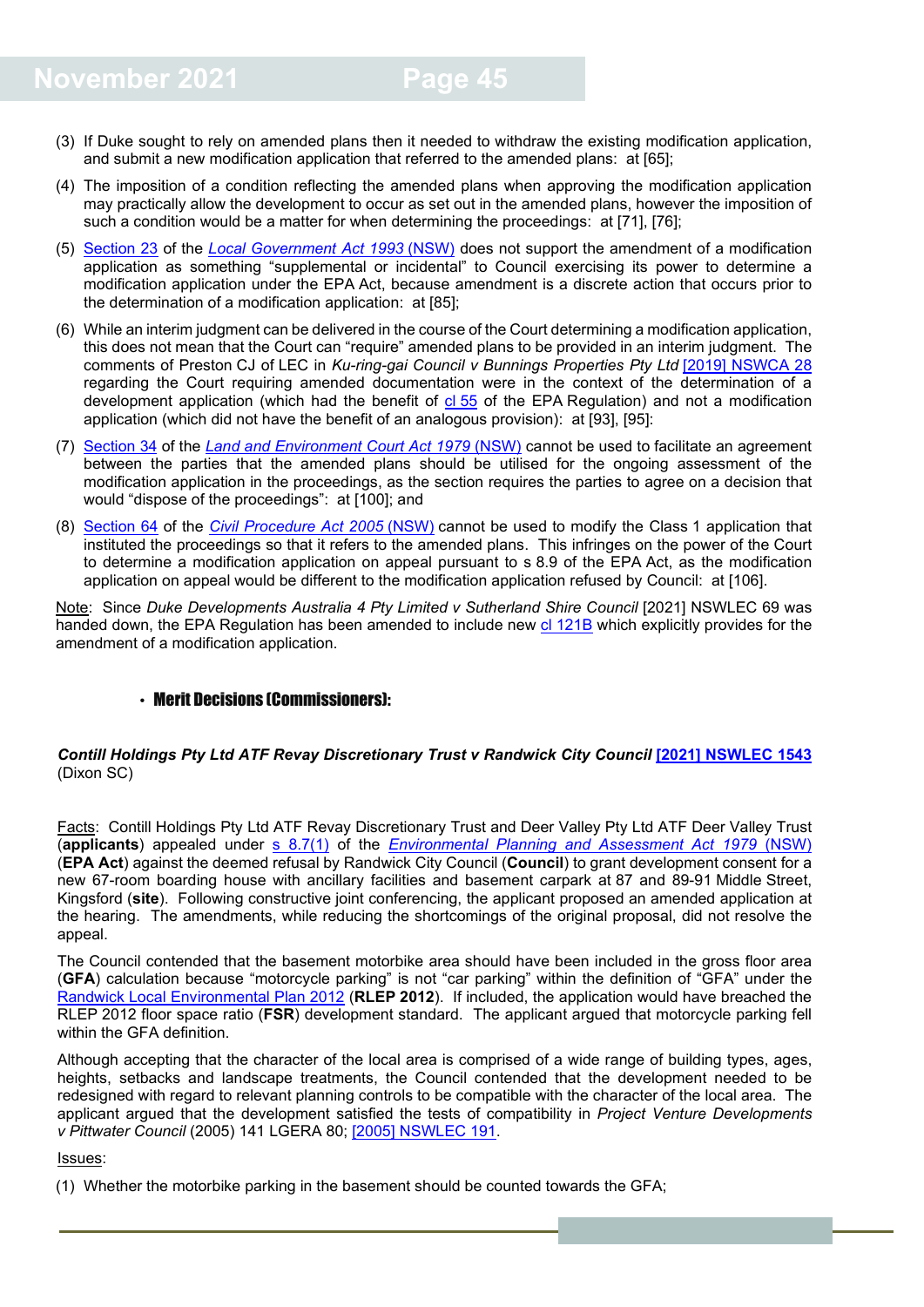- (2) If the motorbike parking in the basement is counted, whether the amended  $cl$  4.6 written request pursuant to the RLEP 2012 should be upheld; and
- (3) Whether the bulk and scale of the proposal, as it presents to Middle Street, was acceptable having regard to the character of the local area. Consequentially, whether the Land and Environment Court should refuse the application on the basis that the design of the development is not compatible with the character of the local area pursuant to cl [30A](https://legislation.nsw.gov.au/view/html/inforce/current/epi-2009-0364#sec.30A) of the [State Environmental Planning Policy \(Affordable Rental Housing\) 2009](https://legislation.nsw.gov.au/view/html/inforce/current/epi-2009-0364) (**SEPP ARH**); and
- (4) The appropriate treatment of the fence along the boundary.

Held: Appeal upheld; development consent granted with conditions:

- (1) The proposal provides sufficient onsite parking: at [32]-[34].
- (2) Calculation of the GFA must be consistent with the definition of "gross floor area" in the [Dictionary](https://legislation.nsw.gov.au/view/html/inforce/current/epi-2013-0036#dict) of the RLEP 2012. The reference in the GFA definition to "car parking to meet any requirements of the consent authority" necessarily includes all motor vehicles. As such, the motorbike parking in the basement is excluded from calculations of the GFA: at [41]-[42].
- (3) The proposal complies with the FSR development standard. The amended cl 4.6 written request is not needed: at [41]-[42].
- (4) The design is an appropriate response to the opportunities and constrains of the site and applicable planning objectives for the development of the site under the SEPP ARH. The proposed design is compatible with the character of the local area as considered under cl 30A at [57].
- (5) A solid lapped and capped fence on the western boundary is appropriate. A palisade fence is appropriate for the street frontage: at [59].

#### *Mairds Pty Ltd v Campbelltown City Council* **[\[2021\] NSWLEC 1448](https://www.caselaw.nsw.gov.au/decision/17b097ebb6e8d41c34d8d3a3)** (O'Neill C)

Facts: Mairds Pty Ltd (**applicant**) appealed under [s 8.7\(1\)](https://legislation.nsw.gov.au/view/html/inforce/current/act-1979-203#sec.8.7) of the *[Environmental Planning and Assessment Act](https://legislation.nsw.gov.au/view/html/inforce/current/act-1979-203) [1979](https://legislation.nsw.gov.au/view/html/inforce/current/act-1979-203)* (NSW) (**EPA Act**) against the refusal by Campbelltown City Council (**Council**) of the development application to demolish an existing shopping centre and construct a new shopping centre, consisting of two levels, including a supermarket with a floor area of 3,479.8 square metres, 12 specialty shops, a gym and parking for 200 cars, at 44 Riverside Drive, Airds.

The proposed development was prohibited in the B1 Neighbourhood Centre zone under [Campbelltown Local](https://legislation.nsw.gov.au/view/html/inforce/current/epi-2015-0754)  [Environmental Plan 2015](https://legislation.nsw.gov.au/view/html/inforce/current/epi-2015-0754) (**CLEP 2015**). The applicant relied on existing use rights submitting that the existing uses on the site were prohibited by CLEP 2015 when it commenced on 11 March 2016. The lawful use of the site was derived from prior development consents granted and in force.

[Clause](http://classic.austlii.edu.au/au/legis/nsw/consol_reg/clep2015350/s5.4.html) 5.4 of CLEP 2015 included controls for the maximum floor areas of a neighbourhood shop and a neighbourhood supermarket. There was a note referring to these controls beneath the definitions for each use in the [Dictionary](https://legislation.nsw.gov.au/view/html/inforce/current/epi-2015-0754#dict) of CLEP 2015. Pursuant to  $cl$  4.6(8) of CLEP 2015, the controls under cl 5.4 were not amenable to the flexibility afforded by cl 4.6. The applicant submitted that these provisions amounted to a prohibition for a neighbourhood shop over 100 square metres and a neighbourhood supermarket over 1000 square metres.

Issue: Whether the existing development had the benefit of existing use rights.

#### Held: Appeal dismissed:

- (1) The note beneath each of the definitions of "neighbourhood shop" and "neighbourhood supermarket" in the Dictionary of CLEP 2015 referred the reader to a related provision of the instrument and was not part of the instrument. Subclause 4.6(8) of CLEP 2015 was not relevant to the construction of the definitions of the two uses, nor was it a prohibition: at [73] and [75];
- (2) The space available to a supermarket is the clearest indicator of whether a supermarket can be characterised as a "neighbourhood shop": at [80];
- (3) The existing supermarket was properly characterised as a "neighbourhood shop" at the commencement of CLEP 2015: at [79];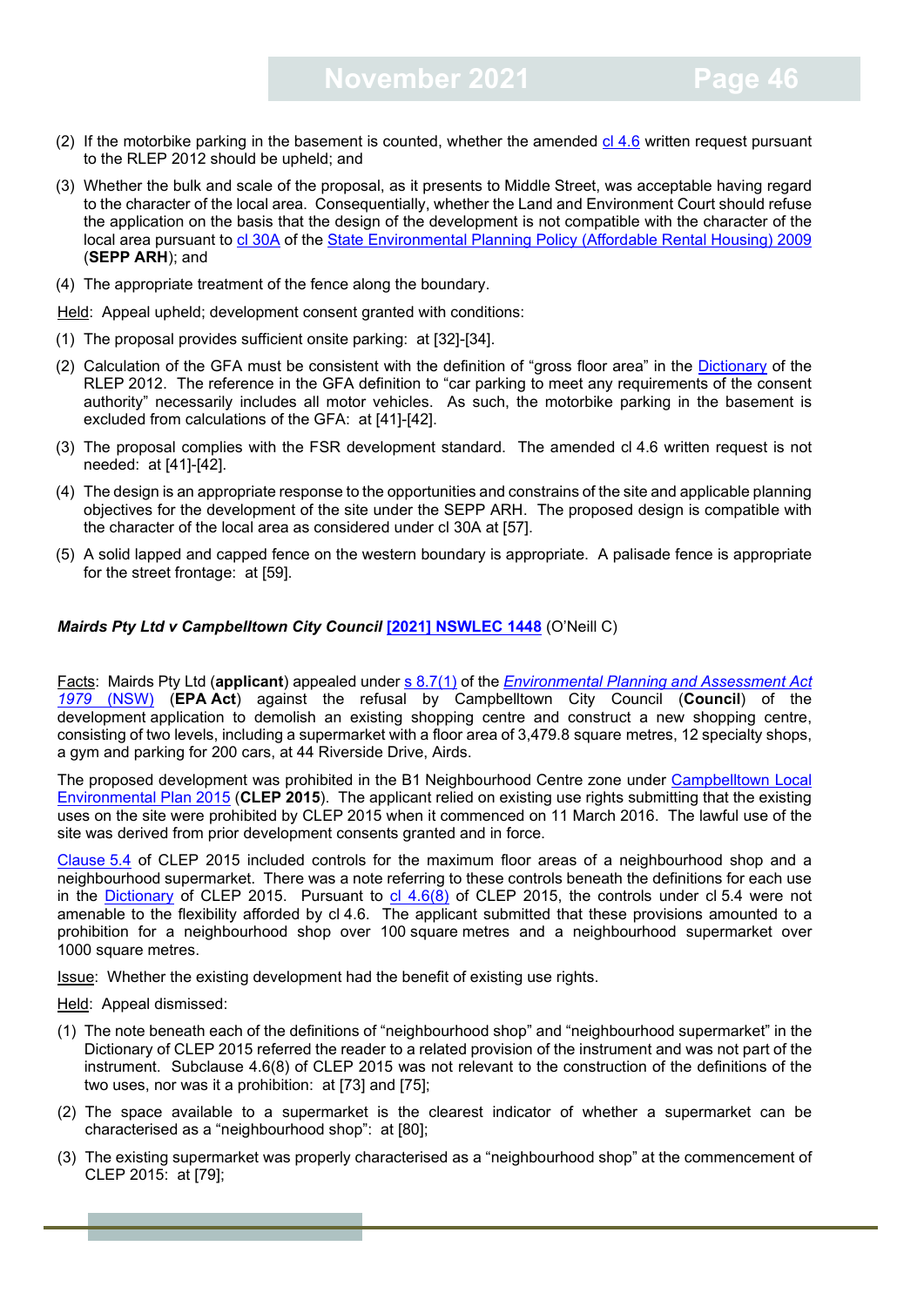- (4) The existing supermarket was not prohibited development at the commencement of CLEP 2015 and so the existing development was not an existing use within the meaning of the definition of an existing use at s [4.65](https://legislation.nsw.gov.au/view/html/inforce/current/act-1979-203#sec.4.65) of the EPA Act: at [89];
- (5) The existing supermarket was permissible under CLEP 2015 in force as a neighbourhood supermarket. There was no environmental planning instrument in force that had the effect of prohibiting the use of the existing supermarket: at [92];
- (6) There is a difference in purpose between a neighbourhood supermarket and a full-line supermarket. The proposed development was not an enlarged, expanded or intensified version of the existing use: at [97]; and
- (7) The proposed development was prohibited development in the B1 zone under CLEP 2015: at [99].

#### *Mirvac Retail Sub SPV Pty Limited v City of Canada Bay Council* **[\[2021\] NSWLEC 1598](https://www.caselaw.nsw.gov.au/decision/17c6d80bb6e77c075986292b)** (Dixon SC)

Facts: Mirvac Retail Sub SPV Pty Limited (**Mirvac** - **applicant**) appealed under [s 8.7\(1\)](https://legislation.nsw.gov.au/view/html/inforce/current/act-1979-203#sec.8.7) of the *[Environmental](https://legislation.nsw.gov.au/view/html/inforce/current/act-1979-203)  [Planning and Assessment Act 1979](https://legislation.nsw.gov.au/view/html/inforce/current/act-1979-203)* (NSW) (**EPA Act**) against the deemed refusal by City of Canada Bay Council (**Council**) to grant development consent for "blanket approval" to carry out "fitout works" to a number of retail tenancies within the mixed use development known as Birkenhead Point Shopping Centre, Drummoyne (**site**).

The applicant sought "blanket approval" (not a defined planning term) in order to circumvent the need for multiple development applications to carry out fitout works at the site as and when new tenants require new or altered fitouts. The applicant submitted that the type of works contemplated would ordinarily be procured under the exempt and complying development regime found in **State Environmental Planning Policy (Exempt and** Complying [Development](https://legislation.nsw.gov.au/view/html/inforce/current/epi-2008-0572) Codes) 2008 (**Complying Development SEPP**). However, the applicant accepted that, by [cl 1.17A\(1\)\(d\)](https://legislation.nsw.gov.au/view/html/inforce/current/epi-2008-0572#sec.1.17A) of the Complying Development SEPP, the policy has no application in the present case because the site has been identified as a local heritage item in the [Canada Bay Local Environmental Plan](https://legislation.nsw.gov.au/view/html/inforce/current/epi-2013-0389)  [2013.](https://legislation.nsw.gov.au/view/html/inforce/current/epi-2013-0389) Instead of detailed works, the application included plans with an inventory of heritage features which were identified as "existing heritage fabric" that cannot be touched, thereby narrowing the scope of potential future works in each tenancy.

The Council contended that, as the design of the fitout will vary between shops, and the materials used will similarly vary depending upon the tenant, there is simply no understanding of what is being approved, nor of the likely impacts of the development. Each required assessment before development consent could be granted.

Issue: Whether a "blanket approval" development application can be approved given the requisite assessment required under [s 4.15](https://legislation.nsw.gov.au/view/html/inforce/current/act-1979-203#sec.4.15) of EPA Act.

Held: Appeal dismissed; Development Application DA-2020/0206 refused:

- (1) Without knowledge of the proposed works, the Land and Environment Court (**Court**) cannot know whether the ultimate development will be sympathetic to the existing heritage fabric or have an adverse impact: at [21].
- (2) The Court did not have any detail of the prospective works and therefore did not have the requisite understanding of relevant matters and their significance to the decision to be made to allow a proper consideration of the impact of the development as required under s 4.15 of the EPA Act: at [5]-[6], [21]-[23].